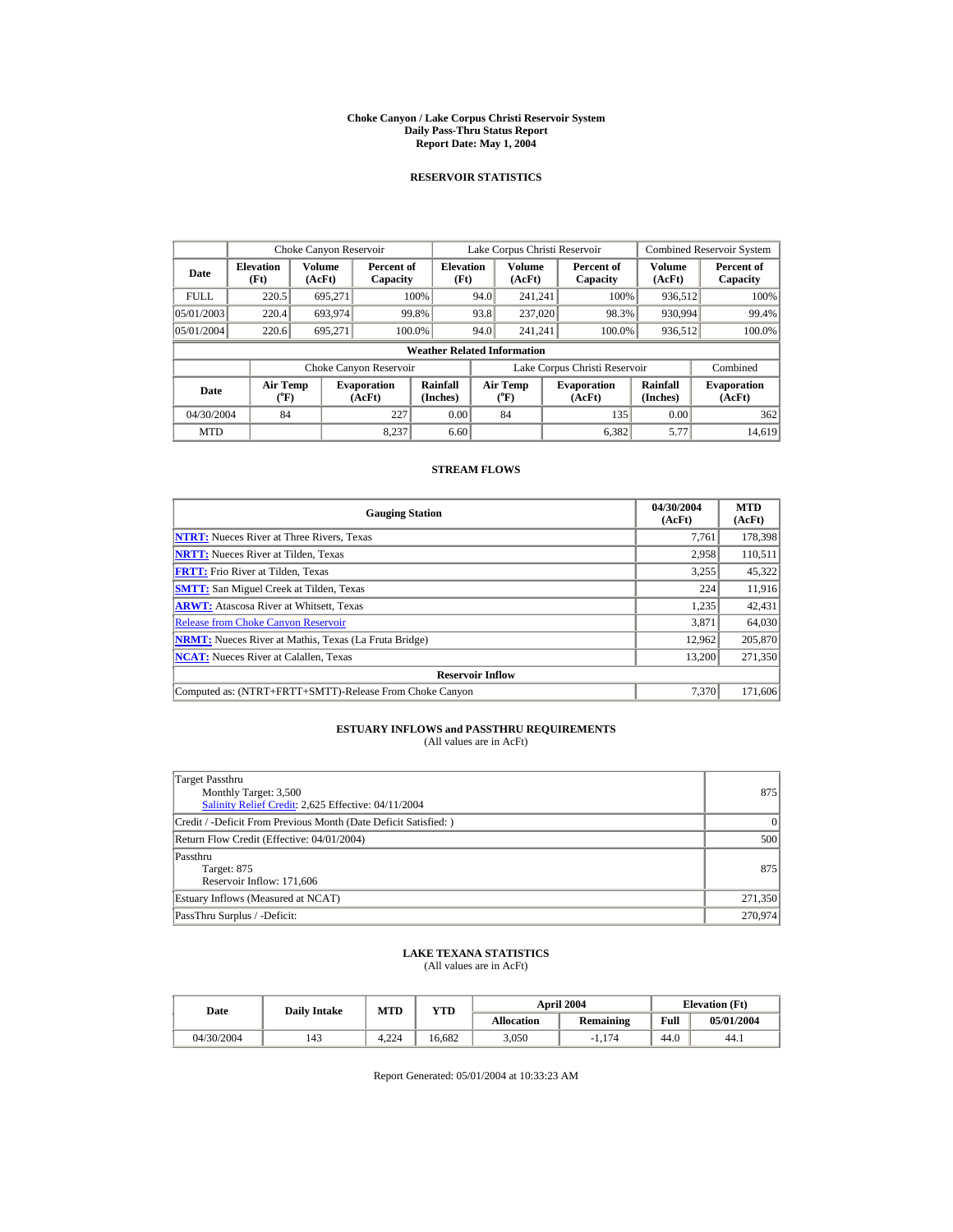#### **Choke Canyon / Lake Corpus Christi Reservoir System Daily Pass-Thru Status Report Report Date: May 2, 2004**

## **RESERVOIR STATISTICS**

|             | Choke Canyon Reservoir                |                         | Lake Corpus Christi Reservoir |                                    |                                                                               |                         |  | <b>Combined Reservoir System</b> |                         |                        |
|-------------|---------------------------------------|-------------------------|-------------------------------|------------------------------------|-------------------------------------------------------------------------------|-------------------------|--|----------------------------------|-------------------------|------------------------|
| Date        | <b>Elevation</b><br>(Ft)              | <b>Volume</b><br>(AcFt) | Percent of<br>Capacity        | <b>Elevation</b><br>(Ft)           |                                                                               | <b>Volume</b><br>(AcFt) |  | Percent of<br>Capacity           | <b>Volume</b><br>(AcFt) | Percent of<br>Capacity |
| <b>FULL</b> | 220.5                                 | 695.271                 |                               | 100%                               | 94.0                                                                          | 241.241                 |  | 100%                             | 936.512                 | 100%                   |
| 05/02/2003  | 220.4                                 | 693.974                 |                               | 99.8%                              | 93.8                                                                          | 236,829                 |  | 98.2%                            | 930,803                 | 99.4%                  |
| 05/02/2004  | 220.8                                 | 695.271                 |                               | 100.0%                             | 94.0                                                                          | 241.241                 |  | 100.0%                           | 936,512                 | 100.0%                 |
|             |                                       |                         |                               | <b>Weather Related Information</b> |                                                                               |                         |  |                                  |                         |                        |
|             |                                       |                         | Choke Canyon Reservoir        |                                    |                                                                               |                         |  | Lake Corpus Christi Reservoir    |                         | Combined               |
| <b>Date</b> | <b>Air Temp</b><br>$({}^o\mathrm{F})$ |                         | <b>Evaporation</b><br>(AcFt)  | Rainfall<br>(Inches)               | Rainfall<br>Air Temp<br><b>Evaporation</b><br>$(^{o}F)$<br>(Inches)<br>(AcFt) |                         |  | <b>Evaporation</b><br>(AcFt)     |                         |                        |
| 05/01/2004  | 74                                    |                         | 151                           | 0.41                               |                                                                               | 64                      |  | 258                              | 0.93                    | 409                    |
| <b>MTD</b>  |                                       |                         | 151                           | 0.41                               |                                                                               |                         |  | 258                              | 0.93                    | 409                    |

### **STREAM FLOWS**

| <b>Gauging Station</b>                                       | 05/01/2004<br>(AcFt) | <b>MTD</b><br>(AcFt) |
|--------------------------------------------------------------|----------------------|----------------------|
| <b>NTRT:</b> Nueces River at Three Rivers, Texas             | 7.146                | 7,146                |
| <b>NRTT:</b> Nueces River at Tilden, Texas                   | 2.719                | 2,719                |
| <b>FRTT:</b> Frio River at Tilden, Texas                     | 4,784                | 4,784                |
| <b>SMTT:</b> San Miguel Creek at Tilden, Texas               | 391                  | 391                  |
| <b>ARWT:</b> Atascosa River at Whitsett, Texas               | 1,296                | 1,296                |
| <b>Release from Choke Canyon Reservoir</b>                   | 3.869                | 3,869                |
| <b>NRMT:</b> Nueces River at Mathis, Texas (La Fruta Bridge) | 13.061               | 13,061               |
| <b>NCAT:</b> Nueces River at Calallen, Texas                 | 15,820               | 15,820               |
| <b>Reservoir Inflow</b>                                      |                      |                      |
| Computed as: (NTRT+FRTT+SMTT)-Release From Choke Canyon      | 8,452                | 8,452                |

# **ESTUARY INFLOWS and PASSTHRU REQUIREMENTS**<br>(All values are in AcFt)

| Target Passthru<br>Monthly Target: 25,500<br><b>Salinity Relief Credit: 0 Effective:</b> | 25,500 |
|------------------------------------------------------------------------------------------|--------|
| Credit / -Deficit From Previous Month (Date Deficit Satisfied: )                         | 12.750 |
| Return Flow Credit (Effective: 05/01/2004)                                               | 500    |
| Passthru<br>Target: 25,500<br>Reservoir Inflow: 8,452                                    | 8,452  |
| Estuary Inflows (Measured at NCAT)                                                       | 15,820 |
| PassThru Surplus / -Deficit:                                                             | 0      |

# **LAKE TEXANA STATISTICS** (All values are in AcFt)

| Date       | <b>Daily Intake</b> | <b>MTD</b> | YTD    |                   | <b>May 2004</b>  |      | <b>Elevation</b> (Ft) |
|------------|---------------------|------------|--------|-------------------|------------------|------|-----------------------|
|            |                     |            |        | <b>Allocation</b> | <b>Remaining</b> | Full | 05/02/2004            |
| 05/01/2004 | 143                 | 143        | 16.825 | 4.100             | 3,957            | 44.0 | 44.1                  |

Report Generated: 05/02/2004 at 8:29:17 AM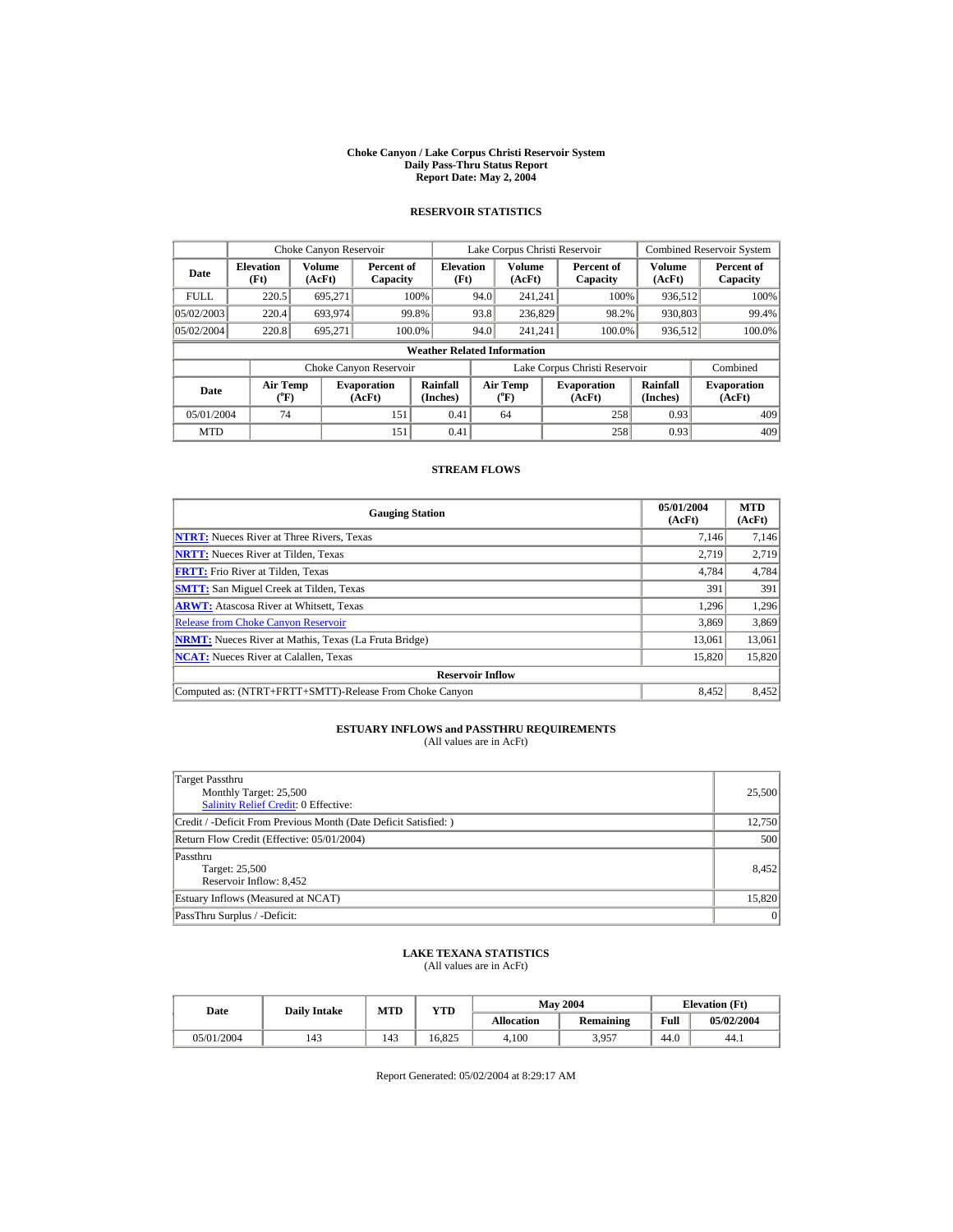#### **Choke Canyon / Lake Corpus Christi Reservoir System Daily Pass-Thru Status Report Report Date: May 3, 2004**

## **RESERVOIR STATISTICS**

|             | Choke Canyon Reservoir   |                         |                              |                                    |      | Lake Corpus Christi Reservoir               |                               |                      | <b>Combined Reservoir System</b> |
|-------------|--------------------------|-------------------------|------------------------------|------------------------------------|------|---------------------------------------------|-------------------------------|----------------------|----------------------------------|
| Date        | <b>Elevation</b><br>(Ft) | <b>Volume</b><br>(AcFt) | Percent of<br>Capacity       | <b>Elevation</b><br>(Ft)           |      | <b>Volume</b><br>(AcFt)                     | Percent of<br>Capacity        | Volume<br>(AcFt)     | Percent of<br>Capacity           |
| <b>FULL</b> | 220.5                    | 695.271                 | 100%                         |                                    | 94.0 | 241,241                                     | 100%                          | 936,512              | 100%                             |
| 05/03/2003  | 220.4                    | 693.715                 | 99.8%                        |                                    | 93.8 | 236,447                                     | 98.0%                         | 930.162              | 99.3%                            |
| 05/03/2004  | 220.7                    | 695.271                 | 100.0%                       |                                    | 94.0 | 241.241                                     | 100.0%                        | 936.512              | 100.0%                           |
|             |                          |                         |                              | <b>Weather Related Information</b> |      |                                             |                               |                      |                                  |
|             |                          |                         | Choke Canyon Reservoir       |                                    |      |                                             | Lake Corpus Christi Reservoir |                      | Combined                         |
| Date        | <b>Air Temp</b><br>(°F)  |                         | <b>Evaporation</b><br>(AcFt) | Rainfall<br>(Inches)               |      | <b>Air Temp</b><br>$({}^{\circ}\mathrm{F})$ | <b>Evaporation</b><br>(AcFt)  | Rainfall<br>(Inches) | <b>Evaporation</b><br>(AcFt)     |
| 05/02/2004  | 75                       |                         | 409                          | 0.00                               |      | 72                                          | 303                           | 0.00                 | 712                              |
| <b>MTD</b>  |                          |                         | 560                          | 0.41                               |      |                                             | 561                           | 0.93                 | 1.121                            |

### **STREAM FLOWS**

| <b>Gauging Station</b>                                       | 05/02/2004<br>(AcFt) | <b>MTD</b><br>(AcFt) |
|--------------------------------------------------------------|----------------------|----------------------|
| <b>NTRT:</b> Nueces River at Three Rivers, Texas             | 7,503                | 14,649               |
| <b>NRTT:</b> Nueces River at Tilden, Texas                   | 2.580                | 5,300                |
| <b>FRTT:</b> Frio River at Tilden, Texas                     | 3,533                | 8,317                |
| <b>SMTT:</b> San Miguel Creek at Tilden, Texas               | 234                  | 625                  |
| <b>ARWT:</b> Atascosa River at Whitsett, Texas               | 2,501                | 3,797                |
| <b>Release from Choke Canyon Reservoir</b>                   | 3,869                | 7,738                |
| <b>NRMT:</b> Nueces River at Mathis, Texas (La Fruta Bridge) | 9.429                | 22,490               |
| <b>NCAT:</b> Nueces River at Calallen, Texas                 | 17.607               | 33,427               |
| <b>Reservoir Inflow</b>                                      |                      |                      |
| Computed as: (NTRT+FRTT+SMTT)-Release From Choke Canyon      | 7.402                | 15,854               |

# **ESTUARY INFLOWS and PASSTHRU REQUIREMENTS**<br>(All values are in AcFt)

| Target Passthru<br>Monthly Target: 25,500<br>Salinity Relief Credit: 0 Effective: | 25,500 |
|-----------------------------------------------------------------------------------|--------|
| Credit / -Deficit From Previous Month (Date Deficit Satisfied: )                  | 12.750 |
| Return Flow Credit (Effective: 05/01/2004)                                        | 500    |
| Passthru<br>Target: 25,500<br>Reservoir Inflow: 15,854                            | 15.854 |
| Estuary Inflows (Measured at NCAT)                                                | 33,427 |
| PassThru Surplus / -Deficit:                                                      | 30,823 |

# **LAKE TEXANA STATISTICS** (All values are in AcFt)

| Date       |  | <b>Daily Intake</b> | <b>MTD</b> | YTD    |                   | <b>May 2004</b>  | <b>Elevation</b> (Ft) |            |
|------------|--|---------------------|------------|--------|-------------------|------------------|-----------------------|------------|
|            |  |                     |            |        | <b>Allocation</b> | <b>Remaining</b> | Full                  | 05/03/2004 |
| 05/02/2004 |  | 143                 | 286        | 16.968 | 4.100             | 3.814            | 44.0                  | 44.1       |

Report Generated: 05/03/2004 at 8:23:59 AM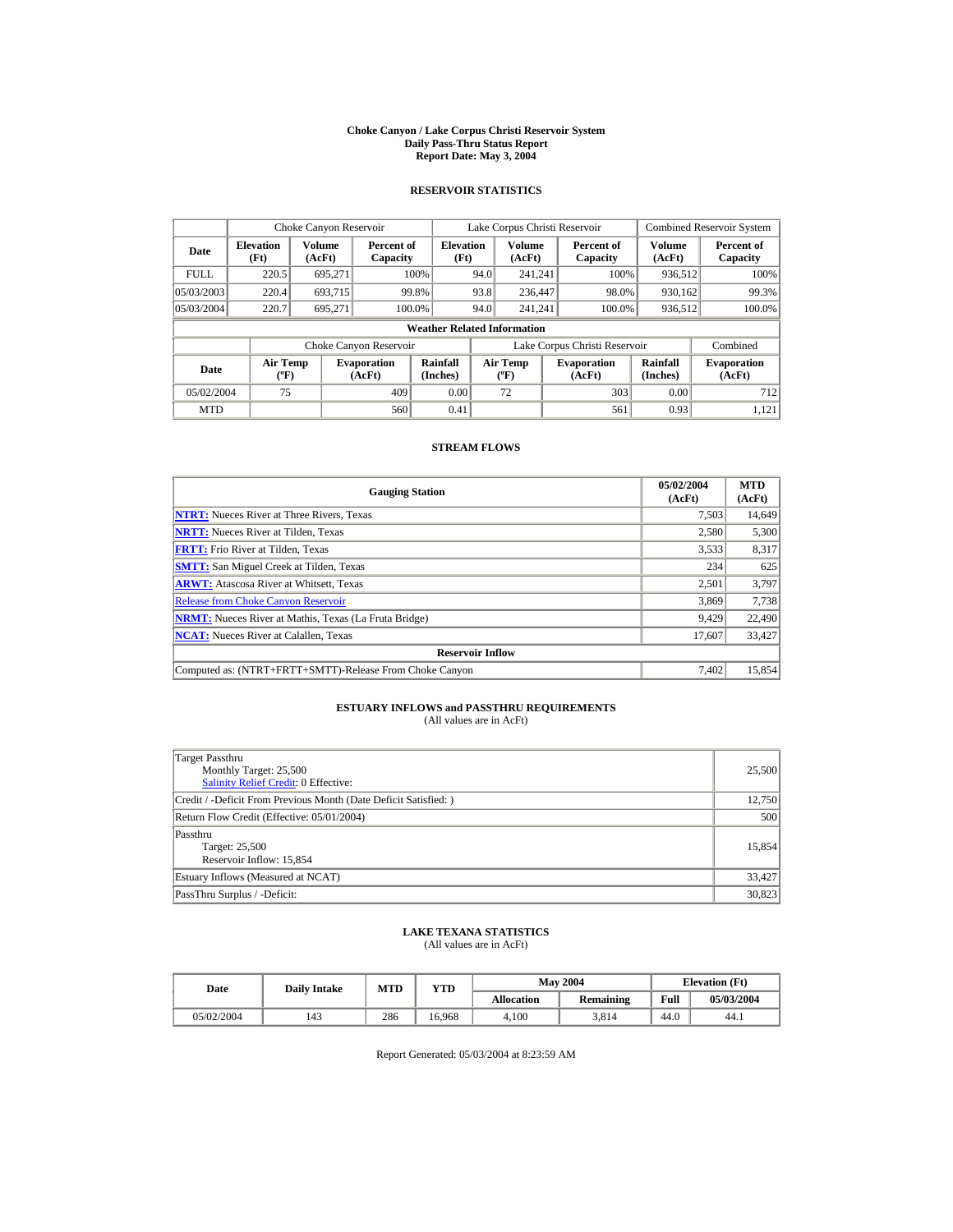#### **Choke Canyon / Lake Corpus Christi Reservoir System Daily Pass-Thru Status Report Report Date: May 4, 2004**

## **RESERVOIR STATISTICS**

|             | Choke Canyon Reservoir                      |                  |                              |                          | Lake Corpus Christi Reservoir |                                             |  |                               |                      | <b>Combined Reservoir System</b> |  |  |
|-------------|---------------------------------------------|------------------|------------------------------|--------------------------|-------------------------------|---------------------------------------------|--|-------------------------------|----------------------|----------------------------------|--|--|
| Date        | <b>Elevation</b><br>(Ft)                    | Volume<br>(AcFt) | Percent of<br>Capacity       | <b>Elevation</b><br>(Ft) |                               | Volume<br>(AcFt)                            |  | Percent of<br>Capacity        | Volume<br>(AcFt)     | Percent of<br>Capacity           |  |  |
| <b>FULL</b> | 220.5                                       | 695.271          |                              | 100%                     | 94.0                          | 241.241                                     |  | 100%                          | 936,512              | 100%                             |  |  |
| 05/04/2003  | 220.4                                       | 693.715          | 99.8%                        |                          | 93.7                          | 235,302                                     |  | 97.5%                         | 929,017              | 99.2%                            |  |  |
| 05/04/2004  | 220.7                                       | 695.271          | 100.0%                       |                          | 94.0                          | 241.241                                     |  | 100.0%                        | 936,512              | 100.0%                           |  |  |
|             | <b>Weather Related Information</b>          |                  |                              |                          |                               |                                             |  |                               |                      |                                  |  |  |
|             |                                             |                  | Choke Canyon Reservoir       |                          |                               |                                             |  | Lake Corpus Christi Reservoir |                      | Combined                         |  |  |
| Date        | <b>Air Temp</b><br>$({}^{\circ}\mathrm{F})$ |                  | <b>Evaporation</b><br>(AcFt) | Rainfall<br>(Inches)     |                               | <b>Air Temp</b><br>$({}^{\circ}\mathrm{F})$ |  | <b>Evaporation</b><br>(AcFt)  | Rainfall<br>(Inches) | <b>Evaporation</b><br>(AcFt)     |  |  |
| 05/03/2004  | 80                                          |                  | 394                          | 0.00                     |                               | 78                                          |  | 314                           | 0.00                 | 708                              |  |  |
| <b>MTD</b>  |                                             |                  | 954                          | 0.41                     |                               |                                             |  | 875                           | 0.93                 | 1,829                            |  |  |

## **STREAM FLOWS**

| <b>Gauging Station</b>                                       | 05/03/2004<br>(AcFt) | <b>MTD</b><br>(AcFt) |
|--------------------------------------------------------------|----------------------|----------------------|
| <b>NTRT:</b> Nueces River at Three Rivers, Texas             | 7.722                | 22,371               |
| <b>NRTT:</b> Nueces River at Tilden, Texas                   | 2,561                | 7,861                |
| <b>FRTT:</b> Frio River at Tilden, Texas                     | 1.967                | 10,284               |
| <b>SMTT:</b> San Miguel Creek at Tilden, Texas               | 169                  | 794                  |
| <b>ARWT:</b> Atascosa River at Whitsett, Texas               | 3,057                | 6,854                |
| <b>Release from Choke Canyon Reservoir</b>                   | 3.871                | 11,608               |
| <b>NRMT:</b> Nueces River at Mathis, Texas (La Fruta Bridge) | 6,431                | 28,921               |
| <b>NCAT:</b> Nueces River at Calallen, Texas                 | 16,476               | 49,903               |
| <b>Reservoir Inflow</b>                                      |                      |                      |
| Computed as: (NTRT+FRTT+SMTT)-Release From Choke Canyon      | 5.987                | 21,841               |

# **ESTUARY INFLOWS and PASSTHRU REQUIREMENTS**<br>(All values are in AcFt)

| Target Passthru<br>Monthly Target: 25,500<br><b>Salinity Relief Credit: 0 Effective:</b> | 25,500 |
|------------------------------------------------------------------------------------------|--------|
| Credit / -Deficit From Previous Month (Date Deficit Satisfied:)                          | 12,750 |
| Return Flow Credit (Effective: 05/01/2004)                                               | 500    |
| Passthru<br>Target: 25,500<br>Reservoir Inflow: 21,841                                   | 21,841 |
| Estuary Inflows (Measured at NCAT)                                                       | 49,903 |
| PassThru Surplus / -Deficit:                                                             | 41.312 |

## **LAKE TEXANA STATISTICS**

(All values are in AcFt)

| Date       | <b>Daily Intake</b> | <b>MTD</b> | YTD                 |                   | <b>May 2004</b> | <b>Elevation</b> (Ft) |            |
|------------|---------------------|------------|---------------------|-------------------|-----------------|-----------------------|------------|
|            |                     |            |                     | <b>Allocation</b> | Remaining       | Full                  | 05/04/2004 |
| 05/03/2004 | 143                 | 429        | $\overline{ }$<br>. | 4.100             | 3.671           | 44.0                  | 44.0       |

Report Generated: 05/04/2004 at 8:31:35 AM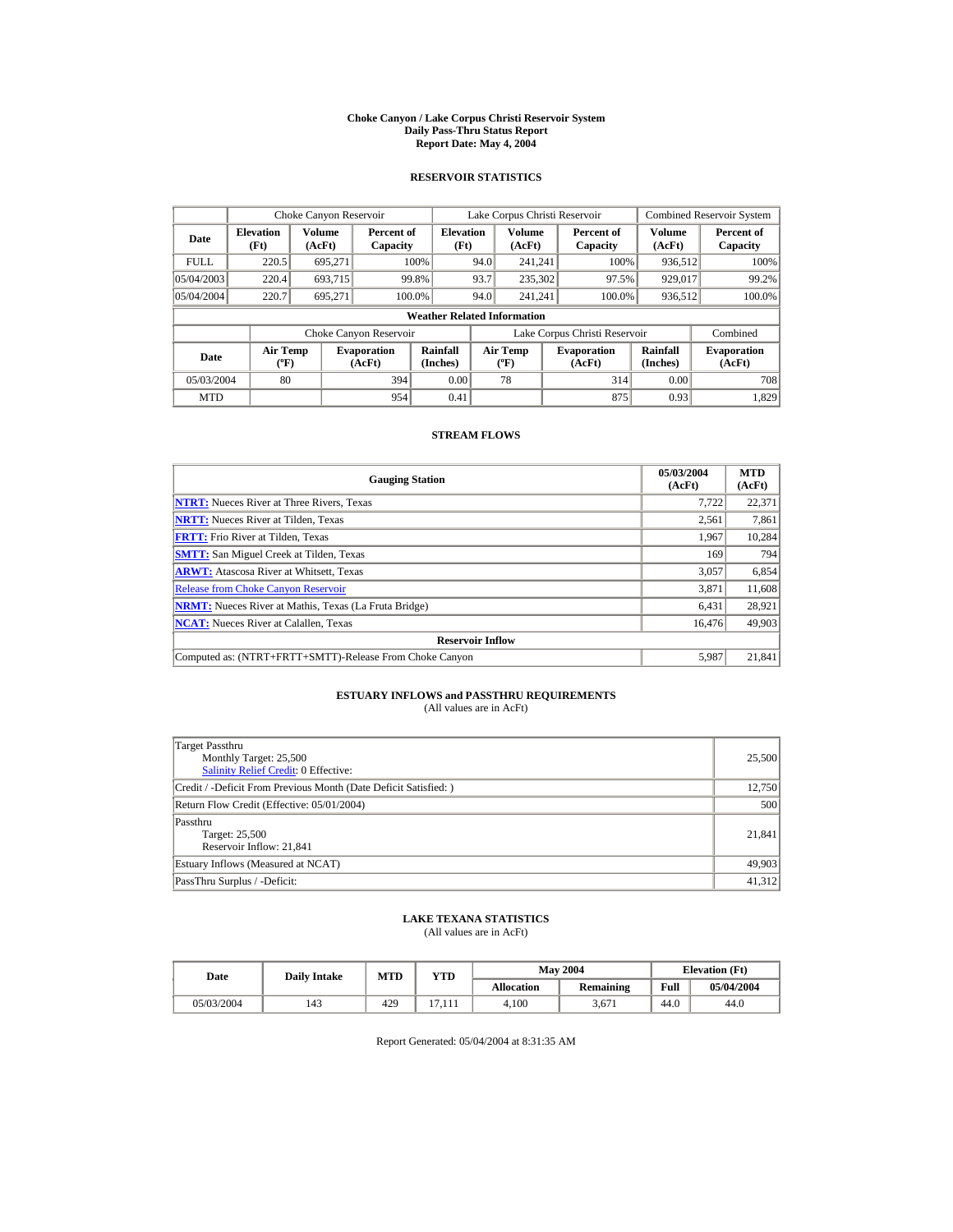#### **Choke Canyon / Lake Corpus Christi Reservoir System Daily Pass-Thru Status Report Report Date: May 5, 2004**

## **RESERVOIR STATISTICS**

|             | Choke Canyon Reservoir                |                  |                              |                          | Lake Corpus Christi Reservoir |                                   |  |                               |                         | <b>Combined Reservoir System</b> |  |  |
|-------------|---------------------------------------|------------------|------------------------------|--------------------------|-------------------------------|-----------------------------------|--|-------------------------------|-------------------------|----------------------------------|--|--|
| Date        | <b>Elevation</b><br>(Ft)              | Volume<br>(AcFt) | Percent of<br>Capacity       | <b>Elevation</b><br>(Ft) |                               | <b>Volume</b><br>(AcFt)           |  | Percent of<br>Capacity        | <b>Volume</b><br>(AcFt) | Percent of<br>Capacity           |  |  |
| <b>FULL</b> | 220.5                                 | 695,271          |                              | 100%                     | 94.0                          | 241.241                           |  | 100%                          | 936,512                 | 100%                             |  |  |
| 05/05/2003  | 220.4                                 | 693.715          |                              | 99.8%                    | 93.7                          | 235,302                           |  | 97.5%                         | 929,017                 | 99.2%                            |  |  |
| 05/05/2004  | 220.6                                 | 695.271          |                              | 100.0%                   | 94.0                          | 241.241                           |  | 100.0%                        | 936,512                 | 100.0%                           |  |  |
|             | <b>Weather Related Information</b>    |                  |                              |                          |                               |                                   |  |                               |                         |                                  |  |  |
|             |                                       |                  | Choke Canyon Reservoir       |                          |                               |                                   |  | Lake Corpus Christi Reservoir |                         | Combined                         |  |  |
| Date        | <b>Air Temp</b><br>$({}^o\mathrm{F})$ |                  | <b>Evaporation</b><br>(AcFt) | Rainfall<br>(Inches)     |                               | Air Temp<br>$({}^{\circ}{\rm F})$ |  | <b>Evaporation</b><br>(AcFt)  | Rainfall<br>(Inches)    | <b>Evaporation</b><br>(AcFt)     |  |  |
| 05/04/2004  | 81                                    |                  | 424                          | 0.00                     |                               | 80                                |  | 247                           | 0.00                    | 671                              |  |  |
| <b>MTD</b>  |                                       |                  | 1.378                        | 0.41                     |                               |                                   |  | 1.122                         | 0.93                    | 2,500                            |  |  |

## **STREAM FLOWS**

| <b>Gauging Station</b>                                       | 05/04/2004<br>(AcFt) | <b>MTD</b><br>(AcFt) |
|--------------------------------------------------------------|----------------------|----------------------|
| <b>NTRT:</b> Nueces River at Three Rivers, Texas             | 7,503                | 29,874               |
| <b>NRTT:</b> Nueces River at Tilden, Texas                   | 2,640                | 10,501               |
| <b>FRTT:</b> Frio River at Tilden, Texas                     | 1,262                | 11,547               |
| <b>SMTT:</b> San Miguel Creek at Tilden, Texas               | 373                  | 1,167                |
| <b>ARWT:</b> Atascosa River at Whitsett, Texas               | 965                  | 7,819                |
| <b>Release from Choke Canyon Reservoir</b>                   | 3.869                | 15,477               |
| <b>NRMT:</b> Nueces River at Mathis, Texas (La Fruta Bridge) | 7.742                | 36,663               |
| <b>NCAT:</b> Nueces River at Calallen, Texas                 | 13,339               | 63,242               |
| <b>Reservoir Inflow</b>                                      |                      |                      |
| Computed as: (NTRT+FRTT+SMTT)-Release From Choke Canyon      | 5.270                | 27,111               |

# **ESTUARY INFLOWS and PASSTHRU REQUIREMENTS**<br>(All values are in AcFt)

| Target Passthru<br>Monthly Target: 25,500<br><b>Salinity Relief Credit: 0 Effective:</b> | 25,500 |
|------------------------------------------------------------------------------------------|--------|
| Credit / -Deficit From Previous Month (Date Deficit Satisfied:)                          | 12,750 |
| Return Flow Credit (Effective: 05/01/2004)                                               | 500    |
| Passthru<br>Target: 25,500<br>Reservoir Inflow: 27.111                                   | 25,500 |
| Estuary Inflows (Measured at NCAT)                                                       | 63,242 |
| PassThru Surplus / -Deficit:                                                             | 50,992 |

## **LAKE TEXANA STATISTICS**

(All values are in AcFt)

| Date       | <b>Daily Intake</b> | <b>MTD</b> | YTD    |                   | <b>May 2004</b> | <b>Elevation</b> (Ft) |            |
|------------|---------------------|------------|--------|-------------------|-----------------|-----------------------|------------|
|            |                     |            |        | <b>Allocation</b> | Remaining       | Full                  | 05/05/2004 |
| 05/04/2004 | 143                 | 570<br>ے ر | 17.254 | 4.100             | 3.528           | 44.0                  | 44.0       |

Report Generated: 05/05/2004 at 8:18:31 AM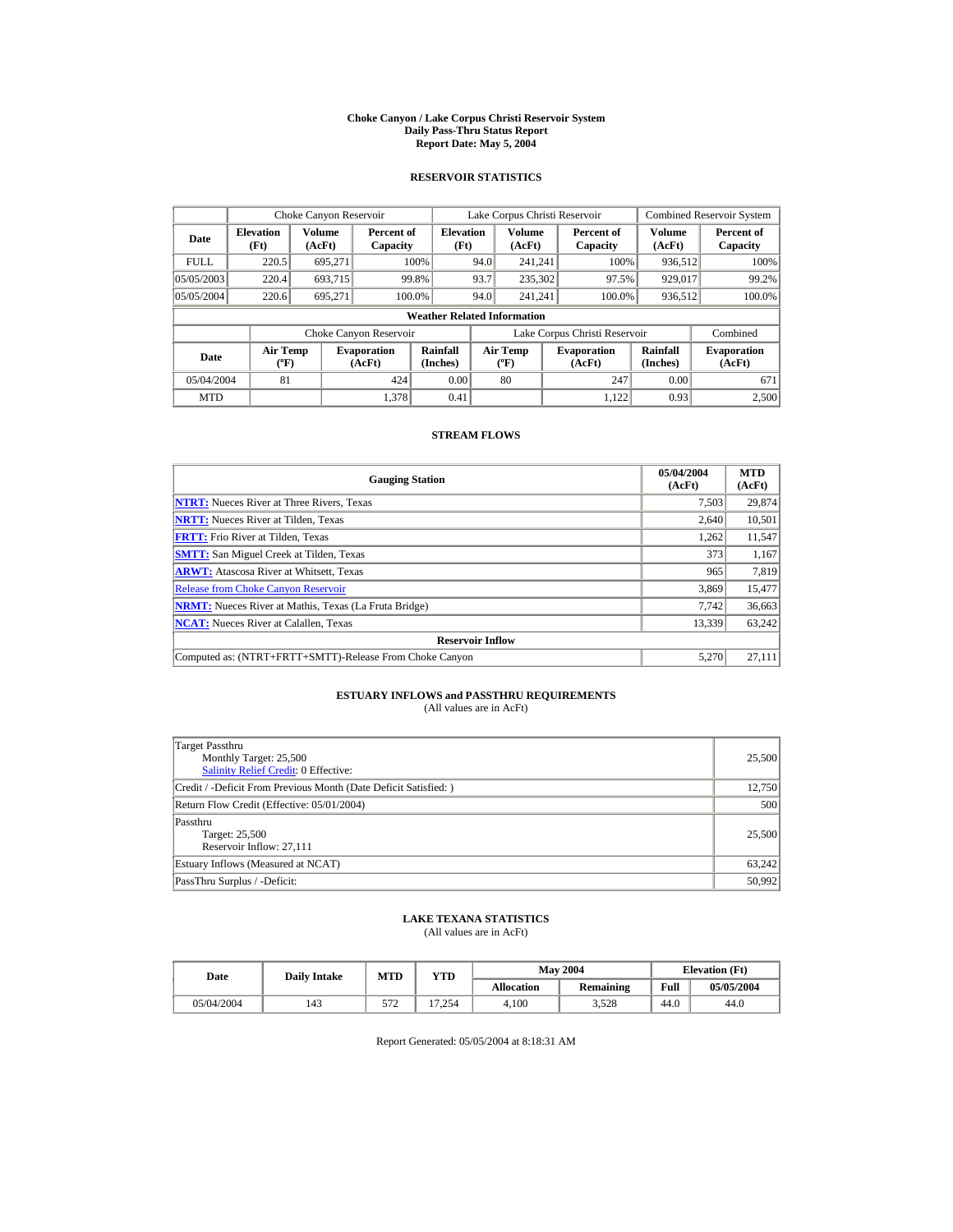#### **Choke Canyon / Lake Corpus Christi Reservoir System Daily Pass-Thru Status Report Report Date: May 6, 2004**

## **RESERVOIR STATISTICS**

|             | Choke Canyon Reservoir                |                  |                              |                          | Lake Corpus Christi Reservoir |                                   |  |                               |                         | <b>Combined Reservoir System</b> |  |  |
|-------------|---------------------------------------|------------------|------------------------------|--------------------------|-------------------------------|-----------------------------------|--|-------------------------------|-------------------------|----------------------------------|--|--|
| Date        | <b>Elevation</b><br>(Ft)              | Volume<br>(AcFt) | Percent of<br>Capacity       | <b>Elevation</b><br>(Ft) |                               | Volume<br>(AcFt)                  |  | Percent of<br>Capacity        | <b>Volume</b><br>(AcFt) | Percent of<br>Capacity           |  |  |
| <b>FULL</b> | 220.5                                 | 695,271          |                              | 100%                     | 94.0                          | 241.241                           |  | 100%                          | 936,512                 | 100%                             |  |  |
| 05/06/2003  | 220.4                                 | 693.715          |                              | 99.8%                    | 93.7                          | 235,493                           |  | 97.6%                         | 929,208                 | 99.2%                            |  |  |
| 05/06/2004  | 220.5                                 | 695.271          |                              | 100.0%                   | 94.0                          | 241.241                           |  | 100.0%                        | 936,512                 | 100.0%                           |  |  |
|             | <b>Weather Related Information</b>    |                  |                              |                          |                               |                                   |  |                               |                         |                                  |  |  |
|             |                                       |                  | Choke Canyon Reservoir       |                          |                               |                                   |  | Lake Corpus Christi Reservoir |                         | Combined                         |  |  |
| Date        | <b>Air Temp</b><br>$({}^o\mathrm{F})$ |                  | <b>Evaporation</b><br>(AcFt) | Rainfall<br>(Inches)     |                               | Air Temp<br>$({}^{\circ}{\rm F})$ |  | <b>Evaporation</b><br>(AcFt)  | Rainfall<br>(Inches)    | <b>Evaporation</b><br>(AcFt)     |  |  |
| 05/05/2004  | 81                                    |                  | 303                          | 0.00                     |                               | 80                                |  | 247                           | 0.00                    | 550                              |  |  |
| <b>MTD</b>  |                                       |                  | 1.681                        | 0.41                     |                               |                                   |  | 1.369                         | 0.93                    | 3,050                            |  |  |

## **STREAM FLOWS**

| <b>Gauging Station</b>                                       | 05/05/2004<br>(AcFt) | <b>MTD</b><br>(AcFt) |
|--------------------------------------------------------------|----------------------|----------------------|
| <b>NTRT:</b> Nueces River at Three Rivers, Texas             | 6,173                | 36,048               |
| <b>NRTT:</b> Nueces River at Tilden, Texas                   | 2,739                | 13,240               |
| <b>FRTT:</b> Frio River at Tilden, Texas                     | 1,122                | 12,668               |
| <b>SMTT:</b> San Miguel Creek at Tilden, Texas               | 222                  | 1,390                |
| <b>ARWT:</b> Atascosa River at Whitsett, Texas               | 409                  | 8,228                |
| <b>Release from Choke Canyon Reservoir</b>                   | 3.116                | 18,593               |
| <b>NRMT:</b> Nueces River at Mathis, Texas (La Fruta Bridge) | 8,238                | 44,901               |
| <b>NCAT:</b> Nueces River at Calallen, Texas                 | 11,314               | 74,557               |
| <b>Reservoir Inflow</b>                                      |                      |                      |
| Computed as: (NTRT+FRTT+SMTT)-Release From Choke Canyon      | 4.401                | 31,512               |

# **ESTUARY INFLOWS and PASSTHRU REQUIREMENTS**<br>(All values are in AcFt)

| Target Passthru<br>Monthly Target: 25,500<br><b>Salinity Relief Credit: 0 Effective:</b> | 25,500 |
|------------------------------------------------------------------------------------------|--------|
| Credit / -Deficit From Previous Month (Date Deficit Satisfied:)                          | 12,750 |
| Return Flow Credit (Effective: 05/01/2004)                                               | 500    |
| Passthru<br>Target: 25,500<br>Reservoir Inflow: 31,512                                   | 25,500 |
| Estuary Inflows (Measured at NCAT)                                                       | 74,557 |
| PassThru Surplus / -Deficit:                                                             | 62,307 |

## **LAKE TEXANA STATISTICS**

(All values are in AcFt)

| Date       | <b>Daily Intake</b> | MTD | $_{\rm VTD}$  |            | <b>May 2004</b> |      | <b>Elevation</b> (Ft) |
|------------|---------------------|-----|---------------|------------|-----------------|------|-----------------------|
|            |                     |     |               | Allocation | Remaining       | Full | 05/06/2004            |
| 05/05/2004 | 143                 | 715 | .397<br>$1 -$ | 4.100      | 3.385           | 44.0 | 44.1                  |

Report Generated: 05/06/2004 at 8:32:09 AM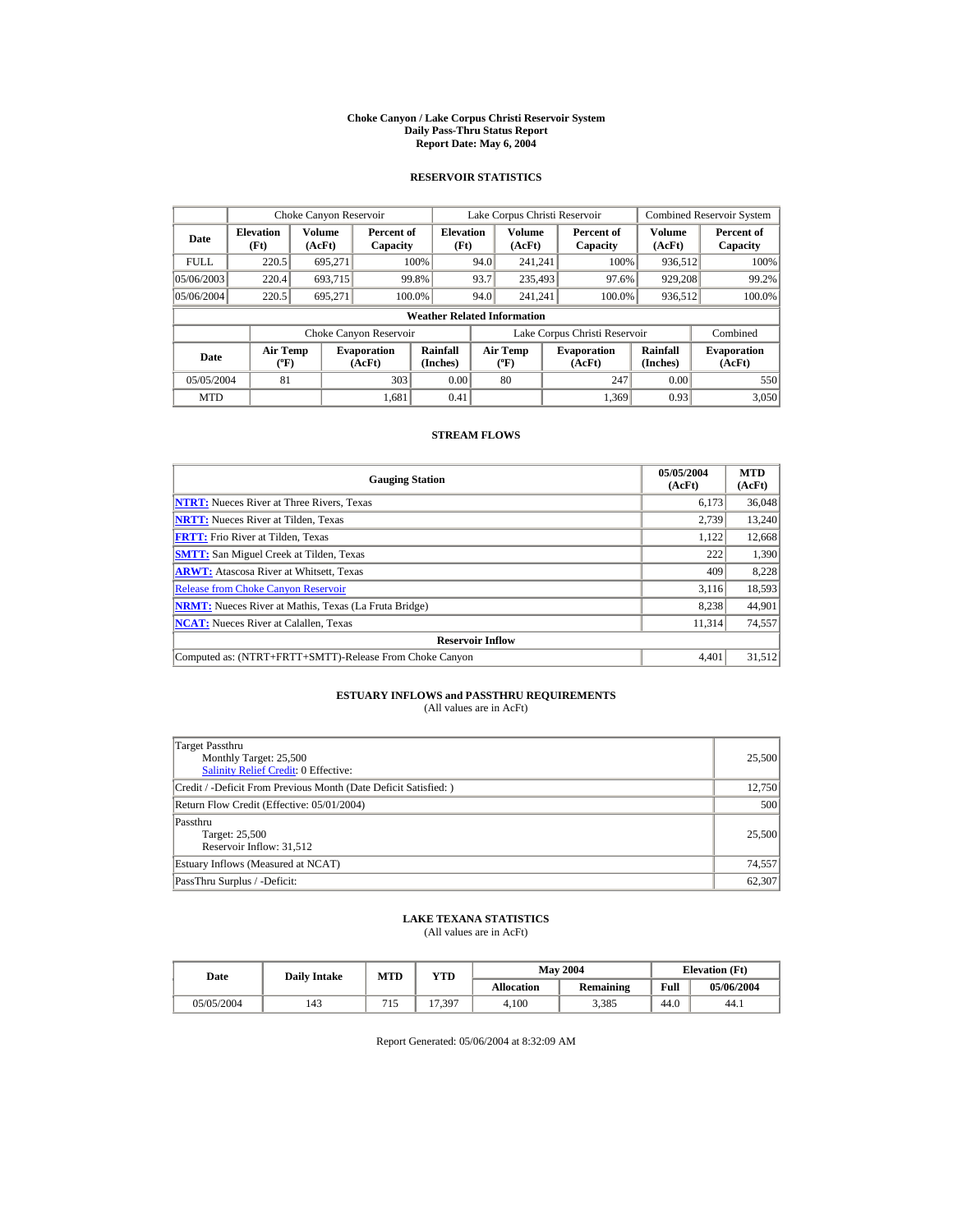#### **Choke Canyon / Lake Corpus Christi Reservoir System Daily Pass-Thru Status Report Report Date: May 7, 2004**

## **RESERVOIR STATISTICS**

|             | Choke Canyon Reservoir                |                  |                              |                          | Lake Corpus Christi Reservoir |                                   |  |                               |                         | <b>Combined Reservoir System</b> |  |  |
|-------------|---------------------------------------|------------------|------------------------------|--------------------------|-------------------------------|-----------------------------------|--|-------------------------------|-------------------------|----------------------------------|--|--|
| Date        | <b>Elevation</b><br>(Ft)              | Volume<br>(AcFt) | Percent of<br>Capacity       | <b>Elevation</b><br>(Ft) |                               | <b>Volume</b><br>(AcFt)           |  | Percent of<br>Capacity        | <b>Volume</b><br>(AcFt) | Percent of<br>Capacity           |  |  |
| <b>FULL</b> | 220.5                                 | 695,271          |                              | 100%                     | 94.0                          | 241.241                           |  | 100%                          | 936,512                 | 100%                             |  |  |
| 05/07/2003  | 220.4                                 | 693.715          |                              | 99.8%                    | 93.7                          | 235,302                           |  | 97.5%                         | 929,017                 | 99.2%                            |  |  |
| 05/07/2004  | 220.6                                 | 695.271          |                              | 100.0%                   | 94.0                          | 241.241                           |  | 100.0%                        | 936,512                 | 100.0%                           |  |  |
|             | <b>Weather Related Information</b>    |                  |                              |                          |                               |                                   |  |                               |                         |                                  |  |  |
|             |                                       |                  | Choke Canyon Reservoir       |                          |                               |                                   |  | Lake Corpus Christi Reservoir |                         | Combined                         |  |  |
| Date        | <b>Air Temp</b><br>$({}^o\mathrm{F})$ |                  | <b>Evaporation</b><br>(AcFt) | Rainfall<br>(Inches)     |                               | Air Temp<br>$({}^{\circ}{\rm F})$ |  | <b>Evaporation</b><br>(AcFt)  | Rainfall<br>(Inches)    | <b>Evaporation</b><br>(AcFt)     |  |  |
| 05/06/2004  | 82                                    |                  | 227                          | 0.00                     |                               | 77                                |  | 224                           | 0.00                    | 451                              |  |  |
| <b>MTD</b>  |                                       |                  | 1.908                        | 0.41                     |                               |                                   |  | 1.593                         | 0.93                    | 3,501                            |  |  |

## **STREAM FLOWS**

| <b>Gauging Station</b>                                       | 05/06/2004<br>(AcFt) | <b>MTD</b><br>(AcFt) |
|--------------------------------------------------------------|----------------------|----------------------|
| <b>NTRT:</b> Nueces River at Three Rivers, Texas             | 4,327                | 40,375               |
| <b>NRTT:</b> Nueces River at Tilden, Texas                   | 2,839                | 16,078               |
| <b>FRTT:</b> Frio River at Tilden, Texas                     | 1,129                | 13,798               |
| <b>SMTT:</b> San Miguel Creek at Tilden, Texas               | 151                  | 1,540                |
| <b>ARWT:</b> Atascosa River at Whitsett, Texas               | 331                  | 8,559                |
| <b>Release from Choke Canyon Reservoir</b>                   | 1.290                | 19,884               |
| <b>NRMT:</b> Nueces River at Mathis, Texas (La Fruta Bridge) | 6,094                | 50,995               |
| <b>NCAT:</b> Nueces River at Calallen, Texas                 | 11,493               | 86,050               |
| <b>Reservoir Inflow</b>                                      |                      |                      |
| Computed as: (NTRT+FRTT+SMTT)-Release From Choke Canyon      | 4.317                | 35,829               |

# **ESTUARY INFLOWS and PASSTHRU REQUIREMENTS**<br>(All values are in AcFt)

| Target Passthru<br>Monthly Target: 25,500<br><b>Salinity Relief Credit: 0 Effective:</b> | 25,500 |
|------------------------------------------------------------------------------------------|--------|
| Credit / -Deficit From Previous Month (Date Deficit Satisfied:)                          | 12,750 |
| Return Flow Credit (Effective: 05/01/2004)                                               | 500    |
| Passthru<br>Target: 25,500<br>Reservoir Inflow: 35,829                                   | 25,500 |
| Estuary Inflows (Measured at NCAT)                                                       | 86,050 |
| PassThru Surplus / -Deficit:                                                             | 73,800 |

## **LAKE TEXANA STATISTICS**

(All values are in AcFt)

| Date       | <b>Daily Intake</b> | MTD | $v_{\rm TD}$           |            | <b>May 2004</b> | <b>Elevation</b> (Ft) |            |
|------------|---------------------|-----|------------------------|------------|-----------------|-----------------------|------------|
|            |                     |     |                        | Allocation | Remaining       | Full                  | 05/07/2004 |
| 05/06/2004 | 143                 | 858 | .541<br>$\overline{z}$ | 4.100      | 3.242           | 44.0                  | 44.1       |

Report Generated: 05/07/2004 at 8:14:30 AM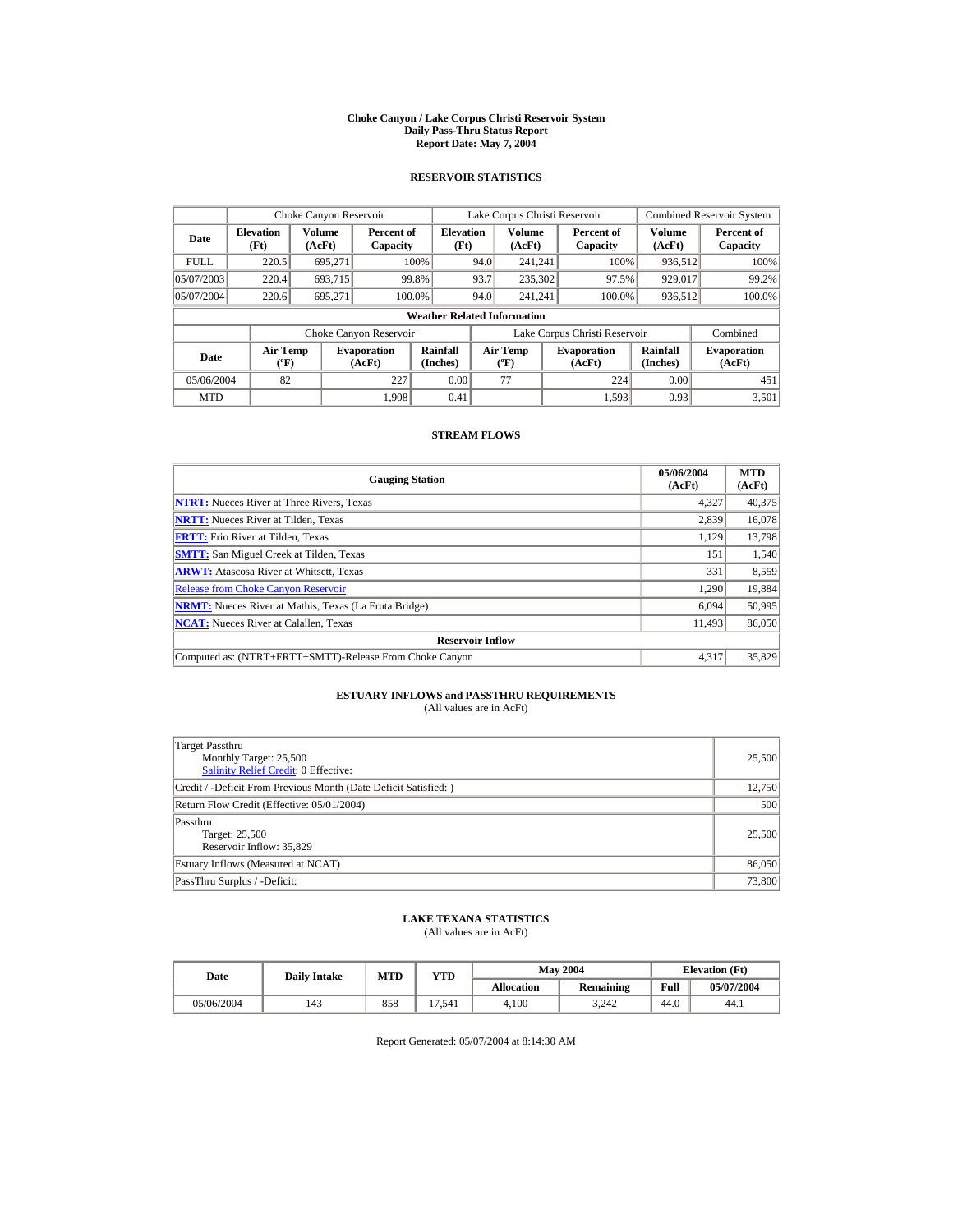#### **Choke Canyon / Lake Corpus Christi Reservoir System Daily Pass-Thru Status Report Report Date: May 8, 2004**

## **RESERVOIR STATISTICS**

|             | Choke Canyon Reservoir                      |                  |                              |                          | Lake Corpus Christi Reservoir |                                  |  |                               |                      | <b>Combined Reservoir System</b> |  |  |
|-------------|---------------------------------------------|------------------|------------------------------|--------------------------|-------------------------------|----------------------------------|--|-------------------------------|----------------------|----------------------------------|--|--|
| Date        | <b>Elevation</b><br>(Ft)                    | Volume<br>(AcFt) | Percent of<br>Capacity       | <b>Elevation</b><br>(Ft) |                               | Volume<br>(AcFt)                 |  | Percent of<br>Capacity        | Volume<br>(AcFt)     | Percent of<br>Capacity           |  |  |
| <b>FULL</b> | 220.5                                       | 695.271          |                              | 100%                     | 94.0                          | 241.241                          |  | 100%                          | 936,512              | 100%                             |  |  |
| 05/08/2003  | 220.4                                       | 693,455          |                              | 99.7%                    | 93.7                          | 234,921                          |  | 97.4%                         | 928,376              | 99.1%                            |  |  |
| 05/08/2004  | 220.5                                       | 695.271          |                              | 100.0%                   | 94.0                          | 241.241                          |  | 100.0%                        | 936,512              | 100.0%                           |  |  |
|             | <b>Weather Related Information</b>          |                  |                              |                          |                               |                                  |  |                               |                      |                                  |  |  |
|             |                                             |                  | Choke Canyon Reservoir       |                          |                               |                                  |  | Lake Corpus Christi Reservoir |                      | Combined                         |  |  |
| Date        | <b>Air Temp</b><br>$({}^{\circ}\mathrm{F})$ |                  | <b>Evaporation</b><br>(AcFt) | Rainfall<br>(Inches)     |                               | <b>Air Temp</b><br>$(^{\circ}F)$ |  | <b>Evaporation</b><br>(AcFt)  | Rainfall<br>(Inches) | <b>Evaporation</b><br>(AcFt)     |  |  |
| 05/07/2004  | 77                                          |                  | 121                          | 0.00                     |                               | 75                               |  | 224                           | 0.71                 | 345                              |  |  |
| <b>MTD</b>  |                                             |                  | 2.029                        | 0.41                     |                               |                                  |  | 1.817                         | 1.64                 | 3.846                            |  |  |

## **STREAM FLOWS**

| <b>Gauging Station</b>                                       | 05/07/2004<br>(AcFt) | <b>MTD</b><br>(AcFt) |
|--------------------------------------------------------------|----------------------|----------------------|
| <b>NTRT:</b> Nueces River at Three Rivers, Texas             | 3,791                | 44,166               |
| <b>NRTT:</b> Nueces River at Tilden, Texas                   | 2,898                | 18,977               |
| <b>FRTT:</b> Frio River at Tilden, Texas                     | 1,135                | 14,933               |
| <b>SMTT:</b> San Miguel Creek at Tilden, Texas               | 111                  | 1,652                |
| <b>ARWT:</b> Atascosa River at Whitsett, Texas               | 276                  | 8,835                |
| <b>Release from Choke Canyon Reservoir</b>                   | 1.290                | 21,174               |
| <b>NRMT:</b> Nueces River at Mathis, Texas (La Fruta Bridge) | 4.248                | 55,243               |
| <b>NCAT:</b> Nueces River at Calallen, Texas                 | 11,195               | 97,245               |
| <b>Reservoir Inflow</b>                                      |                      |                      |
| Computed as: (NTRT+FRTT+SMTT)-Release From Choke Canyon      | 3.748                | 39,577               |

# **ESTUARY INFLOWS and PASSTHRU REQUIREMENTS**<br>(All values are in AcFt)

| Target Passthru<br>Monthly Target: 25,500<br><b>Salinity Relief Credit: 0 Effective:</b> | 25,500 |
|------------------------------------------------------------------------------------------|--------|
| Credit / -Deficit From Previous Month (Date Deficit Satisfied:)                          | 12,750 |
| Return Flow Credit (Effective: 05/01/2004)                                               | 500    |
| Passthru<br>Target: 25,500<br>Reservoir Inflow: 39,577                                   | 25,500 |
| Estuary Inflows (Measured at NCAT)                                                       | 97,245 |
| PassThru Surplus / -Deficit:                                                             | 84,995 |

## **LAKE TEXANA STATISTICS**

(All values are in AcFt)

| Date       | <b>Daily Intake</b> | MTD  | $v_{\rm TD}$ |            | <b>May 2004</b> | <b>Elevation</b> (Ft) |            |
|------------|---------------------|------|--------------|------------|-----------------|-----------------------|------------|
|            |                     |      |              | Allocation | Remaining       | Full                  | 05/08/2004 |
| 05/07/2004 | 143                 | .002 | 17.684       | 4.100      | 3.098           | 44.0                  | 44.1       |

Report Generated: 05/08/2004 at 8:02:58 AM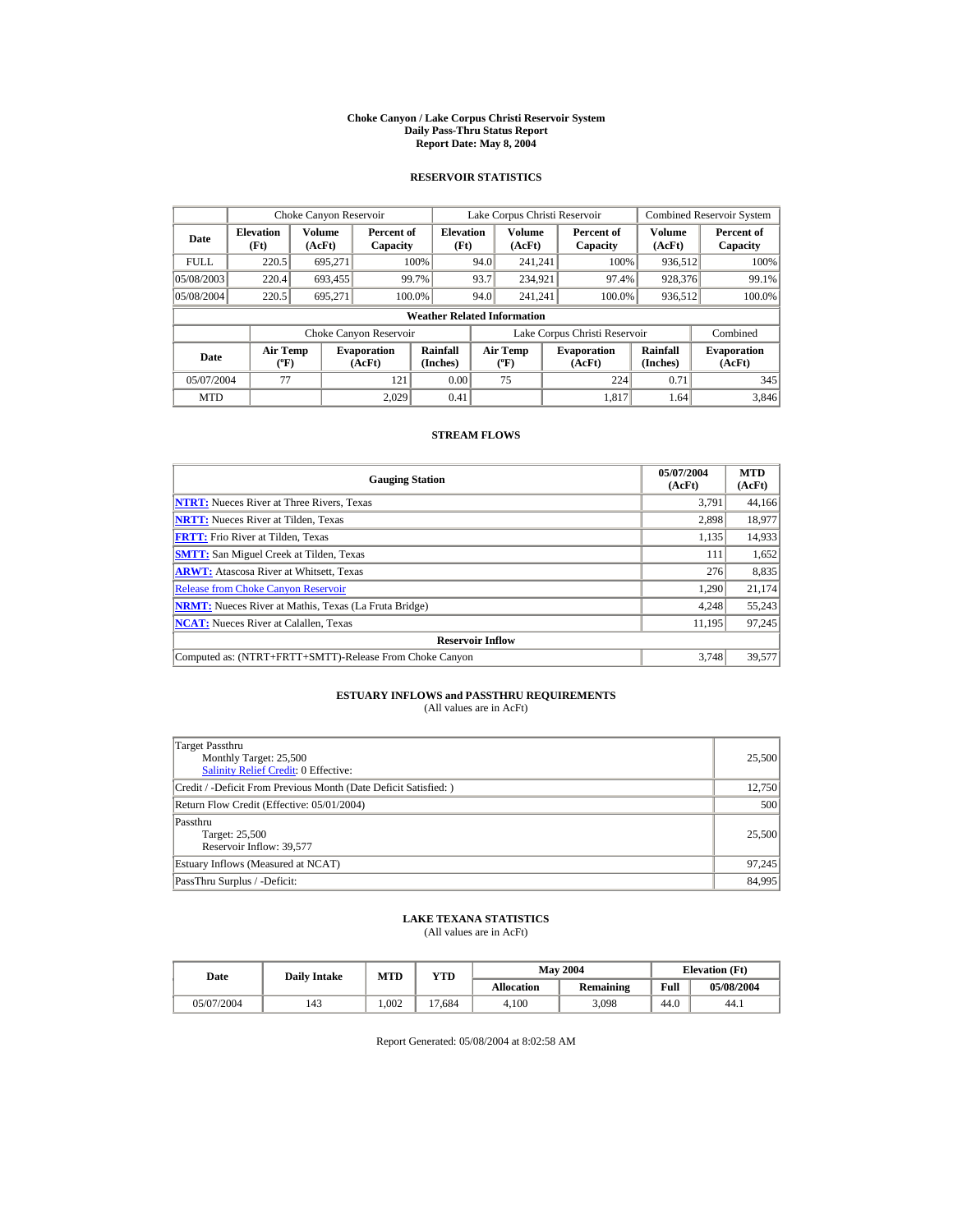#### **Choke Canyon / Lake Corpus Christi Reservoir System Daily Pass-Thru Status Report Report Date: May 9, 2004**

## **RESERVOIR STATISTICS**

|             | Choke Canyon Reservoir                      |                  |                              |                          | Lake Corpus Christi Reservoir |                                  |  |                               |                      | <b>Combined Reservoir System</b> |  |  |
|-------------|---------------------------------------------|------------------|------------------------------|--------------------------|-------------------------------|----------------------------------|--|-------------------------------|----------------------|----------------------------------|--|--|
| Date        | <b>Elevation</b><br>(Ft)                    | Volume<br>(AcFt) | Percent of<br>Capacity       | <b>Elevation</b><br>(Ft) |                               | <b>Volume</b><br>(AcFt)          |  | Percent of<br>Capacity        | Volume<br>(AcFt)     | Percent of<br>Capacity           |  |  |
| <b>FULL</b> | 220.5                                       | 695.271          |                              | 100%                     | 94.0                          | 241.241                          |  | 100%                          | 936,512              | 100%                             |  |  |
| 05/09/2003  | 220.4                                       | 693,196          |                              | 99.7%                    | 93.7                          | 234,921                          |  | 97.4%                         | 928,117              | 99.1%                            |  |  |
| 05/09/2004  | 220.5                                       | 695,271          | 100.0%                       |                          | 94.0                          | 241.241                          |  | 100.0%                        | 936,512              | 100.0%                           |  |  |
|             | <b>Weather Related Information</b>          |                  |                              |                          |                               |                                  |  |                               |                      |                                  |  |  |
|             |                                             |                  | Choke Canyon Reservoir       |                          |                               |                                  |  | Lake Corpus Christi Reservoir |                      | Combined                         |  |  |
| Date        | <b>Air Temp</b><br>$({}^{\circ}\mathrm{F})$ |                  | <b>Evaporation</b><br>(AcFt) | Rainfall<br>(Inches)     |                               | <b>Air Temp</b><br>$(^{\circ}F)$ |  | <b>Evaporation</b><br>(AcFt)  | Rainfall<br>(Inches) | <b>Evaporation</b><br>(AcFt)     |  |  |
| 05/08/2004  | 75                                          |                  | 182                          | 0.01                     |                               | 71                               |  | Pan overflow                  | 2.61                 | 182                              |  |  |
| <b>MTD</b>  |                                             |                  | 2.211                        | 0.42                     |                               |                                  |  | 1.817                         | 4.25                 | 4.028                            |  |  |

## **STREAM FLOWS**

| <b>Gauging Station</b>                                       | 05/08/2004<br>(AcFt) | <b>MTD</b><br>(AcFt) |
|--------------------------------------------------------------|----------------------|----------------------|
| <b>NTRT:</b> Nueces River at Three Rivers, Texas             | 3.791                | 47,958               |
| <b>NRTT:</b> Nueces River at Tilden, Texas                   | 2.938                | 21,914               |
| <b>FRTT:</b> Frio River at Tilden, Texas                     | 937                  | 15,870               |
| <b>SMTT:</b> San Miguel Creek at Tilden, Texas               | 89                   | 1,741                |
| <b>ARWT:</b> Atascosa River at Whitsett, Texas               | 242                  | 9,077                |
| <b>Release from Choke Canvon Reservoir</b>                   | 1.290                | 22,464               |
| <b>NRMT:</b> Nueces River at Mathis, Texas (La Fruta Bridge) | 5,062                | 60,304               |
| <b>NCAT:</b> Nueces River at Calallen, Texas                 | 9,865                | 107,111              |
| <b>Reservoir Inflow</b>                                      |                      |                      |
| Computed as: (NTRT+FRTT+SMTT)-Release From Choke Canyon      | 3.527                | 43.104               |

# **ESTUARY INFLOWS and PASSTHRU REQUIREMENTS**<br>(All values are in AcFt)

| Target Passthru<br>Monthly Target: 25,500<br>Salinity Relief Credit: 0 Effective: | 25,500  |
|-----------------------------------------------------------------------------------|---------|
| Credit / -Deficit From Previous Month (Date Deficit Satisfied:)                   | 12,750  |
| Return Flow Credit (Effective: 05/01/2004)                                        | 500     |
| Passthru<br>Target: 25,500<br>Reservoir Inflow: 43,104                            | 25,500  |
| Estuary Inflows (Measured at NCAT)                                                | 107,111 |
| PassThru Surplus / -Deficit:                                                      | 94,861  |

## **LAKE TEXANA STATISTICS**

(All values are in AcFt)

| Date       | <b>Daily Intake</b> | <b>MTD</b> | YTD    |                   | <b>May 2004</b> | <b>Elevation</b> (Ft) |            |
|------------|---------------------|------------|--------|-------------------|-----------------|-----------------------|------------|
|            |                     |            |        | <b>Allocation</b> | Remaining       | Full                  | 05/09/2004 |
| 05/08/2004 | 143                 | 1.145      | 17.827 | 4.100             | 2.955           | 44.0                  | 44.1       |

Report Generated: 05/09/2004 at 8:03:48 AM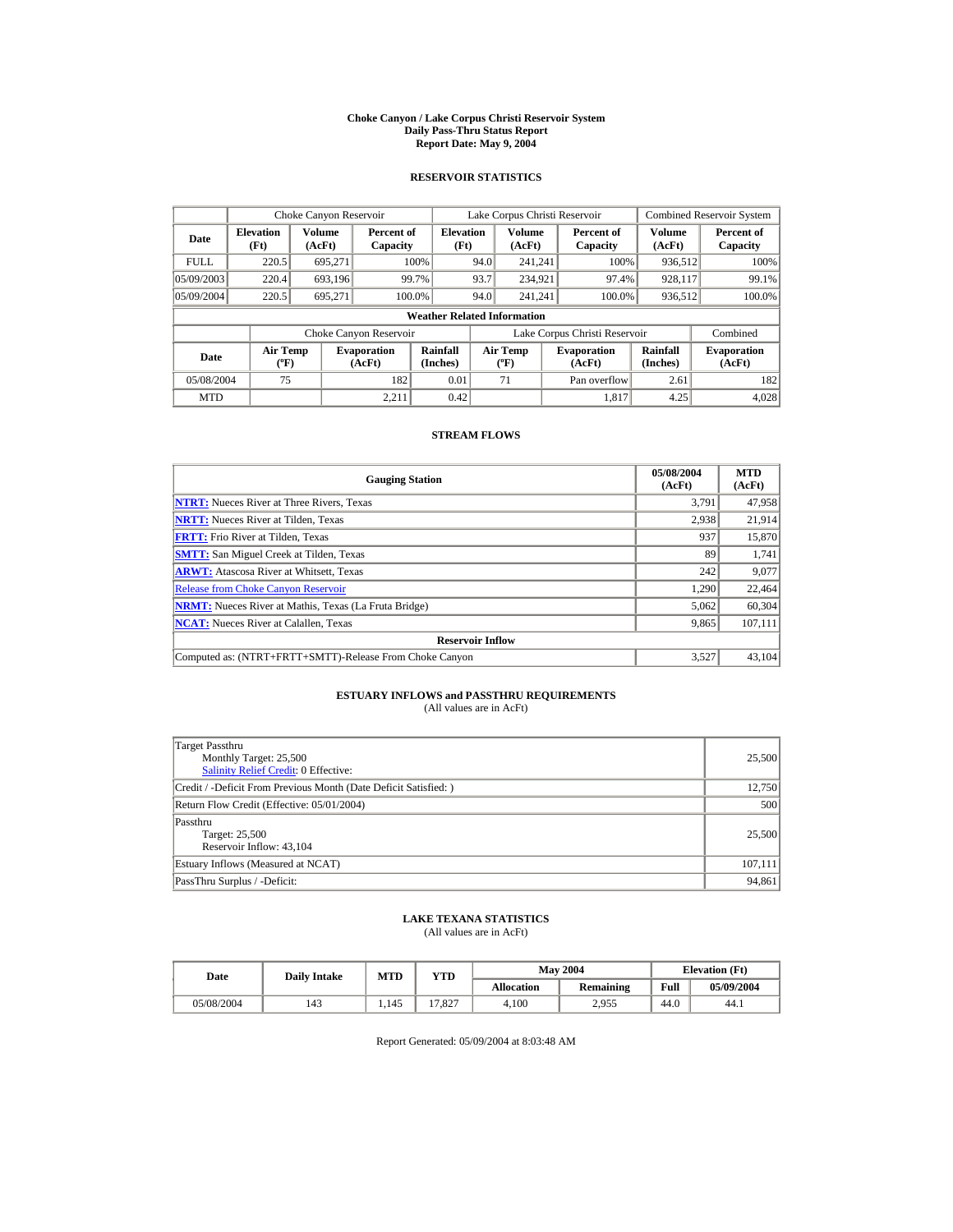#### **Choke Canyon / Lake Corpus Christi Reservoir System Daily Pass-Thru Status Report Report Date: May 10, 2004**

## **RESERVOIR STATISTICS**

|             | Choke Canyon Reservoir                      |                         |                              |                          | Lake Corpus Christi Reservoir |                                                  |  |                               |                         | <b>Combined Reservoir System</b> |  |  |
|-------------|---------------------------------------------|-------------------------|------------------------------|--------------------------|-------------------------------|--------------------------------------------------|--|-------------------------------|-------------------------|----------------------------------|--|--|
| Date        | <b>Elevation</b><br>(Ft)                    | <b>Volume</b><br>(AcFt) | Percent of<br>Capacity       | <b>Elevation</b><br>(Ft) |                               | <b>Volume</b><br>(AcFt)                          |  | Percent of<br>Capacity        | <b>Volume</b><br>(AcFt) | Percent of<br>Capacity           |  |  |
| <b>FULL</b> | 220.5                                       | 695.271                 |                              | 100%                     | 94.0                          | 241.241                                          |  | 100%                          | 936,512                 | 100%                             |  |  |
| 05/10/2003  | 220.4                                       | 692,936                 |                              | 99.7%                    | 93.6                          | 233,589                                          |  | 96.8%                         | 926,525                 | 98.9%                            |  |  |
| 05/10/2004  | 220.5                                       | 695.271                 |                              | 100.0%                   | 94.0                          | 241.241                                          |  | 100.0%                        | 936,512                 | 100.0%                           |  |  |
|             | <b>Weather Related Information</b>          |                         |                              |                          |                               |                                                  |  |                               |                         |                                  |  |  |
|             |                                             |                         | Choke Canyon Reservoir       |                          |                               |                                                  |  | Lake Corpus Christi Reservoir |                         | Combined                         |  |  |
| Date        | <b>Air Temp</b><br>$({}^{\circ}\mathrm{F})$ |                         | <b>Evaporation</b><br>(AcFt) | Rainfall<br>(Inches)     |                               | <b>Air Temp</b><br>$({}^{\mathrm{o}}\mathrm{F})$ |  | <b>Evaporation</b><br>(AcFt)  | Rainfall<br>(Inches)    | <b>Evaporation</b><br>(AcFt)     |  |  |
| 05/09/2004  | 82                                          |                         | 333                          | 0.03                     |                               | 79                                               |  | 314                           | 0.05                    | 647                              |  |  |
| <b>MTD</b>  |                                             |                         | 2.544                        | 0.45                     |                               |                                                  |  | 2.131                         | 4.30                    | 4,675                            |  |  |

## **STREAM FLOWS**

| <b>Gauging Station</b>                                       | 05/09/2004<br>(AcFt) | <b>MTD</b><br>(AcFt) |
|--------------------------------------------------------------|----------------------|----------------------|
| <b>NTRT:</b> Nueces River at Three Rivers, Texas             | 3,652                | 51,610               |
| <b>NRTT:</b> Nueces River at Tilden, Texas                   | 2.819                | 24,733               |
| <b>FRTT:</b> Frio River at Tilden, Texas                     | 683                  | 16,553               |
| <b>SMTT:</b> San Miguel Creek at Tilden, Texas               | 75                   | 1,816                |
| <b>ARWT:</b> Atascosa River at Whitsett, Texas               | 226                  | 9,304                |
| <b>Release from Choke Canyon Reservoir</b>                   | 669                  | 23,133               |
| <b>NRMT:</b> Nueces River at Mathis, Texas (La Fruta Bridge) | 8.516                | 68,820               |
| <b>NCAT:</b> Nueces River at Calallen, Texas                 | 9,607                | 116,718              |
| <b>Reservoir Inflow</b>                                      |                      |                      |
| Computed as: (NTRT+FRTT+SMTT)-Release From Choke Canyon      | 3.742                | 46,846               |

# **ESTUARY INFLOWS and PASSTHRU REQUIREMENTS**<br>(All values are in AcFt)

| Target Passthru<br>Monthly Target: 25,500<br><b>Salinity Relief Credit: 0 Effective:</b> | 25,500  |
|------------------------------------------------------------------------------------------|---------|
| Credit / -Deficit From Previous Month (Date Deficit Satisfied:)                          | 12,750  |
| Return Flow Credit (Effective: 05/01/2004)                                               | 500     |
| Passthru<br>Target: 25,500<br>Reservoir Inflow: 46,846                                   | 25,500  |
| Estuary Inflows (Measured at NCAT)                                                       | 116,718 |
| PassThru Surplus / -Deficit:                                                             | 104,468 |

## **LAKE TEXANA STATISTICS**

(All values are in AcFt)

| Date       | <b>Daily Intake</b> | <b>MTD</b> | YTD    |                   | <b>May 2004</b> | <b>Elevation</b> (Ft) |            |
|------------|---------------------|------------|--------|-------------------|-----------------|-----------------------|------------|
|            |                     |            |        | <b>Allocation</b> | Remaining       | Full                  | 05/10/2004 |
| 05/09/2004 | 143                 | 1.288      | 17.971 | 4.100             | 2.812           | 44.0                  | 44.1       |

Report Generated: 05/10/2004 at 8:10:09 AM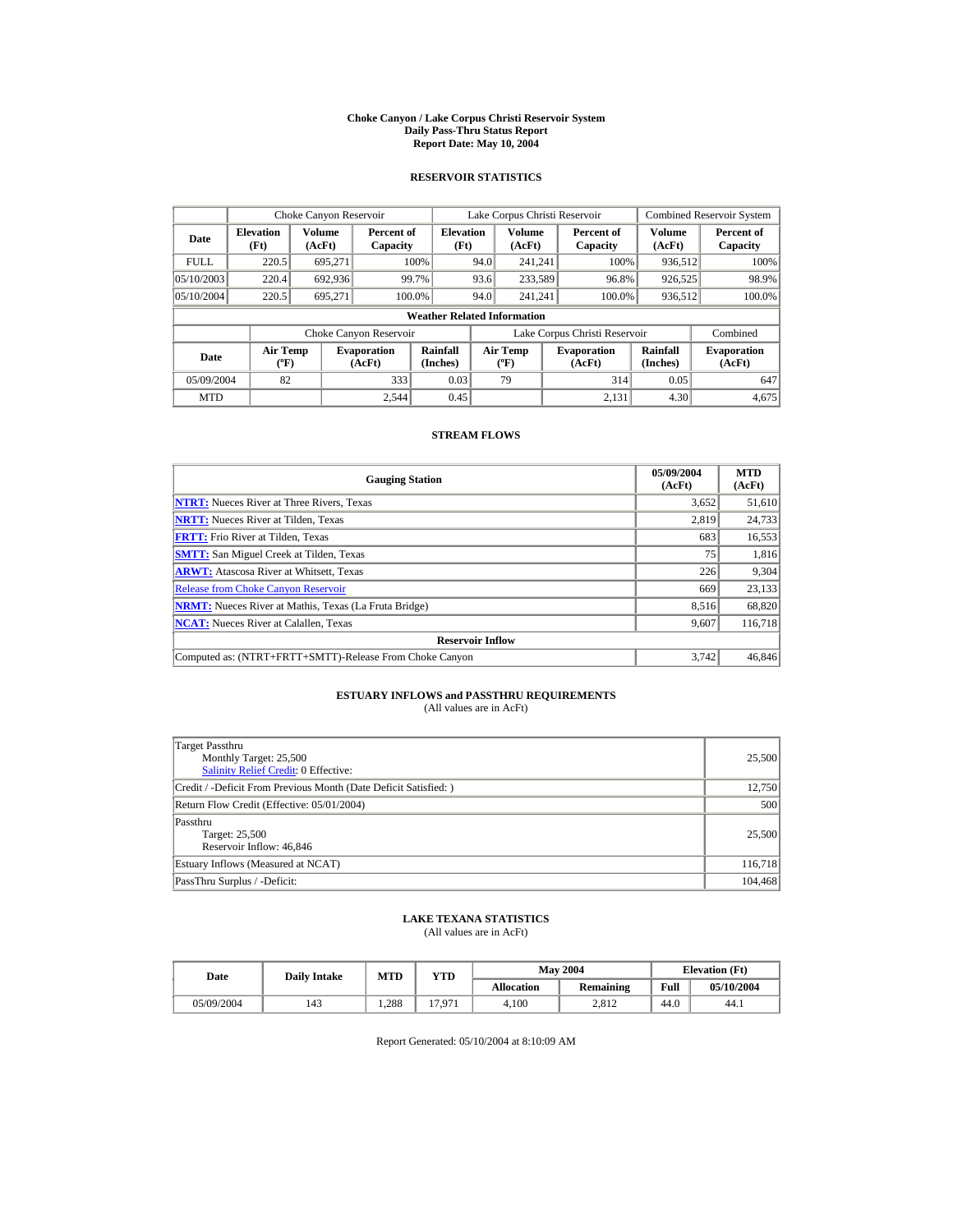#### **Choke Canyon / Lake Corpus Christi Reservoir System Daily Pass-Thru Status Report Report Date: May 11, 2004**

## **RESERVOIR STATISTICS**

|             | Choke Canyon Reservoir               |                  |                              |                          | Lake Corpus Christi Reservoir |                                             |  |                               |                      | <b>Combined Reservoir System</b> |  |  |
|-------------|--------------------------------------|------------------|------------------------------|--------------------------|-------------------------------|---------------------------------------------|--|-------------------------------|----------------------|----------------------------------|--|--|
| Date        | <b>Elevation</b><br>(Ft)             | Volume<br>(AcFt) | Percent of<br>Capacity       | <b>Elevation</b><br>(Ft) |                               | Volume<br>(AcFt)                            |  | Percent of<br>Capacity        | Volume<br>(AcFt)     | Percent of<br>Capacity           |  |  |
| <b>FULL</b> | 220.5                                | 695,271          |                              | 100%                     | 94.0                          | 241.241                                     |  | 100%                          | 936,512              | 100%                             |  |  |
| 05/11/2003  | 220.4                                | 692.677          |                              | 99.6%                    | 93.6                          | 233,780                                     |  | 96.9%                         | 926,457              | 98.9%                            |  |  |
| 05/11/2004  | 220.5                                | 695.271          | 100.0%                       |                          | 94.0                          | 241.241                                     |  | 100.0%                        | 936,512              | 100.0%                           |  |  |
|             | <b>Weather Related Information</b>   |                  |                              |                          |                               |                                             |  |                               |                      |                                  |  |  |
|             |                                      |                  | Choke Canyon Reservoir       |                          |                               |                                             |  | Lake Corpus Christi Reservoir |                      | Combined                         |  |  |
| Date        | Air Temp<br>$({}^{\circ}\mathrm{F})$ |                  | <b>Evaporation</b><br>(AcFt) | Rainfall<br>(Inches)     |                               | <b>Air Temp</b><br>$({}^{\circ}\mathrm{F})$ |  | <b>Evaporation</b><br>(AcFt)  | Rainfall<br>(Inches) | <b>Evaporation</b><br>(AcFt)     |  |  |
| 05/10/2004  | 85                                   |                  | 348                          | 0.00                     |                               | 83                                          |  | 280                           | 0.00                 | 628                              |  |  |
| <b>MTD</b>  |                                      |                  | 2.892                        | 0.45                     |                               |                                             |  | 2.411                         | 4.30                 | 5,303                            |  |  |

## **STREAM FLOWS**

| <b>Gauging Station</b>                                       | 05/10/2004<br>(AcFt) | <b>MTD</b><br>(AcFt) |
|--------------------------------------------------------------|----------------------|----------------------|
| <b>NTRT:</b> Nueces River at Three Rivers, Texas             | 2.819                | 54,429               |
| <b>NRTT:</b> Nueces River at Tilden, Texas                   | 2.461                | 27,194               |
| <b>FRTT:</b> Frio River at Tilden, Texas                     | 544                  | 17,097               |
| <b>SMTT:</b> San Miguel Creek at Tilden, Texas               | 62                   | 1,878                |
| <b>ARWT:</b> Atascosa River at Whitsett, Texas               | 206                  | 9,510                |
| <b>Release from Choke Canvon Reservoir</b>                   | 298                  | 23,431               |
| <b>NRMT:</b> Nueces River at Mathis, Texas (La Fruta Bridge) | 6,193                | 75,013               |
| <b>NCAT:</b> Nueces River at Calallen, Texas                 | 11,354               | 128,072              |
| <b>Reservoir Inflow</b>                                      |                      |                      |
| Computed as: (NTRT+FRTT+SMTT)-Release From Choke Canyon      | 3.126                | 49.972               |

# **ESTUARY INFLOWS and PASSTHRU REQUIREMENTS**<br>(All values are in AcFt)

| Target Passthru<br>Monthly Target: 25,500<br><b>Salinity Relief Credit: 0 Effective:</b> | 25,500  |
|------------------------------------------------------------------------------------------|---------|
| Credit / -Deficit From Previous Month (Date Deficit Satisfied:)                          | 12,750  |
| Return Flow Credit (Effective: 05/01/2004)                                               | 500     |
| Passthru<br>Target: 25,500<br>Reservoir Inflow: 49,972                                   | 25,500  |
| Estuary Inflows (Measured at NCAT)                                                       | 128,072 |
| PassThru Surplus / -Deficit:                                                             | 115,822 |

## **LAKE TEXANA STATISTICS**

(All values are in AcFt)

| Date       | <b>Daily Intake</b> | <b>MTD</b> | YTD    |                   | <b>May 2004</b> | <b>Elevation</b> (Ft) |            |
|------------|---------------------|------------|--------|-------------------|-----------------|-----------------------|------------|
|            |                     |            |        | <b>Allocation</b> | Remaining       | Full                  | 05/11/2004 |
| 05/10/2004 | 143                 | 1.432      | 18.114 | 4.100             | 2.668           | 44.0                  | 44.1       |

Report Generated: 05/11/2004 at 8:15:28 AM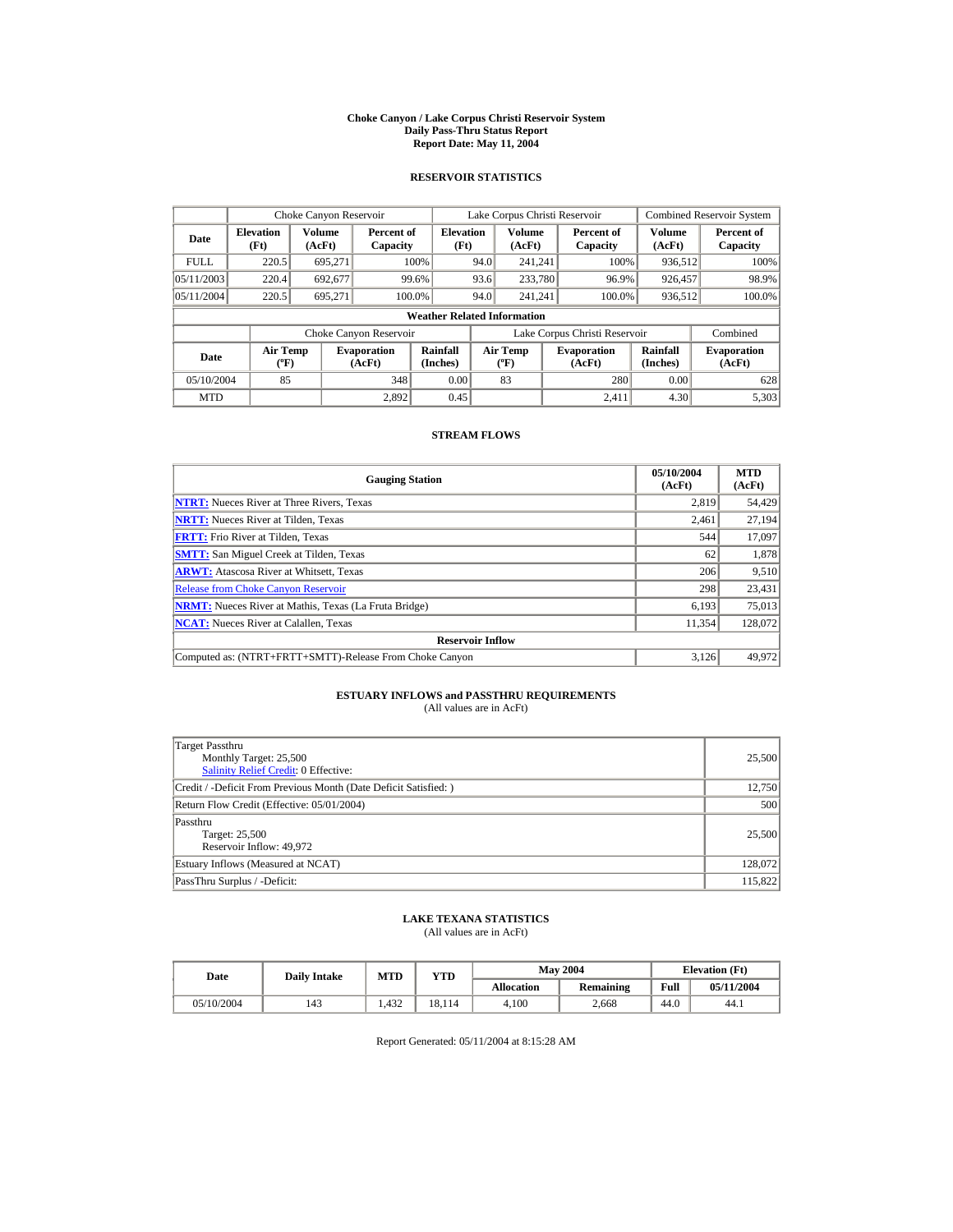#### **Choke Canyon / Lake Corpus Christi Reservoir System Daily Pass-Thru Status Report Report Date: May 12, 2004**

## **RESERVOIR STATISTICS**

|             | Choke Canyon Reservoir                      |                  |                              |                                    | Lake Corpus Christi Reservoir |                                                  |  |                               |                         | <b>Combined Reservoir System</b> |
|-------------|---------------------------------------------|------------------|------------------------------|------------------------------------|-------------------------------|--------------------------------------------------|--|-------------------------------|-------------------------|----------------------------------|
| Date        | <b>Elevation</b><br>(Ft)                    | Volume<br>(AcFt) | Percent of<br>Capacity       | <b>Elevation</b><br>(Ft)           |                               | <b>Volume</b><br>(AcFt)                          |  | Percent of<br>Capacity        | <b>Volume</b><br>(AcFt) | Percent of<br>Capacity           |
| <b>FULL</b> | 220.5                                       | 695.271          |                              | 100%                               | 94.0                          | 241.241                                          |  | 100%                          | 936.512                 | 100%                             |
| 05/12/2003  | 220.4                                       | 692,158          | 99.6%                        |                                    | 93.6                          | 234,160                                          |  | 97.1%                         | 926,318                 | 98.9%                            |
| 05/12/2004  | 220.6                                       | 695,271          | 100.0%                       |                                    | 94.0                          | 241.241                                          |  | 100.0%                        | 936,512                 | 100.0%                           |
|             |                                             |                  |                              | <b>Weather Related Information</b> |                               |                                                  |  |                               |                         |                                  |
|             |                                             |                  | Choke Canyon Reservoir       |                                    |                               |                                                  |  | Lake Corpus Christi Reservoir |                         | Combined                         |
| Date        | <b>Air Temp</b><br>$({}^{\circ}\mathrm{F})$ |                  | <b>Evaporation</b><br>(AcFt) | Rainfall<br>(Inches)               |                               | <b>Air Temp</b><br>$({}^{\mathrm{o}}\mathrm{F})$ |  | <b>Evaporation</b><br>(AcFt)  | Rainfall<br>(Inches)    | <b>Evaporation</b><br>(AcFt)     |
| 05/11/2004  | 79                                          |                  | 167                          | 0.62                               |                               | 80                                               |  | 247                           | 0.13                    | 414                              |
| <b>MTD</b>  |                                             |                  | 3.059                        | 1.07                               |                               |                                                  |  | 2.658                         | 4.43                    | 5.717                            |

## **STREAM FLOWS**

| <b>Gauging Station</b>                                       | 05/11/2004<br>(AcFt) | <b>MTD</b><br>(AcFt) |
|--------------------------------------------------------------|----------------------|----------------------|
| <b>NTRT:</b> Nueces River at Three Rivers, Texas             | 2.759                | 57,188               |
| <b>NRTT:</b> Nueces River at Tilden, Texas                   | 2.104                | 29,299               |
| <b>FRTT:</b> Frio River at Tilden, Texas                     | 558                  | 17,655               |
| <b>SMTT:</b> San Miguel Creek at Tilden, Texas               | 64                   | 1,941                |
| <b>ARWT:</b> Atascosa River at Whitsett, Texas               | 322                  | 9,832                |
| <b>Release from Choke Canyon Reservoir</b>                   | 637                  | 24,068               |
| <b>NRMT:</b> Nueces River at Mathis, Texas (La Fruta Bridge) | 2.620                | 77,633               |
| <b>NCAT:</b> Nueces River at Calallen, Texas                 | 11,334               | 139,407              |
| <b>Reservoir Inflow</b>                                      |                      |                      |
| Computed as: (NTRT+FRTT+SMTT)-Release From Choke Canyon      | 2.743                | 52.716               |

# **ESTUARY INFLOWS and PASSTHRU REQUIREMENTS**<br>(All values are in AcFt)

| Target Passthru<br>Monthly Target: 25,500<br>Salinity Relief Credit: 19,125 Effective: 05/11/2004 | 6,375     |
|---------------------------------------------------------------------------------------------------|-----------|
| Credit / -Deficit From Previous Month (Date Deficit Satisfied:)                                   | $\vert$ 0 |
| Return Flow Credit (Effective: 05/01/2004)                                                        | 500       |
| Passthru<br>Target: 6,375<br>Reservoir Inflow: 52.716                                             | 6.375     |
| Estuary Inflows (Measured at NCAT)                                                                | 139,407   |
| PassThru Surplus / -Deficit:                                                                      | 133.532   |

## **LAKE TEXANA STATISTICS**

(All values are in AcFt)

| Date       | <b>Daily Intake</b> | <b>MTD</b> | YTD    |                   | <b>May 2004</b> |      | <b>Elevation</b> (Ft) |
|------------|---------------------|------------|--------|-------------------|-----------------|------|-----------------------|
|            |                     |            |        | <b>Allocation</b> | Remaining       | Full | 05/12/2004            |
| 05/11/2004 | 143                 | 1.575      | 18.257 | 4.100             | 2.525           | 44.0 | 44.0                  |

Report Generated: 05/12/2004 at 8:33:05 AM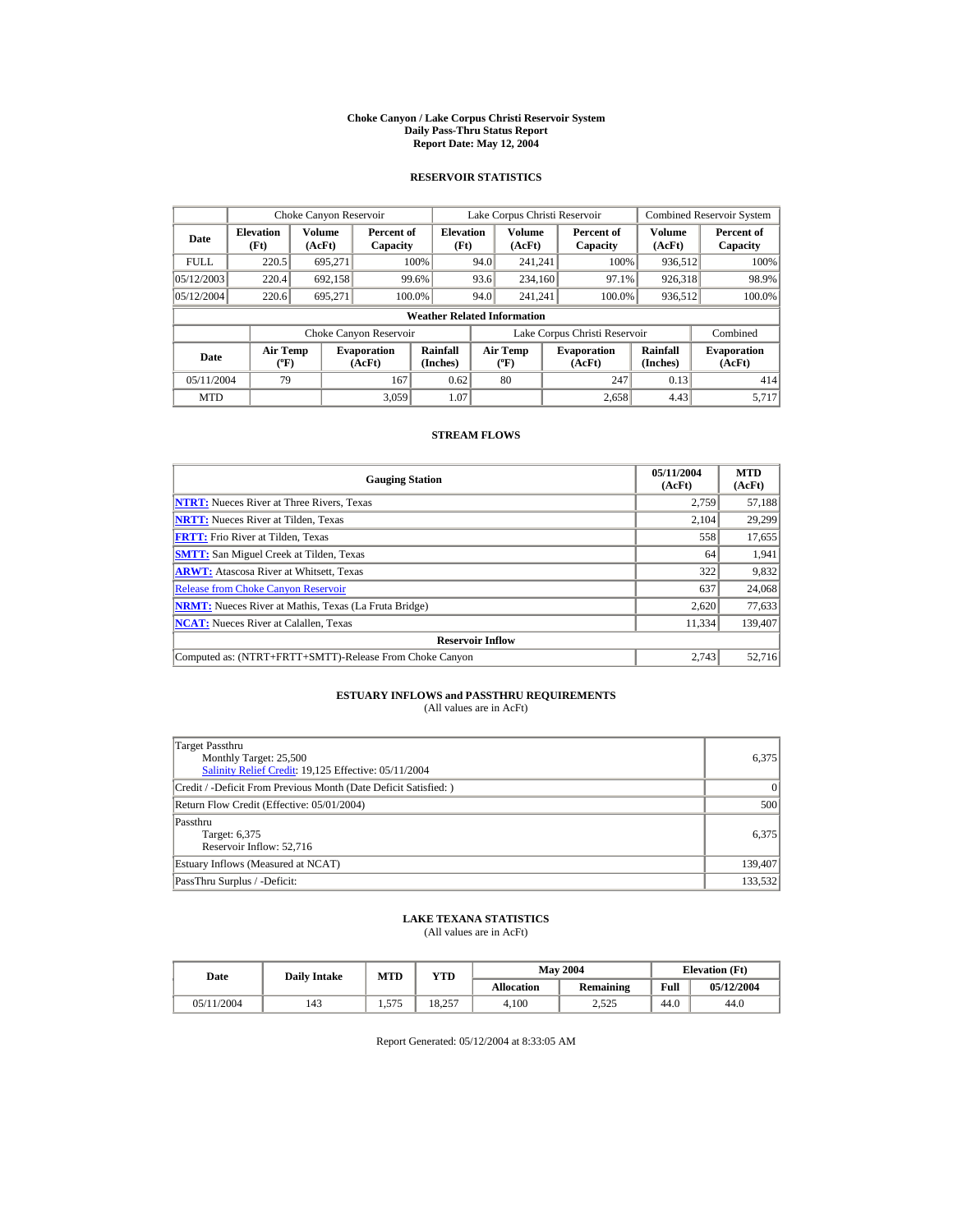#### **Choke Canyon / Lake Corpus Christi Reservoir System Daily Pass-Thru Status Report Report Date: May 13, 2004**

## **RESERVOIR STATISTICS**

|             | Choke Canyon Reservoir                      |                  |                              |                          | Lake Corpus Christi Reservoir |                                           |  |                               |                      | <b>Combined Reservoir System</b> |  |  |
|-------------|---------------------------------------------|------------------|------------------------------|--------------------------|-------------------------------|-------------------------------------------|--|-------------------------------|----------------------|----------------------------------|--|--|
| Date        | <b>Elevation</b><br>(Ft)                    | Volume<br>(AcFt) | Percent of<br>Capacity       | <b>Elevation</b><br>(Ft) |                               | Volume<br>(AcFt)                          |  | Percent of<br>Capacity        | Volume<br>(AcFt)     | Percent of<br>Capacity           |  |  |
| <b>FULL</b> | 220.5                                       | 695.271          |                              | 100%                     | 94.0                          | 241.241                                   |  | 100%                          | 936,512              | 100%                             |  |  |
| 05/13/2003  | 220.4                                       | 691,639          |                              | 99.5%                    | 93.6                          | 232,830                                   |  | 96.5%                         | 924,469              | 98.7%                            |  |  |
| 05/13/2004  | 220.6                                       | 695.271          |                              | 100.0%                   | 94.0                          | 241.241                                   |  | 100.0%                        | 936,512              | 100.0%                           |  |  |
|             | <b>Weather Related Information</b>          |                  |                              |                          |                               |                                           |  |                               |                      |                                  |  |  |
|             |                                             |                  | Choke Canyon Reservoir       |                          |                               |                                           |  | Lake Corpus Christi Reservoir |                      | Combined                         |  |  |
| Date        | <b>Air Temp</b><br>$({}^{\circ}\mathrm{F})$ |                  | <b>Evaporation</b><br>(AcFt) | Rainfall<br>(Inches)     |                               | <b>Air Temp</b><br>$({}^{\circ}\text{F})$ |  | <b>Evaporation</b><br>(AcFt)  | Rainfall<br>(Inches) | <b>Evaporation</b><br>(AcFt)     |  |  |
| 05/12/2004  | 84                                          |                  | 273                          | 0.05                     |                               | 85                                        |  | 202                           | 0.08                 | 475                              |  |  |
| <b>MTD</b>  |                                             |                  | 3.332                        | 1.12                     |                               |                                           |  | 2.860                         | 4.51                 | 6.192                            |  |  |

## **STREAM FLOWS**

| <b>Gauging Station</b>                                       | 05/12/2004<br>(AcFt) | <b>MTD</b><br>(AcFt) |
|--------------------------------------------------------------|----------------------|----------------------|
| <b>NTRT:</b> Nueces River at Three Rivers, Texas             | 3,613                | 60,801               |
| <b>NRTT:</b> Nueces River at Tilden, Texas                   | 1.671                | 30,970               |
| <b>FRTT:</b> Frio River at Tilden, Texas                     | 621                  | 18,276               |
| <b>SMTT:</b> San Miguel Creek at Tilden, Texas               | 62                   | 2,003                |
| <b>ARWT:</b> Atascosa River at Whitsett, Texas               | 294                  | 10,125               |
| <b>Release from Choke Canyon Reservoir</b>                   | 1.691                | 25,759               |
| <b>NRMT:</b> Nueces River at Mathis, Texas (La Fruta Bridge) | 3,156                | 80,790               |
| <b>NCAT:</b> Nueces River at Calallen, Texas                 | 8,536                | 147,942              |
| <b>Reservoir Inflow</b>                                      |                      |                      |
| Computed as: (NTRT+FRTT+SMTT)-Release From Choke Canyon      | 2.604                | 55,320               |

# **ESTUARY INFLOWS and PASSTHRU REQUIREMENTS**<br>(All values are in AcFt)

| Target Passthru<br>Monthly Target: 25,500<br>Salinity Relief Credit: 19,125 Effective: 05/11/2004 | 6,375     |
|---------------------------------------------------------------------------------------------------|-----------|
| Credit / -Deficit From Previous Month (Date Deficit Satisfied:)                                   | $\vert$ 0 |
| Return Flow Credit (Effective: 05/01/2004)                                                        | 500       |
| Passthru<br>Target: 6,375<br>Reservoir Inflow: 55.320                                             | 6.375     |
| Estuary Inflows (Measured at NCAT)                                                                | 147,942   |
| PassThru Surplus / -Deficit:                                                                      | 142,067   |

## **LAKE TEXANA STATISTICS**

(All values are in AcFt)

| Date       | <b>Daily Intake</b> | MTD   | VTD    |            | <b>May 2004</b> | <b>Elevation</b> (Ft) |            |
|------------|---------------------|-------|--------|------------|-----------------|-----------------------|------------|
|            |                     |       |        | Allocation | Remaining       | Full                  | 05/13/2004 |
| 05/12/2004 | 143                 | 1.719 | 18.401 | 4.100      | 2.381           | 44.0                  | 44.1       |

Report Generated: 05/13/2004 at 8:26:11 AM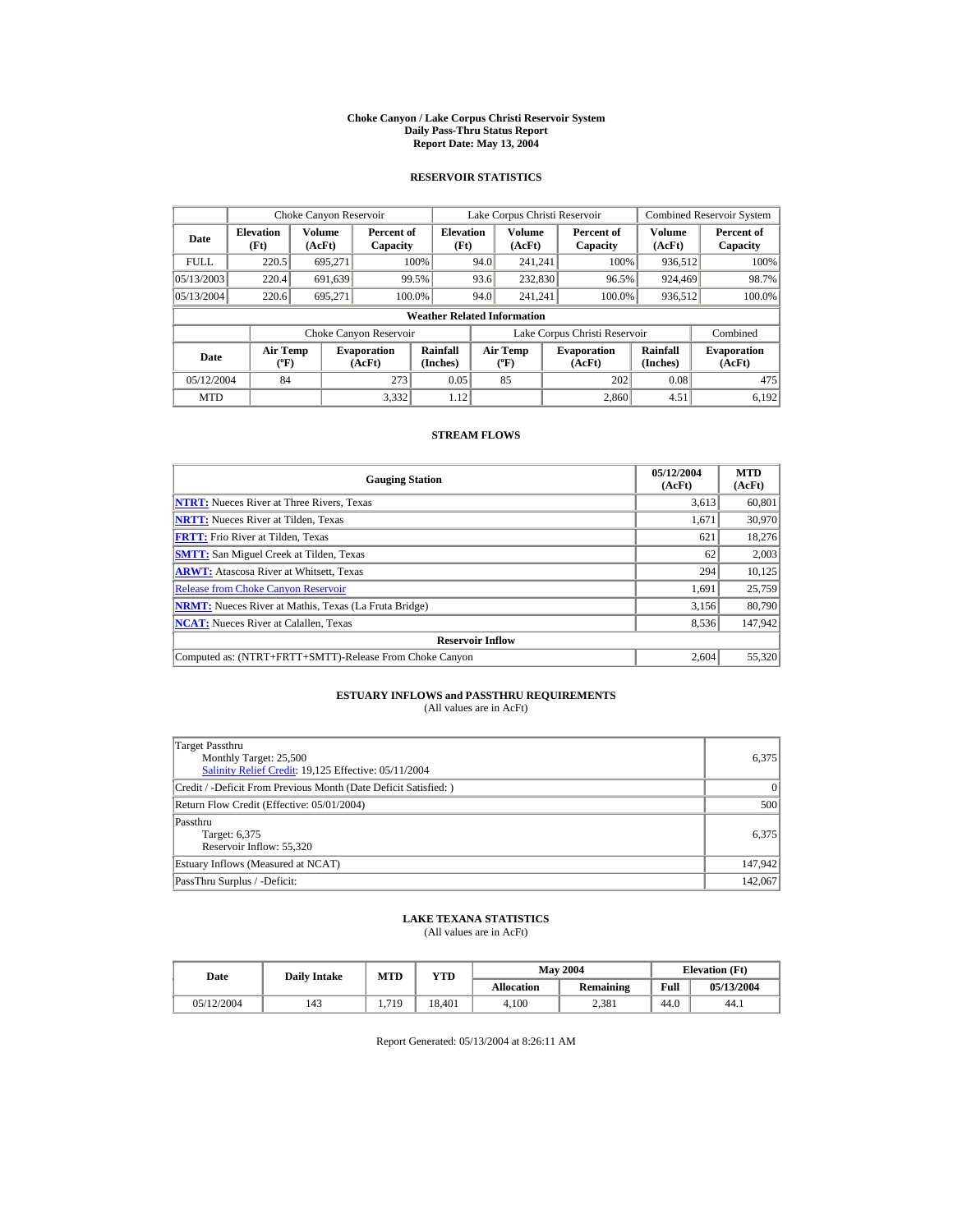#### **Choke Canyon / Lake Corpus Christi Reservoir System Daily Pass-Thru Status Report Report Date: May 14, 2004**

## **RESERVOIR STATISTICS**

|             | Choke Canyon Reservoir                      |                  |                              |                          | Lake Corpus Christi Reservoir |                           |  |                               |                      | <b>Combined Reservoir System</b> |  |  |
|-------------|---------------------------------------------|------------------|------------------------------|--------------------------|-------------------------------|---------------------------|--|-------------------------------|----------------------|----------------------------------|--|--|
| Date        | <b>Elevation</b><br>(Ft)                    | Volume<br>(AcFt) | Percent of<br>Capacity       | <b>Elevation</b><br>(Ft) |                               | Volume<br>(AcFt)          |  | Percent of<br>Capacity        | Volume<br>(AcFt)     | Percent of<br>Capacity           |  |  |
| <b>FULL</b> | 220.5                                       | 695.271          |                              | 100%                     | 94.0                          | 241.241                   |  | 100%                          | 936,512              | 100%                             |  |  |
| 05/14/2003  | 220.3                                       | 690,602          |                              | 99.3%                    | 93.5                          | 232,071                   |  | 96.2%                         | 922,673              | 98.5%                            |  |  |
| 05/14/2004  | 220.6                                       | 695.271          |                              | 100.0%                   | 94.0                          | 241.241                   |  | 100.0%                        | 936,512              | 100.0%                           |  |  |
|             | <b>Weather Related Information</b>          |                  |                              |                          |                               |                           |  |                               |                      |                                  |  |  |
|             |                                             |                  | Choke Canyon Reservoir       |                          |                               |                           |  | Lake Corpus Christi Reservoir |                      | Combined                         |  |  |
| Date        | <b>Air Temp</b><br>$({}^{\circ}\mathrm{F})$ |                  | <b>Evaporation</b><br>(AcFt) | Rainfall<br>(Inches)     |                               | Air Temp<br>$(^{\circ}F)$ |  | <b>Evaporation</b><br>(AcFt)  | Rainfall<br>(Inches) | <b>Evaporation</b><br>(AcFt)     |  |  |
| 05/13/2004  | 84                                          |                  | 273                          | 0.50                     |                               | 87                        |  | Pan overflow                  | 1.58                 | 273                              |  |  |
| <b>MTD</b>  |                                             |                  | 3.605                        | 1.62                     |                               |                           |  | 2.860                         | 6.09                 | 6.465                            |  |  |

## **STREAM FLOWS**

| <b>Gauging Station</b>                                       | 05/13/2004<br>(AcFt) | <b>MTD</b><br>(AcFt) |
|--------------------------------------------------------------|----------------------|----------------------|
| <b>NTRT:</b> Nueces River at Three Rivers, Texas             | 3,930                | 64,731               |
| <b>NRTT:</b> Nueces River at Tilden, Texas                   | 1.318                | 32,288               |
| <b>FRTT:</b> Frio River at Tilden, Texas                     | 673                  | 18,949               |
| <b>SMTT:</b> San Miguel Creek at Tilden, Texas               | 52                   | 2,054                |
| <b>ARWT:</b> Atascosa River at Whitsett, Texas               | 320                  | 10,445               |
| <b>Release from Choke Canyon Reservoir</b>                   | 1.933                | 27,693               |
| <b>NRMT:</b> Nueces River at Mathis, Texas (La Fruta Bridge) | 4.744                | 85,534               |
| <b>NCAT:</b> Nueces River at Calallen, Texas                 | 7,067                | 155,009              |
| <b>Reservoir Inflow</b>                                      |                      |                      |
| Computed as: (NTRT+FRTT+SMTT)-Release From Choke Canyon      | 2.721                | 58,041               |

# **ESTUARY INFLOWS and PASSTHRU REQUIREMENTS**<br>(All values are in AcFt)

| Target Passthru<br>Monthly Target: 25,500<br>Salinity Relief Credit: 19,125 Effective: 05/11/2004 | 6,375     |
|---------------------------------------------------------------------------------------------------|-----------|
| Credit / -Deficit From Previous Month (Date Deficit Satisfied:)                                   | $\vert$ 0 |
| Return Flow Credit (Effective: 05/01/2004)                                                        | 500       |
| Passthru<br>Target: 6,375<br>Reservoir Inflow: 58,041                                             | 6.375     |
| Estuary Inflows (Measured at NCAT)                                                                | 155,009   |
| PassThru Surplus / -Deficit:                                                                      | 149,134   |

## **LAKE TEXANA STATISTICS**

(All values are in AcFt)

| Date       | <b>Daily Intake</b> | MTD  | VTD    |            | <b>May 2004</b> | <b>Elevation</b> (Ft) |            |
|------------|---------------------|------|--------|------------|-----------------|-----------------------|------------|
|            |                     |      |        | Allocation | Remaining       | Full                  | 05/14/2004 |
| 05/13/2004 | 144                 | .862 | 18.545 | 4.100      | 2.238           | 44.0                  | 44.1       |

Report Generated: 05/14/2004 at 8:28:41 AM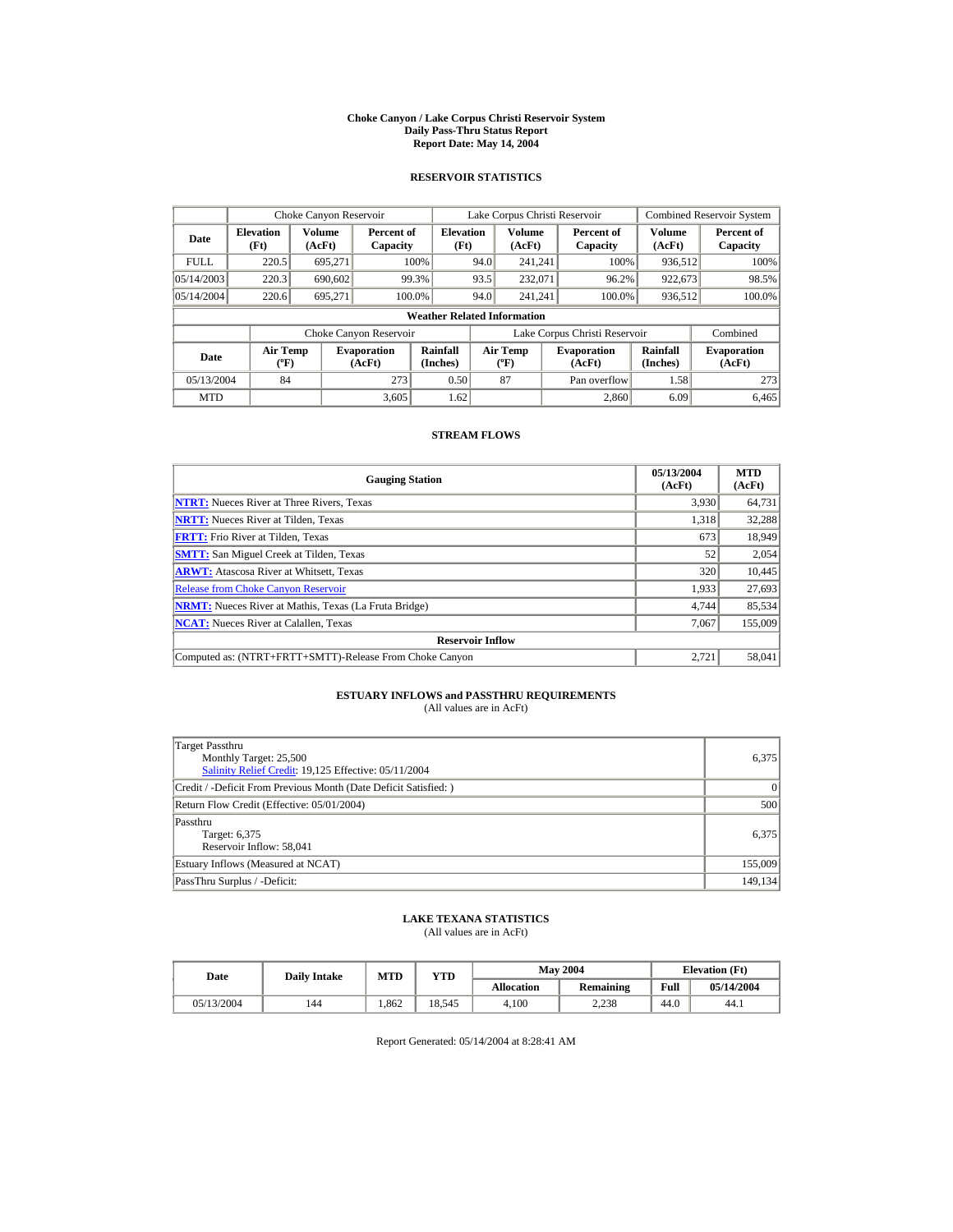#### **Choke Canyon / Lake Corpus Christi Reservoir System Daily Pass-Thru Status Report Report Date: May 15, 2004**

## **RESERVOIR STATISTICS**

|             | Choke Canyon Reservoir                      |                  |                              |                          | Lake Corpus Christi Reservoir |                                          |  |                               |                      | <b>Combined Reservoir System</b> |  |  |
|-------------|---------------------------------------------|------------------|------------------------------|--------------------------|-------------------------------|------------------------------------------|--|-------------------------------|----------------------|----------------------------------|--|--|
| Date        | <b>Elevation</b><br>(Ft)                    | Volume<br>(AcFt) | Percent of<br>Capacity       | <b>Elevation</b><br>(Ft) |                               | <b>Volume</b><br>(AcFt)                  |  | Percent of<br>Capacity        | Volume<br>(AcFt)     | Percent of<br>Capacity           |  |  |
| <b>FULL</b> | 220.5                                       | 695.271          |                              | 100%                     | 94.0                          | 241.241                                  |  | 100%                          | 936,512              | 100%                             |  |  |
| 05/15/2003  | 220.3                                       | 690,602          |                              | 99.3%                    | 93.6                          | 232,640                                  |  | 96.4%                         | 923,242              | 98.6%                            |  |  |
| 05/15/2004  | 220.6                                       | 695,271          | 100.0%                       |                          | 94.0                          | 241.241                                  |  | 100.0%                        | 936,512              | 100.0%                           |  |  |
|             | <b>Weather Related Information</b>          |                  |                              |                          |                               |                                          |  |                               |                      |                                  |  |  |
|             |                                             |                  | Choke Canyon Reservoir       |                          |                               |                                          |  | Lake Corpus Christi Reservoir |                      | Combined                         |  |  |
| Date        | <b>Air Temp</b><br>$({}^{\circ}\mathrm{F})$ |                  | <b>Evaporation</b><br>(AcFt) | Rainfall<br>(Inches)     |                               | <b>Air Temp</b><br>$({}^{\circ}{\rm F})$ |  | <b>Evaporation</b><br>(AcFt)  | Rainfall<br>(Inches) | <b>Evaporation</b><br>(AcFt)     |  |  |
| 05/14/2004  | 80                                          |                  | 303                          | 0.00                     |                               | 77                                       |  | 213                           | 0.00                 | 516                              |  |  |
| <b>MTD</b>  |                                             |                  | 3.908                        | 1.62                     |                               |                                          |  | 3.073                         | 6.09                 | 6.981                            |  |  |

## **STREAM FLOWS**

| <b>Gauging Station</b>                                       | 05/14/2004<br>(AcFt) | <b>MTD</b><br>(AcFt) |
|--------------------------------------------------------------|----------------------|----------------------|
| <b>NTRT:</b> Nueces River at Three Rivers, Texas             | 3,990                | 68,721               |
| <b>NRTT:</b> Nueces River at Tilden, Texas                   | 1.806                | 34,094               |
| <b>FRTT:</b> Frio River at Tilden, Texas                     | 1.145                | 20,094               |
| <b>SMTT:</b> San Miguel Creek at Tilden, Texas               | 139                  | 2,193                |
| <b>ARWT:</b> Atascosa River at Whitsett, Texas               | 328                  | 10,773               |
| <b>Release from Choke Canyon Reservoir</b>                   | 1.933                | 29,626               |
| <b>NRMT:</b> Nueces River at Mathis, Texas (La Fruta Bridge) | 18.599               | 104,133              |
| <b>NCAT:</b> Nueces River at Calallen, Texas                 | 8,297                | 163,306              |
| <b>Reservoir Inflow</b>                                      |                      |                      |
| Computed as: (NTRT+FRTT+SMTT)-Release From Choke Canyon      | 3.341                | 61,382               |

# **ESTUARY INFLOWS and PASSTHRU REQUIREMENTS**<br>(All values are in AcFt)

| Target Passthru<br>Monthly Target: 25,500<br>Salinity Relief Credit: 19,125 Effective: 05/11/2004 | 6.375     |
|---------------------------------------------------------------------------------------------------|-----------|
| Credit / -Deficit From Previous Month (Date Deficit Satisfied: )                                  | $\vert$ 0 |
| Return Flow Credit (Effective: 05/01/2004)                                                        | 500       |
| Passthru<br>Target: 6,375<br>Reservoir Inflow: 61,382                                             | 6.375     |
| Estuary Inflows (Measured at NCAT)                                                                | 163,306   |
| PassThru Surplus / -Deficit:                                                                      | 157,431   |

## **LAKE TEXANA STATISTICS**

(All values are in AcFt)

| Date       | <b>Daily Intake</b> | <b>MTD</b> | YTD    |                   | <b>May 2004</b> |      | <b>Elevation</b> (Ft) |
|------------|---------------------|------------|--------|-------------------|-----------------|------|-----------------------|
|            |                     |            |        | <b>Allocation</b> | Remaining       | Full | 05/15/2004            |
| 05/14/2004 | 144                 | 2.006      | 18.688 | 4.100             | 2.094           | 44.0 | 44.1                  |

Report Generated: 05/15/2004 at 8:18:43 AM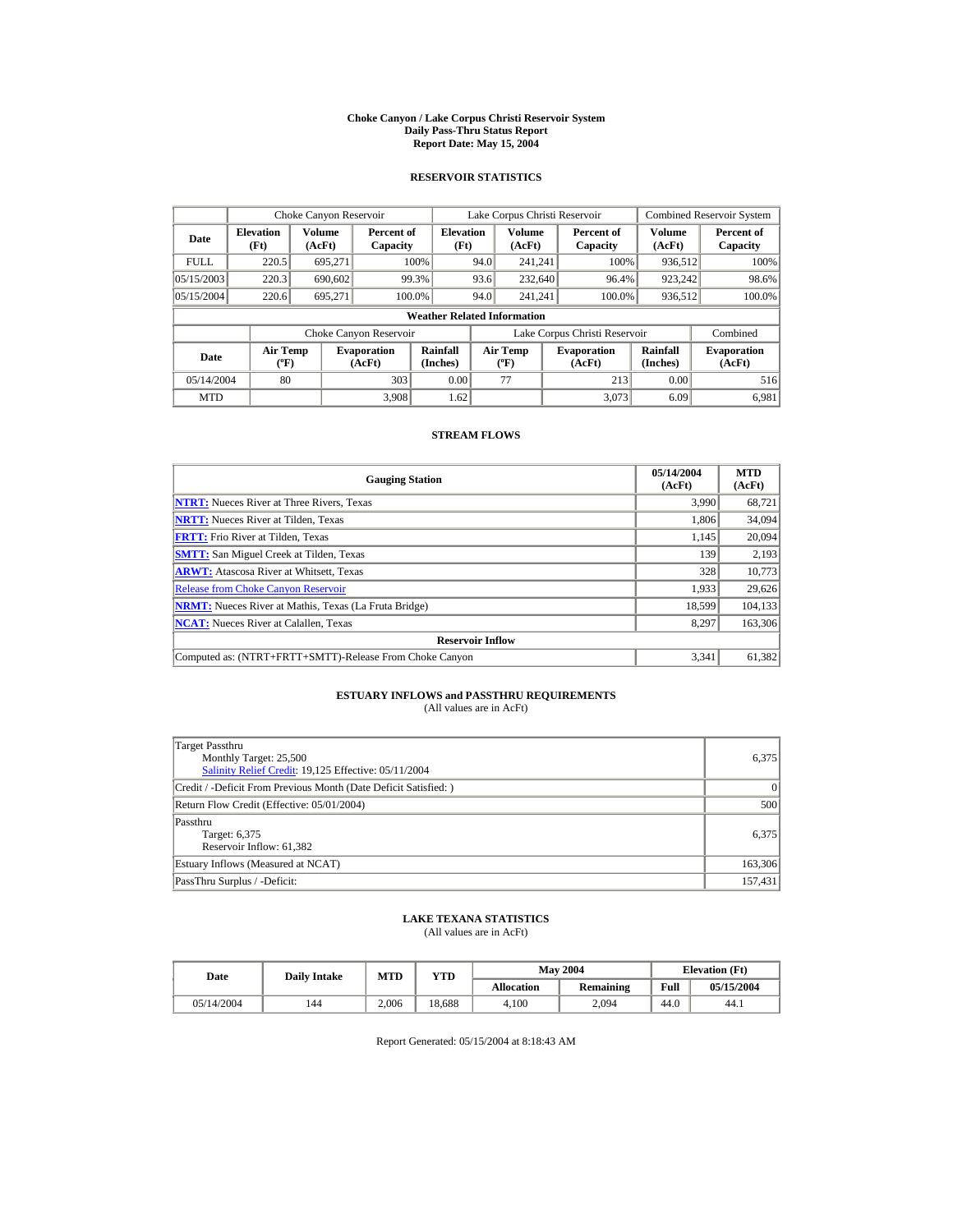#### **Choke Canyon / Lake Corpus Christi Reservoir System Daily Pass-Thru Status Report Report Date: May 16, 2004**

## **RESERVOIR STATISTICS**

|             | Choke Canyon Reservoir                      |                  |                              |                          | Lake Corpus Christi Reservoir |                                           |  |                               |                      | <b>Combined Reservoir System</b> |  |  |
|-------------|---------------------------------------------|------------------|------------------------------|--------------------------|-------------------------------|-------------------------------------------|--|-------------------------------|----------------------|----------------------------------|--|--|
| Date        | <b>Elevation</b><br>(Ft)                    | Volume<br>(AcFt) | Percent of<br>Capacity       | <b>Elevation</b><br>(Ft) |                               | Volume<br>(AcFt)                          |  | Percent of<br>Capacity        | Volume<br>(AcFt)     | Percent of<br>Capacity           |  |  |
| <b>FULL</b> | 220.5                                       | 695.271          |                              | 100%                     | 94.0                          | 241.241                                   |  | 100%                          | 936,512              | 100%                             |  |  |
| 05/16/2003  | 220.3                                       | 690,083          |                              | 99.3%                    | 93.4                          | 229,801                                   |  | 95.3%                         | 919,884              | 98.2%                            |  |  |
| 05/16/2004  | 220.6                                       | 695.271          | 100.0%                       |                          | 94.0                          | 241.241                                   |  | 100.0%                        | 936,512              | 100.0%                           |  |  |
|             | <b>Weather Related Information</b>          |                  |                              |                          |                               |                                           |  |                               |                      |                                  |  |  |
|             |                                             |                  | Choke Canyon Reservoir       |                          |                               |                                           |  | Lake Corpus Christi Reservoir |                      | Combined                         |  |  |
| Date        | <b>Air Temp</b><br>$({}^{\circ}\mathrm{F})$ |                  | <b>Evaporation</b><br>(AcFt) | Rainfall<br>(Inches)     |                               | <b>Air Temp</b><br>$({}^{\circ}\text{F})$ |  | <b>Evaporation</b><br>(AcFt)  | Rainfall<br>(Inches) | <b>Evaporation</b><br>(AcFt)     |  |  |
| 05/15/2004  | 82                                          |                  | 318                          | 0.00                     |                               | 80                                        |  | 224                           | 0.00                 | 542                              |  |  |
| <b>MTD</b>  |                                             |                  | 4.226                        | 1.62                     |                               |                                           |  | 3.297                         | 6.09                 | 7,523                            |  |  |

## **STREAM FLOWS**

| <b>Gauging Station</b>                                       | 05/15/2004<br>(AcFt) | <b>MTD</b><br>(AcFt) |
|--------------------------------------------------------------|----------------------|----------------------|
| <b>NTRT:</b> Nueces River at Three Rivers, Texas             | 5,121                | 73,842               |
| <b>NRTT:</b> Nueces River at Tilden, Texas                   | 1.608                | 35,702               |
| <b>FRTT:</b> Frio River at Tilden, Texas                     | 1.078                | 21,172               |
| <b>SMTT:</b> San Miguel Creek at Tilden, Texas               | 77                   | 2,271                |
| <b>ARWT:</b> Atascosa River at Whitsett, Texas               | 913                  | 11,686               |
| <b>Release from Choke Canvon Reservoir</b>                   | 1.933                | 31,560               |
| <b>NRMT:</b> Nueces River at Mathis, Texas (La Fruta Bridge) | 12.188               | 116,321              |
| <b>NCAT:</b> Nueces River at Calallen, Texas                 | 12,684               | 175,990              |
| <b>Reservoir Inflow</b>                                      |                      |                      |
| Computed as: (NTRT+FRTT+SMTT)-Release From Choke Canyon      | 4.343                | 65,725               |

# **ESTUARY INFLOWS and PASSTHRU REQUIREMENTS**<br>(All values are in AcFt)

| Target Passthru<br>Monthly Target: 25,500<br>Salinity Relief Credit: 19,125 Effective: 05/11/2004 | 6.375     |
|---------------------------------------------------------------------------------------------------|-----------|
| Credit / -Deficit From Previous Month (Date Deficit Satisfied: )                                  | $\vert$ 0 |
| Return Flow Credit (Effective: 05/01/2004)                                                        | 500       |
| Passthru<br>Target: 6,375<br>Reservoir Inflow: 65,725                                             | 6.375     |
| Estuary Inflows (Measured at NCAT)                                                                | 175,990   |
| PassThru Surplus / -Deficit:                                                                      | 170, 115  |

## **LAKE TEXANA STATISTICS**

(All values are in AcFt)

| Date       | <b>Daily Intake</b> | <b>MTD</b> | YTD    |                   | <b>May 2004</b> | <b>Elevation</b> (Ft) |            |
|------------|---------------------|------------|--------|-------------------|-----------------|-----------------------|------------|
|            |                     |            |        | <b>Allocation</b> | Remaining       | Full                  | 05/16/2004 |
| 05/15/2004 | 144                 | 2.150      | 18.832 | 4.100             | .950            | 44.0                  | 44.1       |

Report Generated: 05/16/2004 at 8:13:27 AM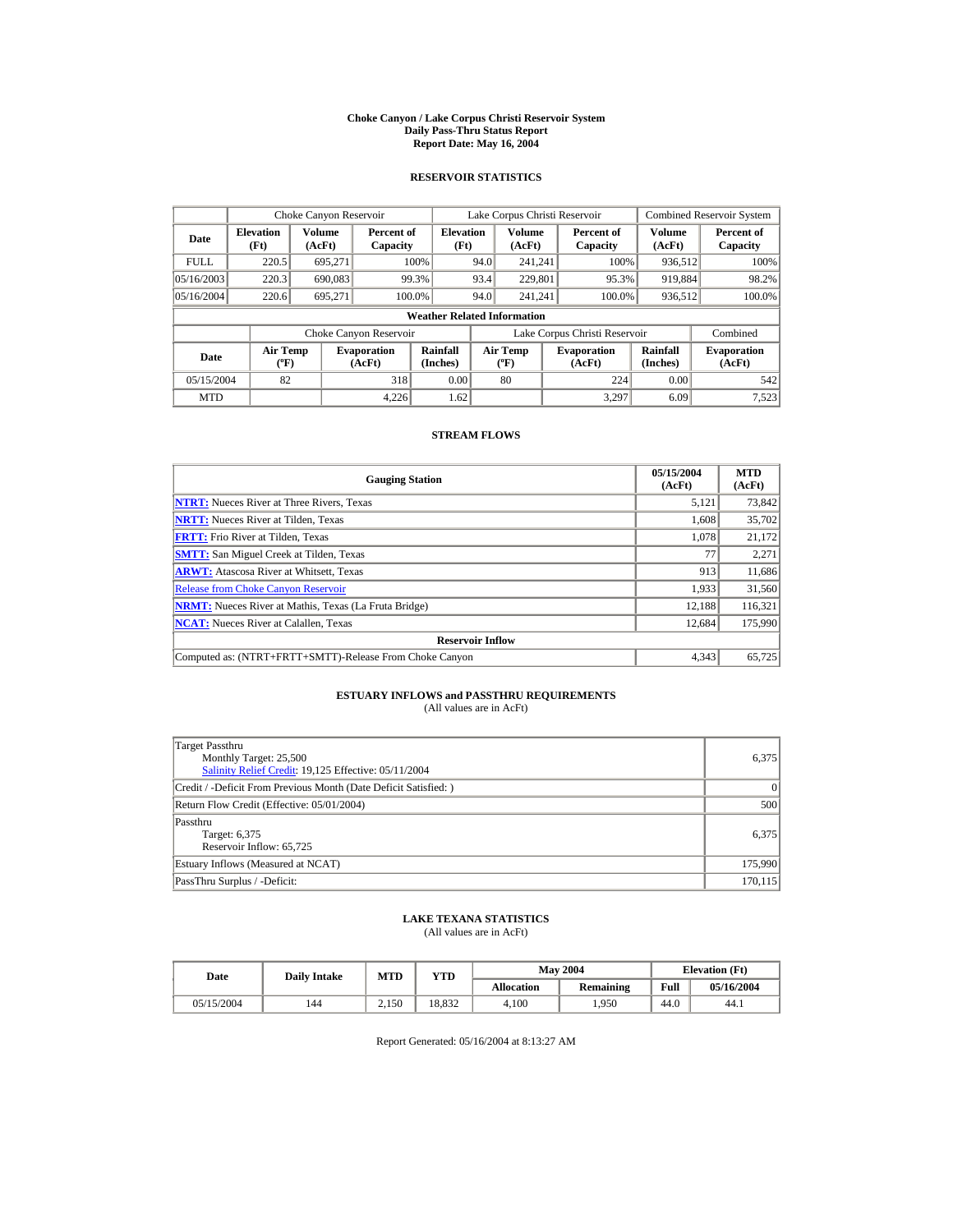#### **Choke Canyon / Lake Corpus Christi Reservoir System Daily Pass-Thru Status Report Report Date: May 17, 2004**

## **RESERVOIR STATISTICS**

|             | Choke Canyon Reservoir                      |                  |                              |                          | Lake Corpus Christi Reservoir |                                           |  |                               |                      | <b>Combined Reservoir System</b> |  |  |
|-------------|---------------------------------------------|------------------|------------------------------|--------------------------|-------------------------------|-------------------------------------------|--|-------------------------------|----------------------|----------------------------------|--|--|
| Date        | <b>Elevation</b><br>(Ft)                    | Volume<br>(AcFt) | Percent of<br>Capacity       | <b>Elevation</b><br>(Ft) |                               | Volume<br>(AcFt)                          |  | Percent of<br>Capacity        | Volume<br>(AcFt)     | Percent of<br>Capacity           |  |  |
| <b>FULL</b> | 220.5                                       | 695.271          |                              | 100%                     | 94.0                          | 241.241                                   |  | 100%                          | 936,512              | 100%                             |  |  |
| 05/17/2003  | 220.3                                       | 690,083          |                              | 99.3%                    | 93.5                          | 231.124                                   |  | 95.8%                         | 921,207              | 98.4%                            |  |  |
| 05/17/2004  | 220.5                                       | 695.271          | 100.0%                       |                          | 94.0                          | 241.241                                   |  | 100.0%                        | 936,512              | 100.0%                           |  |  |
|             | <b>Weather Related Information</b>          |                  |                              |                          |                               |                                           |  |                               |                      |                                  |  |  |
|             |                                             |                  | Choke Canyon Reservoir       |                          |                               |                                           |  | Lake Corpus Christi Reservoir |                      | Combined                         |  |  |
| Date        | <b>Air Temp</b><br>$({}^{\circ}\mathrm{F})$ |                  | <b>Evaporation</b><br>(AcFt) | Rainfall<br>(Inches)     |                               | <b>Air Temp</b><br>$({}^{\circ}\text{F})$ |  | <b>Evaporation</b><br>(AcFt)  | Rainfall<br>(Inches) | <b>Evaporation</b><br>(AcFt)     |  |  |
| 05/16/2004  | 84                                          |                  | 394                          | 0.00                     |                               | 82                                        |  | 303                           | 0.00                 | 697                              |  |  |
| <b>MTD</b>  |                                             |                  | 4.620                        | 1.62                     |                               |                                           |  | 3.600                         | 6.09                 | 8,220                            |  |  |

## **STREAM FLOWS**

| <b>Gauging Station</b>                                       | 05/16/2004<br>(AcFt) | <b>MTD</b><br>(AcFt) |
|--------------------------------------------------------------|----------------------|----------------------|
| <b>NTRT:</b> Nueces River at Three Rivers, Texas             | 4,764                | 78,606               |
| <b>NRTT:</b> Nueces River at Tilden, Texas                   | 1,671                | 37,374               |
| <b>FRTT:</b> Frio River at Tilden, Texas                     | 1,096                | 22,268               |
| <b>SMTT:</b> San Miguel Creek at Tilden, Texas               | 48                   | 2,318                |
| <b>ARWT:</b> Atascosa River at Whitsett, Texas               | 528                  | 12,214               |
| <b>Release from Choke Canyon Reservoir</b>                   | 1,933                | 33,493               |
| <b>NRMT:</b> Nueces River at Mathis, Texas (La Fruta Bridge) | 5.141                | 121,462              |
| <b>NCAT:</b> Nueces River at Calallen, Texas                 | 18,639               | 194,629              |
| <b>Reservoir Inflow</b>                                      |                      |                      |
| Computed as: (NTRT+FRTT+SMTT)-Release From Choke Canyon      | 3.974                | 69.699               |

# **ESTUARY INFLOWS and PASSTHRU REQUIREMENTS**<br>(All values are in AcFt)

| Target Passthru<br>Monthly Target: 25,500<br>Salinity Relief Credit: 19,125 Effective: 05/11/2004 | 6,375     |
|---------------------------------------------------------------------------------------------------|-----------|
| Credit / -Deficit From Previous Month (Date Deficit Satisfied:)                                   | $\vert$ 0 |
| Return Flow Credit (Effective: 05/01/2004)                                                        | 500       |
| Passthru<br>Target: 6,375<br>Reservoir Inflow: 69.699                                             | 6.375     |
| Estuary Inflows (Measured at NCAT)                                                                | 194,629   |
| PassThru Surplus / -Deficit:                                                                      | 188,754   |

## **LAKE TEXANA STATISTICS**

(All values are in AcFt)

| Date       | <b>Daily Intake</b> | MTD   | VTD    |            | <b>May 2004</b> | <b>Elevation</b> (Ft) |            |
|------------|---------------------|-------|--------|------------|-----------------|-----------------------|------------|
|            |                     |       |        | Allocation | Remaining       | Full                  | 05/17/2004 |
| 05/16/2004 | 144                 | 2.294 | 18.976 | 4.100      | .806            | 44.0                  | 44.1       |

Report Generated: 05/17/2004 at 8:56:08 AM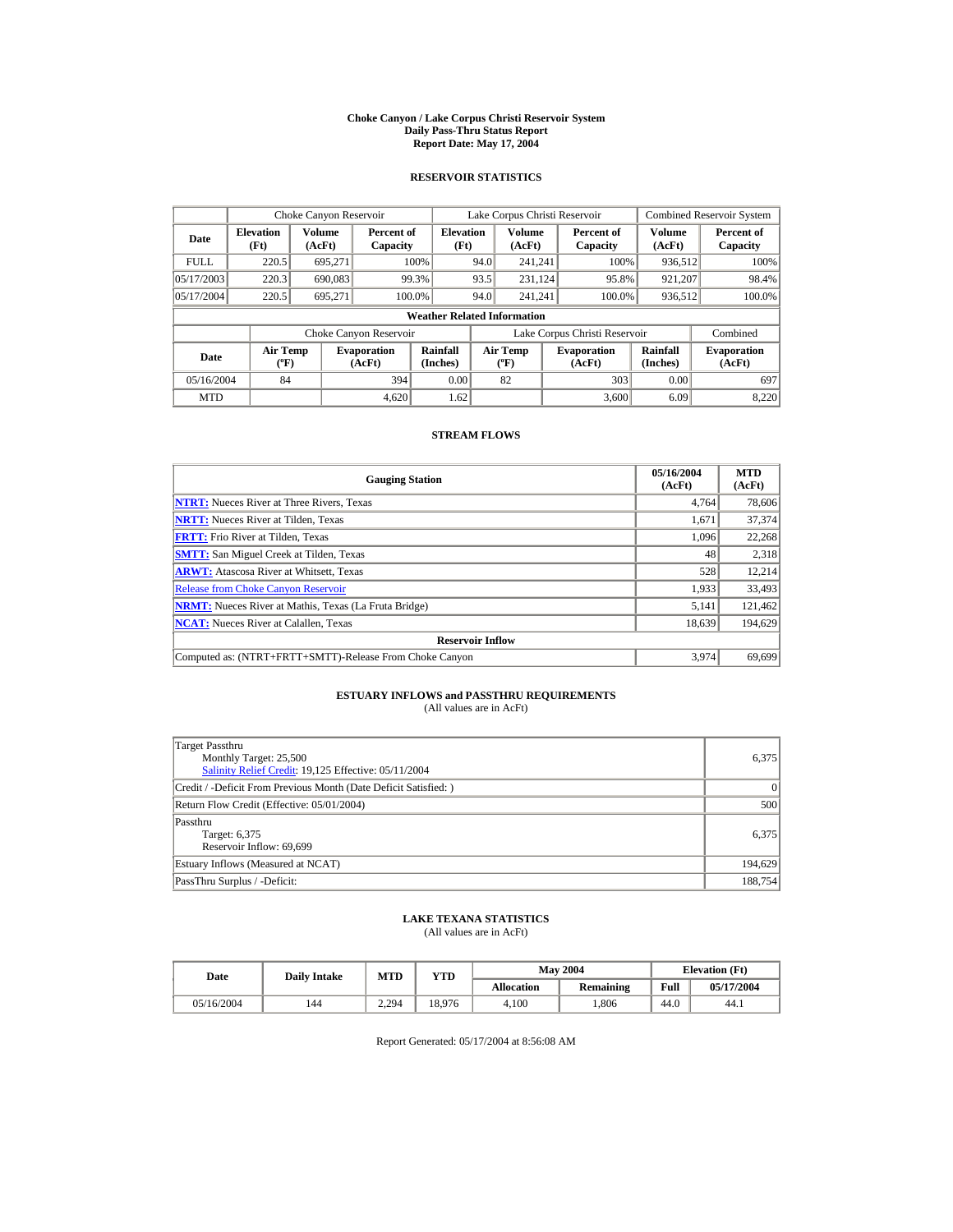#### **Choke Canyon / Lake Corpus Christi Reservoir System Daily Pass-Thru Status Report Report Date: May 18, 2004**

## **RESERVOIR STATISTICS**

|             | Choke Canyon Reservoir                      |                  |                              |                          | Lake Corpus Christi Reservoir |                                           |  |                               |                      | <b>Combined Reservoir System</b> |  |  |
|-------------|---------------------------------------------|------------------|------------------------------|--------------------------|-------------------------------|-------------------------------------------|--|-------------------------------|----------------------|----------------------------------|--|--|
| Date        | <b>Elevation</b><br>(Ft)                    | Volume<br>(AcFt) | Percent of<br>Capacity       | <b>Elevation</b><br>(Ft) |                               | Volume<br>(AcFt)                          |  | Percent of<br>Capacity        | Volume<br>(AcFt)     | Percent of<br>Capacity           |  |  |
| <b>FULL</b> | 220.5                                       | 695.271          |                              | 100%                     | 94.0                          | 241.241                                   |  | 100%                          | 936,512              | 100%                             |  |  |
| 05/18/2003  | 220.3                                       | 689,569          |                              | 99.2%                    | 93.5                          | 231.124                                   |  | 95.8%                         | 920,693              | 98.3%                            |  |  |
| 05/18/2004  | 220.5                                       | 695.271          | 100.0%                       |                          | 94.0                          | 241.241                                   |  | 100.0%                        | 936,512              | 100.0%                           |  |  |
|             | <b>Weather Related Information</b>          |                  |                              |                          |                               |                                           |  |                               |                      |                                  |  |  |
|             |                                             |                  | Choke Canyon Reservoir       |                          |                               |                                           |  | Lake Corpus Christi Reservoir |                      | Combined                         |  |  |
| Date        | <b>Air Temp</b><br>$({}^{\circ}\mathrm{F})$ |                  | <b>Evaporation</b><br>(AcFt) | Rainfall<br>(Inches)     |                               | <b>Air Temp</b><br>$({}^{\circ}\text{F})$ |  | <b>Evaporation</b><br>(AcFt)  | Rainfall<br>(Inches) | <b>Evaporation</b><br>(AcFt)     |  |  |
| 05/17/2004  | 87                                          |                  | 394                          | 0.00                     |                               | 85                                        |  | 247                           | 0.00                 | 641                              |  |  |
| <b>MTD</b>  |                                             |                  | 5.014                        | 1.62                     |                               |                                           |  | 3.847                         | 6.09                 | 8,861                            |  |  |

## **STREAM FLOWS**

| <b>Gauging Station</b>                                       | 05/17/2004<br>(AcFt) | <b>MTD</b><br>(AcFt) |
|--------------------------------------------------------------|----------------------|----------------------|
| <b>NTRT:</b> Nueces River at Three Rivers, Texas             | 3,930                | 82,536               |
| <b>NRTT:</b> Nueces River at Tilden, Texas                   | 2.144                | 39,517               |
| <b>FRTT:</b> Frio River at Tilden, Texas                     | 1,249                | 23,516               |
| <b>SMTT:</b> San Miguel Creek at Tilden, Texas               | 34                   | 2,352                |
| <b>ARWT:</b> Atascosa River at Whitsett, Texas               | 242                  | 12,456               |
| <b>Release from Choke Canyon Reservoir</b>                   | 1.685                | 35,178               |
| <b>NRMT:</b> Nueces River at Mathis, Texas (La Fruta Bridge) | 4.089                | 125,551              |
| <b>NCAT:</b> Nueces River at Calallen, Texas                 | 18,619               | 213,249              |
| <b>Reservoir Inflow</b>                                      |                      |                      |
| Computed as: (NTRT+FRTT+SMTT)-Release From Choke Canyon      | 3.527                | 73.227               |

# **ESTUARY INFLOWS and PASSTHRU REQUIREMENTS**<br>(All values are in AcFt)

| Target Passthru<br>Monthly Target: 25,500<br>Salinity Relief Credit: 19,125 Effective: 05/11/2004 | 6,375     |
|---------------------------------------------------------------------------------------------------|-----------|
| Credit / -Deficit From Previous Month (Date Deficit Satisfied:)                                   | $\vert$ 0 |
| Return Flow Credit (Effective: 05/01/2004)                                                        | 500       |
| Passthru<br>Target: 6,375<br>Reservoir Inflow: 73,227                                             | 6.375     |
| Estuary Inflows (Measured at NCAT)                                                                | 213,249   |
| PassThru Surplus / -Deficit:                                                                      | 207,374   |

## **LAKE TEXANA STATISTICS**

(All values are in AcFt)

| Date       | <b>Daily Intake</b> | <b>MTD</b> | YTD    |                   | <b>May 2004</b> | <b>Elevation</b> (Ft) |            |
|------------|---------------------|------------|--------|-------------------|-----------------|-----------------------|------------|
|            |                     |            |        | <b>Allocation</b> | Remaining       | Full                  | 05/18/2004 |
| 05/17/2004 | 144                 | 2.438      | 19.120 | 4.100             | .662            | 44.0                  | 44.1       |

Report Generated: 05/18/2004 at 11:05:24 AM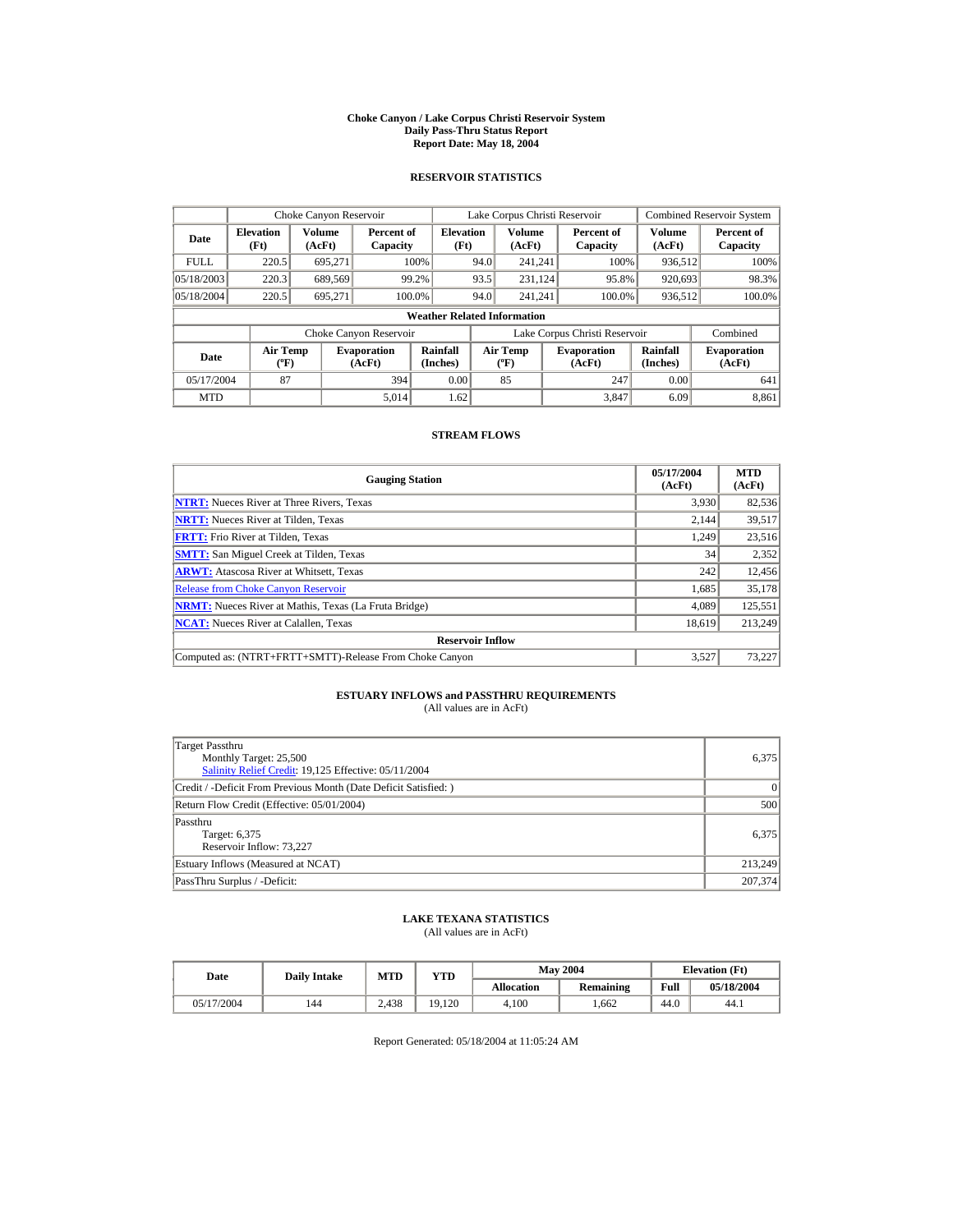#### **Choke Canyon / Lake Corpus Christi Reservoir System Daily Pass-Thru Status Report Report Date: May 19, 2004**

## **RESERVOIR STATISTICS**

|             | Choke Canyon Reservoir             |                  |                              |                          | Lake Corpus Christi Reservoir |                                                  |  |                               |                         | <b>Combined Reservoir System</b> |  |  |
|-------------|------------------------------------|------------------|------------------------------|--------------------------|-------------------------------|--------------------------------------------------|--|-------------------------------|-------------------------|----------------------------------|--|--|
| Date        | <b>Elevation</b><br>(Ft)           | Volume<br>(AcFt) | Percent of<br>Capacity       | <b>Elevation</b><br>(Ft) |                               | <b>Volume</b><br>(AcFt)                          |  | Percent of<br>Capacity        | <b>Volume</b><br>(AcFt) | Percent of<br>Capacity           |  |  |
| <b>FULL</b> | 220.5                              | 695.271          | 100%                         |                          | 94.0                          | 241.241                                          |  | 100%                          | 936.512                 | 100%                             |  |  |
| 05/19/2003  | 220.3                              | 689,054          | 99.1%                        |                          | 93.4                          | 229,801                                          |  | 95.3%                         | 918,855                 | 98.1%                            |  |  |
| 05/19/2004  | 220.5                              | 695,271          | 100.0%                       |                          | 94.0                          | 241.241                                          |  | 100.0%                        | 936,512                 | 100.0%                           |  |  |
|             | <b>Weather Related Information</b> |                  |                              |                          |                               |                                                  |  |                               |                         |                                  |  |  |
|             |                                    |                  | Choke Canyon Reservoir       |                          |                               |                                                  |  | Lake Corpus Christi Reservoir |                         | Combined                         |  |  |
| Date        | <b>Air Temp</b><br>$({}^{\circ}F)$ |                  | <b>Evaporation</b><br>(AcFt) | Rainfall<br>(Inches)     |                               | <b>Air Temp</b><br>$({}^{\mathrm{o}}\mathrm{F})$ |  | <b>Evaporation</b><br>(AcFt)  | Rainfall<br>(Inches)    | <b>Evaporation</b><br>(AcFt)     |  |  |
| 05/18/2004  | 87                                 |                  | 348                          | 0.00                     |                               | 85                                               |  | 314                           | 0.00                    | 662                              |  |  |
| <b>MTD</b>  |                                    |                  | 5.362                        | 1.62                     |                               |                                                  |  | 4.161                         | 6.09                    | 9.523                            |  |  |

## **STREAM FLOWS**

| <b>Gauging Station</b>                                       | 05/18/2004<br>(AcFt) | <b>MTD</b><br>(AcFt) |
|--------------------------------------------------------------|----------------------|----------------------|
| <b>NTRT:</b> Nueces River at Three Rivers, Texas             | 3.374                | 85,911               |
| <b>NRTT:</b> Nueces River at Tilden, Texas                   | 2.184                | 41,701               |
| <b>FRTT:</b> Frio River at Tilden, Texas                     | 981                  | 24,497               |
| <b>SMTT:</b> San Miguel Creek at Tilden, Texas               | 30                   | 2,382                |
| <b>ARWT:</b> Atascosa River at Whitsett, Texas               | 161                  | 12,617               |
| <b>Release from Choke Canvon Reservoir</b>                   | 772                  | 35,950               |
| <b>NRMT:</b> Nueces River at Mathis, Texas (La Fruta Bridge) | 3,037                | 128,588              |
| <b>NCAT:</b> Nueces River at Calallen, Texas                 | 10,918               | 224,166              |
| <b>Reservoir Inflow</b>                                      |                      |                      |
| Computed as: (NTRT+FRTT+SMTT)-Release From Choke Canyon      | 3.613                | 76,839               |

# **ESTUARY INFLOWS and PASSTHRU REQUIREMENTS**<br>(All values are in AcFt)

| Target Passthru<br>Monthly Target: 25,500<br>Salinity Relief Credit: 19,125 Effective: 05/11/2004 | 6.375     |
|---------------------------------------------------------------------------------------------------|-----------|
| Credit / -Deficit From Previous Month (Date Deficit Satisfied:)                                   | $\vert$ 0 |
| Return Flow Credit (Effective: 05/01/2004)                                                        | 500       |
| Passthru<br>Target: 6,375<br>Reservoir Inflow: 76,839                                             | 6.375     |
| Estuary Inflows (Measured at NCAT)                                                                | 224,166   |
| PassThru Surplus / -Deficit:                                                                      | 218.291   |

## **LAKE TEXANA STATISTICS**

(All values are in AcFt)

| Date       | <b>Daily Intake</b> | <b>MTD</b> | YTD    |                   | <b>May 2004</b> | <b>Elevation</b> (Ft) |            |
|------------|---------------------|------------|--------|-------------------|-----------------|-----------------------|------------|
|            |                     |            |        | <b>Allocation</b> | Remaining       | Full                  | 05/19/2004 |
| 05/18/2004 | 144                 | 2.581      | 19.263 | 4.100             | 1,519           | 44.0                  | 44.0       |

Report Generated: 05/19/2004 at 8:33:35 AM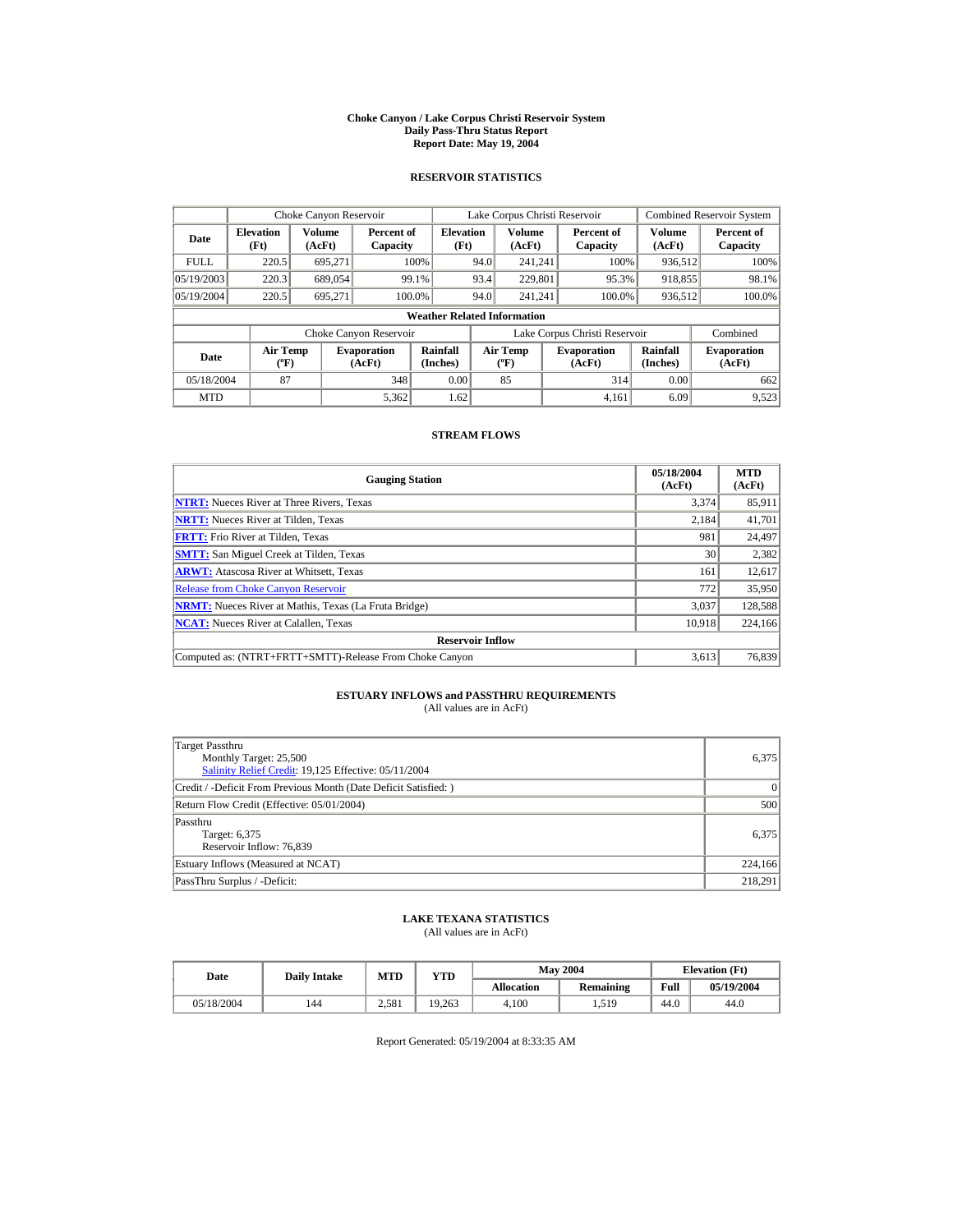#### **Choke Canyon / Lake Corpus Christi Reservoir System Daily Pass-Thru Status Report Report Date: May 20, 2004**

## **RESERVOIR STATISTICS**

|             | Choke Canyon Reservoir                      |                  |                              |                          | Lake Corpus Christi Reservoir |                                           |  |                               |                      | <b>Combined Reservoir System</b> |  |  |
|-------------|---------------------------------------------|------------------|------------------------------|--------------------------|-------------------------------|-------------------------------------------|--|-------------------------------|----------------------|----------------------------------|--|--|
| Date        | <b>Elevation</b><br>(Ft)                    | Volume<br>(AcFt) | Percent of<br>Capacity       | <b>Elevation</b><br>(Ft) |                               | Volume<br>(AcFt)                          |  | Percent of<br>Capacity        | Volume<br>(AcFt)     | Percent of<br>Capacity           |  |  |
| <b>FULL</b> | 220.5                                       | 695.271          |                              | 100%                     | 94.0                          | 241.241                                   |  | 100%                          | 936,512              | 100%                             |  |  |
| 05/20/2003  | 220.2                                       | 688,540          |                              | 99.0%                    | 93.4                          | 229,990                                   |  | 95.3%                         | 918,530              | 98.1%                            |  |  |
| 05/20/2004  | 220.5                                       | 695.271          | 100.0%                       |                          | 94.0                          | 241.241                                   |  | 100.0%                        | 936,512              | 100.0%                           |  |  |
|             | <b>Weather Related Information</b>          |                  |                              |                          |                               |                                           |  |                               |                      |                                  |  |  |
|             |                                             |                  | Choke Canyon Reservoir       |                          |                               |                                           |  | Lake Corpus Christi Reservoir |                      | Combined                         |  |  |
| Date        | <b>Air Temp</b><br>$({}^{\circ}\mathrm{F})$ |                  | <b>Evaporation</b><br>(AcFt) | Rainfall<br>(Inches)     |                               | <b>Air Temp</b><br>$({}^{\circ}\text{F})$ |  | <b>Evaporation</b><br>(AcFt)  | Rainfall<br>(Inches) | <b>Evaporation</b><br>(AcFt)     |  |  |
| 05/19/2004  | 87                                          |                  | 454                          | 0.00                     |                               | 85                                        |  | 336                           | 0.00                 | 790                              |  |  |
| <b>MTD</b>  |                                             |                  | 5,816                        | 1.62                     |                               |                                           |  | 4.497                         | 6.09                 | 10.313                           |  |  |

## **STREAM FLOWS**

| <b>Gauging Station</b>                                       | 05/19/2004<br>(AcFt) | <b>MTD</b><br>(AcFt) |
|--------------------------------------------------------------|----------------------|----------------------|
| <b>NTRT:</b> Nueces River at Three Rivers, Texas             | 2,501                | 88,412               |
| <b>NRTT:</b> Nueces River at Tilden, Texas                   | 2.322                | 44,023               |
| <b>FRTT:</b> Frio River at Tilden, Texas                     | 661                  | 25,158               |
| <b>SMTT:</b> San Miguel Creek at Tilden, Texas               | 26                   | 2,408                |
| <b>ARWT:</b> Atascosa River at Whitsett, Texas               | 127                  | 12,744               |
| <b>Release from Choke Canyon Reservoir</b>                   | 397                  | 36,347               |
| <b>NRMT:</b> Nueces River at Mathis, Texas (La Fruta Bridge) | 2.978                | 131,566              |
| <b>NCAT:</b> Nueces River at Calallen, Texas                 | 7,702                | 231,868              |
| <b>Reservoir Inflow</b>                                      |                      |                      |
| Computed as: (NTRT+FRTT+SMTT)-Release From Choke Canyon      | 2.791                | 79,630               |

# **ESTUARY INFLOWS and PASSTHRU REQUIREMENTS**<br>(All values are in AcFt)

| Target Passthru<br>Monthly Target: 25,500<br>Salinity Relief Credit: 19,125 Effective: 05/11/2004 | 6,375     |
|---------------------------------------------------------------------------------------------------|-----------|
| Credit / -Deficit From Previous Month (Date Deficit Satisfied:)                                   | $\vert$ 0 |
| Return Flow Credit (Effective: 05/01/2004)                                                        | 500       |
| Passthru<br>Target: 6,375<br>Reservoir Inflow: 79,630                                             | 6.375     |
| Estuary Inflows (Measured at NCAT)                                                                | 231,868   |
| PassThru Surplus / -Deficit:                                                                      | 225,993   |

## **LAKE TEXANA STATISTICS**

(All values are in AcFt)

| Date       | <b>Daily Intake</b> | <b>MTD</b>    | YTD    |                   | <b>May 2004</b> | <b>Elevation</b> (Ft) |            |
|------------|---------------------|---------------|--------|-------------------|-----------------|-----------------------|------------|
|            |                     |               |        | <b>Allocation</b> | Remaining       | Full                  | 05/20/2004 |
| 05/19/2004 | 144                 | 2725<br>رے رے | 19.407 | 4.100             | 1.375           | 44.0                  | 44.1       |

Report Generated: 05/20/2004 at 8:19:21 AM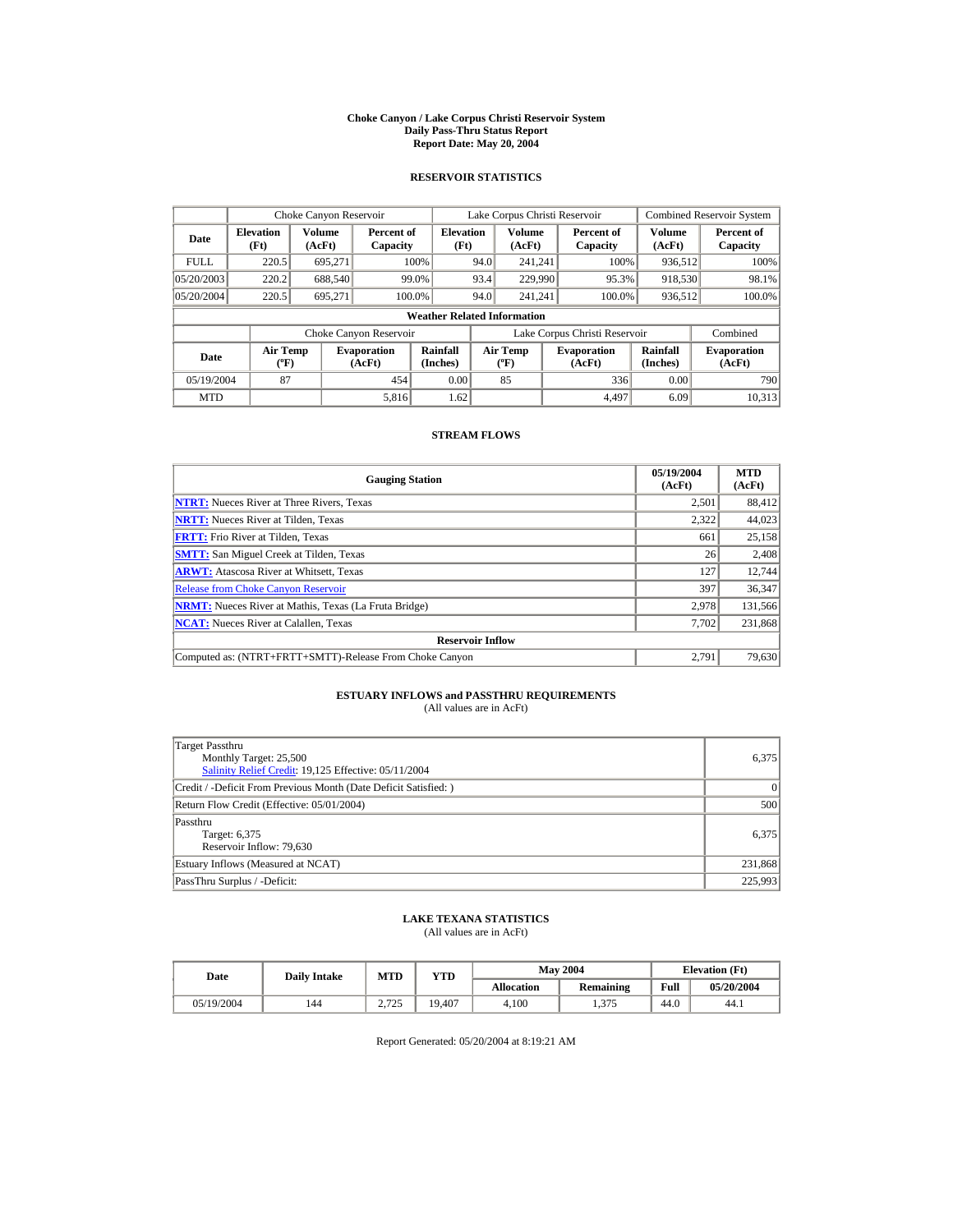#### **Choke Canyon / Lake Corpus Christi Reservoir System Daily Pass-Thru Status Report Report Date: May 21, 2004**

## **RESERVOIR STATISTICS**

|             | Choke Canyon Reservoir                      |                  |                              |                                    | Lake Corpus Christi Reservoir |                                           |  |                               |                      | <b>Combined Reservoir System</b> |
|-------------|---------------------------------------------|------------------|------------------------------|------------------------------------|-------------------------------|-------------------------------------------|--|-------------------------------|----------------------|----------------------------------|
| Date        | <b>Elevation</b><br>(Ft)                    | Volume<br>(AcFt) | Percent of<br>Capacity       | <b>Elevation</b><br>(Ft)           |                               | Volume<br>(AcFt)                          |  | Percent of<br>Capacity        | Volume<br>(AcFt)     | Percent of<br>Capacity           |
| <b>FULL</b> | 220.5                                       | 695.271          |                              | 100%                               | 94.0                          | 241.241                                   |  | 100%                          | 936,512              | 100%                             |
| 05/21/2003  | 220.2                                       | 688,283          |                              | 99.0%                              | 93.4                          | 230,179                                   |  | 95.4%                         | 918,462              | 98.1%                            |
| 05/21/2004  | 220.5                                       | 695.271          |                              | 100.0%                             | 94.0                          | 241.241                                   |  | 100.0%                        | 936,512              | 100.0%                           |
|             |                                             |                  |                              | <b>Weather Related Information</b> |                               |                                           |  |                               |                      |                                  |
|             |                                             |                  | Choke Canyon Reservoir       |                                    |                               |                                           |  | Lake Corpus Christi Reservoir |                      | Combined                         |
| Date        | <b>Air Temp</b><br>$({}^{\circ}\mathrm{F})$ |                  | <b>Evaporation</b><br>(AcFt) | Rainfall<br>(Inches)               |                               | <b>Air Temp</b><br>$({}^{\circ}\text{F})$ |  | <b>Evaporation</b><br>(AcFt)  | Rainfall<br>(Inches) | <b>Evaporation</b><br>(AcFt)     |
| 05/20/2004  | 87                                          |                  | 484                          | 0.00                               |                               | 85                                        |  | 269                           | 0.00                 | 753                              |
| <b>MTD</b>  |                                             |                  | 6.300                        | 1.62                               |                               |                                           |  | 4.766                         | 6.09                 | 11,066                           |

## **STREAM FLOWS**

| <b>Gauging Station</b>                                       | 05/20/2004<br>(AcFt) | <b>MTD</b><br>(AcFt) |
|--------------------------------------------------------------|----------------------|----------------------|
| <b>NTRT:</b> Nueces River at Three Rivers, Texas             | 2,481                | 90,893               |
| <b>NRTT:</b> Nueces River at Tilden, Texas                   | 2.620                | 46,644               |
| <b>FRTT:</b> Frio River at Tilden, Texas                     | 482                  | 25,640               |
| <b>SMTT:</b> San Miguel Creek at Tilden, Texas               | 22                   | 2,430                |
| <b>ARWT:</b> Atascosa River at Whitsett, Texas               | 101                  | 12,845               |
| <b>Release from Choke Canyon Reservoir</b>                   | 397                  | 36,744               |
| <b>NRMT:</b> Nueces River at Mathis, Texas (La Fruta Bridge) | 2.759                | 134,325              |
| <b>NCAT:</b> Nueces River at Calallen, Texas                 | 6,273                | 238,140              |
| <b>Reservoir Inflow</b>                                      |                      |                      |
| Computed as: (NTRT+FRTT+SMTT)-Release From Choke Canyon      | 2.588                | 82.219               |

# **ESTUARY INFLOWS and PASSTHRU REQUIREMENTS**<br>(All values are in AcFt)

| Target Passthru<br>Monthly Target: 25,500<br>Salinity Relief Credit: 19,125 Effective: 05/11/2004 | 6.375     |
|---------------------------------------------------------------------------------------------------|-----------|
| Credit / -Deficit From Previous Month (Date Deficit Satisfied:)                                   | $\vert$ 0 |
| Return Flow Credit (Effective: 05/01/2004)                                                        | 500       |
| Passthru<br>Target: 6,375<br>Reservoir Inflow: 82,219                                             | 6.375     |
| Estuary Inflows (Measured at NCAT)                                                                | 238,140   |
| PassThru Surplus / -Deficit:                                                                      | 232,265   |

## **LAKE TEXANA STATISTICS**

(All values are in AcFt)

| Date       | <b>Daily Intake</b> | MTD   | <b>VTD</b> |            | <b>May 2004</b> | <b>Elevation</b> (Ft) |            |
|------------|---------------------|-------|------------|------------|-----------------|-----------------------|------------|
|            |                     |       |            | Allocation | Remaining       | Full                  | 05/21/2004 |
| 05/20/2004 | 144                 | 2.868 | 19,551     | 4.100      | 1.232           | 44.0                  | 44.1       |

Report Generated: 05/21/2004 at 9:39:59 AM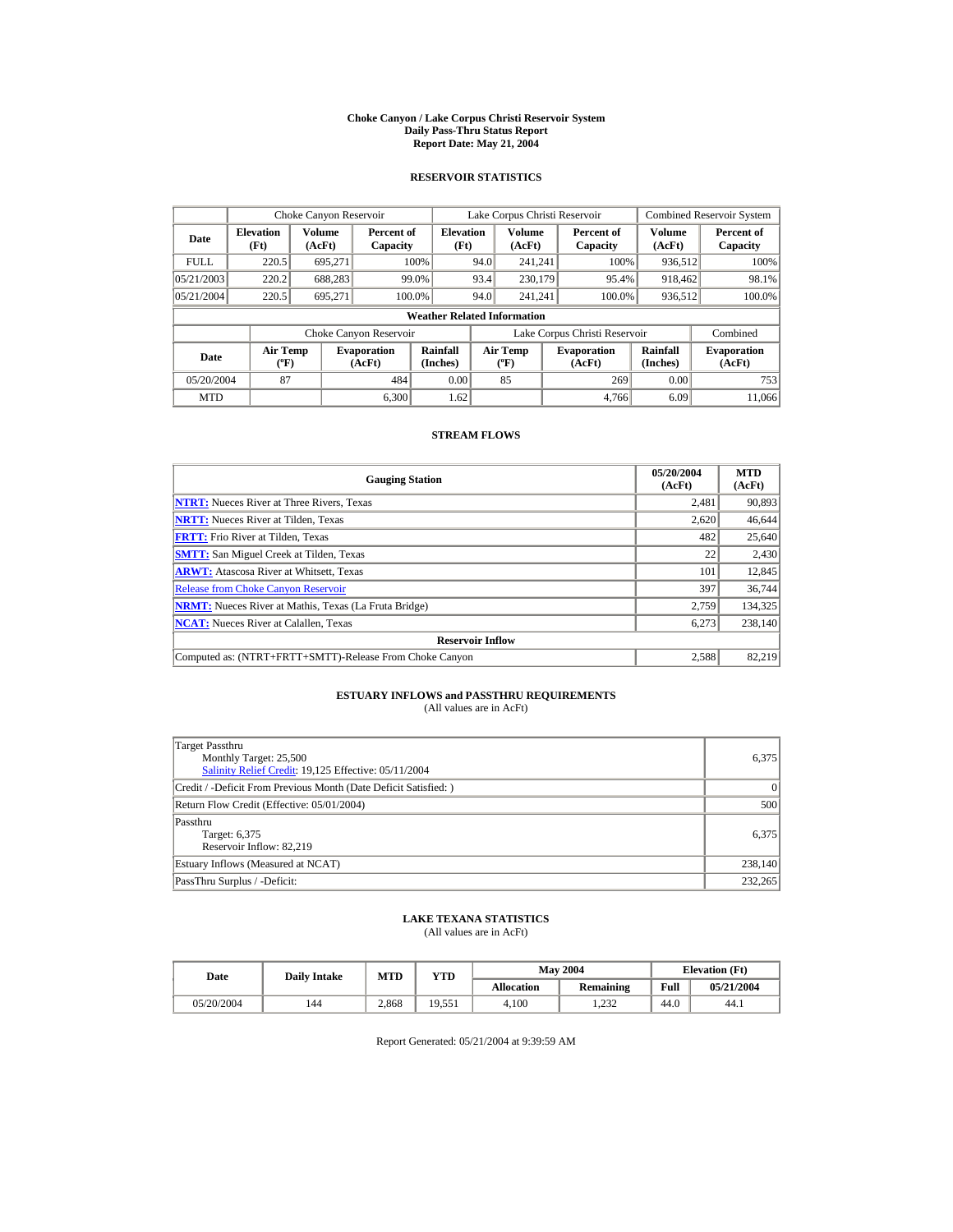#### **Choke Canyon / Lake Corpus Christi Reservoir System Daily Pass-Thru Status Report Report Date: May 22, 2004**

## **RESERVOIR STATISTICS**

|             | Choke Canyon Reservoir                      |                  |                              |                          | Lake Corpus Christi Reservoir |                                           |  |                               |                      | <b>Combined Reservoir System</b> |  |  |
|-------------|---------------------------------------------|------------------|------------------------------|--------------------------|-------------------------------|-------------------------------------------|--|-------------------------------|----------------------|----------------------------------|--|--|
| Date        | <b>Elevation</b><br>(Ft)                    | Volume<br>(AcFt) | Percent of<br>Capacity       | <b>Elevation</b><br>(Ft) |                               | Volume<br>(AcFt)                          |  | Percent of<br>Capacity        | Volume<br>(AcFt)     | Percent of<br>Capacity           |  |  |
| <b>FULL</b> | 220.5                                       | 695.271          |                              | 100%                     | 94.0                          | 241.241                                   |  | 100%                          | 936,512              | 100%                             |  |  |
| 05/22/2003  | 220.2                                       | 688,025          |                              | 99.0%                    | 93.4                          | 229,423                                   |  | 95.1%                         | 917,448              | 98.0%                            |  |  |
| 05/22/2004  | 220.5                                       | 695.271          | 100.0%                       |                          | 94.0                          | 241.241                                   |  | 100.0%                        | 936,512              | 100.0%                           |  |  |
|             | <b>Weather Related Information</b>          |                  |                              |                          |                               |                                           |  |                               |                      |                                  |  |  |
|             |                                             |                  | Choke Canyon Reservoir       |                          |                               |                                           |  | Lake Corpus Christi Reservoir |                      | Combined                         |  |  |
| Date        | <b>Air Temp</b><br>$({}^{\circ}\mathrm{F})$ |                  | <b>Evaporation</b><br>(AcFt) | Rainfall<br>(Inches)     |                               | <b>Air Temp</b><br>$({}^{\circ}\text{F})$ |  | <b>Evaporation</b><br>(AcFt)  | Rainfall<br>(Inches) | <b>Evaporation</b><br>(AcFt)     |  |  |
| 05/21/2004  | 87                                          |                  | 484                          | 0.00                     |                               | 85                                        |  | 471                           | 0.00                 | 955                              |  |  |
| <b>MTD</b>  |                                             |                  | 6.784                        | 1.62                     |                               |                                           |  | 5.237                         | 6.09                 | 12,021                           |  |  |

## **STREAM FLOWS**

| <b>Gauging Station</b>                                       | 05/21/2004<br>(AcFt) | <b>MTD</b><br>(AcFt) |
|--------------------------------------------------------------|----------------------|----------------------|
| <b>NTRT:</b> Nueces River at Three Rivers, Texas             | 2.640                | 93,533               |
| <b>NRTT:</b> Nueces River at Tilden, Texas                   | 2.958                | 49,601               |
| <b>FRTT:</b> Frio River at Tilden, Texas                     | 413                  | 26,053               |
| <b>SMTT:</b> San Miguel Creek at Tilden, Texas               | 20                   | 2,449                |
| <b>ARWT:</b> Atascosa River at Whitsett, Texas               | 81                   | 12,926               |
| <b>Release from Choke Canyon Reservoir</b>                   | 286                  | 37,030               |
| <b>NRMT:</b> Nueces River at Mathis, Texas (La Fruta Bridge) | 2.124                | 136,449              |
| <b>NCAT:</b> Nueces River at Calallen, Texas                 | 5,498                | 243,639              |
| <b>Reservoir Inflow</b>                                      |                      |                      |
| Computed as: (NTRT+FRTT+SMTT)-Release From Choke Canyon      | 2.787                | 85,006               |

# **ESTUARY INFLOWS and PASSTHRU REQUIREMENTS**<br>(All values are in AcFt)

| Target Passthru<br>Monthly Target: 25,500<br>Salinity Relief Credit: 19,125 Effective: 05/11/2004 | 6,375     |
|---------------------------------------------------------------------------------------------------|-----------|
| Credit / -Deficit From Previous Month (Date Deficit Satisfied:)                                   | $\vert$ 0 |
| Return Flow Credit (Effective: 05/01/2004)                                                        | 500       |
| Passthru<br>Target: 6,375<br>Reservoir Inflow: 85,006                                             | 6.375     |
| Estuary Inflows (Measured at NCAT)                                                                | 243,639   |
| PassThru Surplus / -Deficit:                                                                      | 237,764   |

## **LAKE TEXANA STATISTICS**

(All values are in AcFt)

| Date       | <b>Daily Intake</b> | <b>MTD</b> | YTD    |                   | <b>May 2004</b> | <b>Elevation</b> (Ft) |            |
|------------|---------------------|------------|--------|-------------------|-----------------|-----------------------|------------|
|            |                     |            |        | <b>Allocation</b> | Remaining       | Full                  | 05/22/2004 |
| 05/21/2004 | 144                 | 3.012      | 19.694 | 4.100             | .088            | 44.0                  | 44.1       |

Report Generated: 05/22/2004 at 7:50:36 AM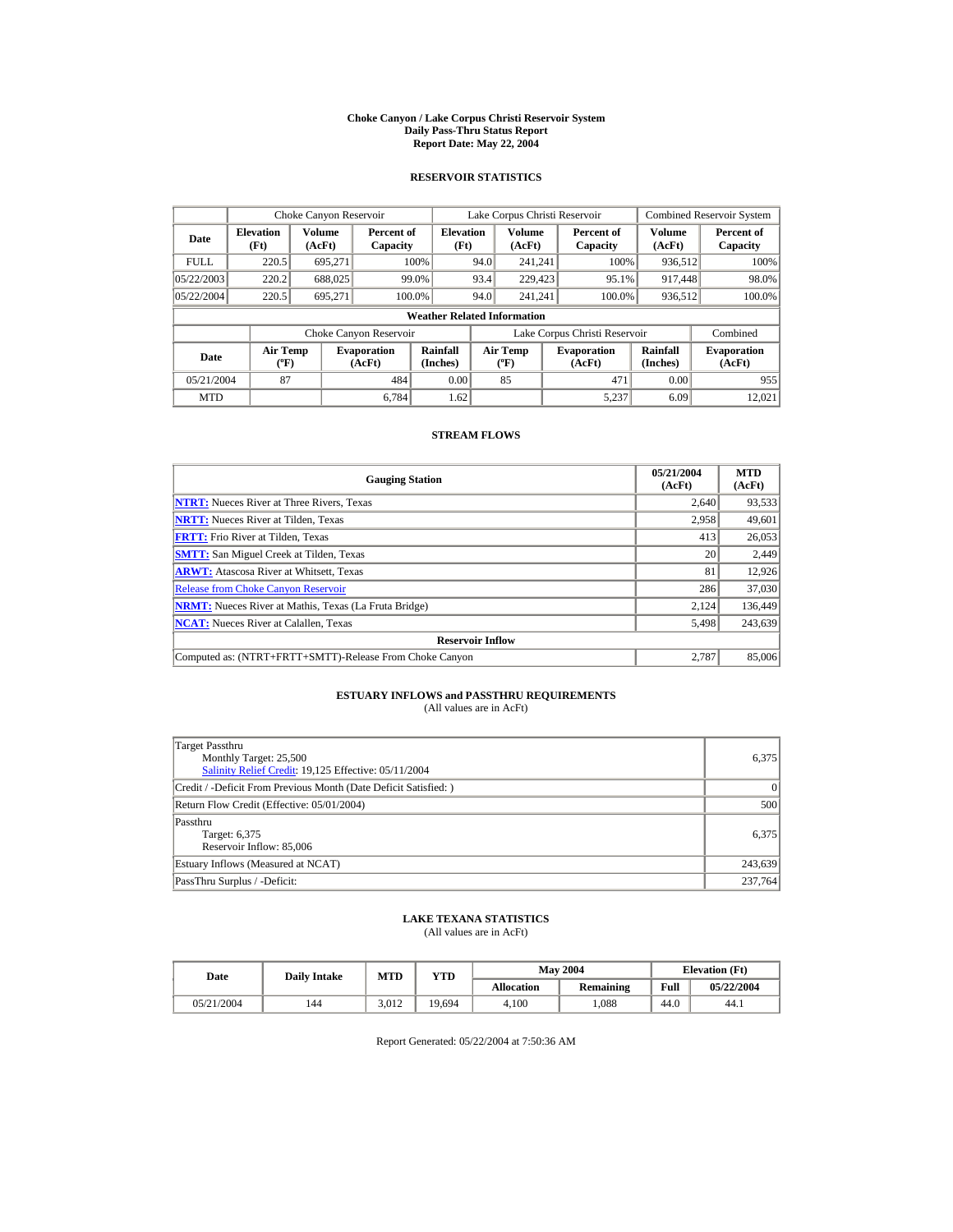#### **Choke Canyon / Lake Corpus Christi Reservoir System Daily Pass-Thru Status Report Report Date: May 23, 2004**

## **RESERVOIR STATISTICS**

|             | Choke Canyon Reservoir                      |                  |                              |                          | Lake Corpus Christi Reservoir |                                           |  |                               |                      | <b>Combined Reservoir System</b> |  |  |
|-------------|---------------------------------------------|------------------|------------------------------|--------------------------|-------------------------------|-------------------------------------------|--|-------------------------------|----------------------|----------------------------------|--|--|
| Date        | <b>Elevation</b><br>(Ft)                    | Volume<br>(AcFt) | Percent of<br>Capacity       | <b>Elevation</b><br>(Ft) |                               | Volume<br>(AcFt)                          |  | Percent of<br>Capacity        | Volume<br>(AcFt)     | Percent of<br>Capacity           |  |  |
| <b>FULL</b> | 220.5                                       | 695.271          |                              | 100%                     | 94.0                          | 241.241                                   |  | 100%                          | 936,512              | 100%                             |  |  |
| 05/23/2003  | 220.2                                       | 687,768          |                              | 98.9%                    | 93.3                          | 228,292                                   |  | 94.6%                         | 916,060              | 97.8%                            |  |  |
| 05/23/2004  | 220.5                                       | 695.271          |                              | 100.0%                   | 94.0                          | 241.241                                   |  | 100.0%                        | 936,512              | 100.0%                           |  |  |
|             | <b>Weather Related Information</b>          |                  |                              |                          |                               |                                           |  |                               |                      |                                  |  |  |
|             |                                             |                  | Choke Canyon Reservoir       |                          |                               |                                           |  | Lake Corpus Christi Reservoir |                      | Combined                         |  |  |
| Date        | <b>Air Temp</b><br>$({}^{\circ}\mathrm{F})$ |                  | <b>Evaporation</b><br>(AcFt) | Rainfall<br>(Inches)     |                               | <b>Air Temp</b><br>$({}^{\circ}\text{F})$ |  | <b>Evaporation</b><br>(AcFt)  | Rainfall<br>(Inches) | <b>Evaporation</b><br>(AcFt)     |  |  |
| 05/22/2004  | 87                                          |                  | 454                          | 0.00                     |                               | 85                                        |  | 325                           | 0.00                 | 779                              |  |  |
| <b>MTD</b>  |                                             |                  | 7.238                        | 1.62                     |                               |                                           |  | 5,562                         | 6.09                 | 12,800                           |  |  |

## **STREAM FLOWS**

| <b>Gauging Station</b>                                       | 05/22/2004<br>(AcFt) | <b>MTD</b><br>(AcFt) |
|--------------------------------------------------------------|----------------------|----------------------|
| <b>NTRT:</b> Nueces River at Three Rivers, Texas             | 2.700                | 96,233               |
| <b>NRTT:</b> Nueces River at Tilden, Texas                   | 3.255                | 52,857               |
| <b>FRTT:</b> Frio River at Tilden, Texas                     | 381                  | 26,434               |
| <b>SMTT:</b> San Miguel Creek at Tilden, Texas               | 19                   | 2,468                |
| <b>ARWT:</b> Atascosa River at Whitsett, Texas               | 67                   | 12,994               |
| <b>Release from Choke Canyon Reservoir</b>                   | 66                   | 37,096               |
| <b>NRMT:</b> Nueces River at Mathis, Texas (La Fruta Bridge) | 2.461                | 138,910              |
| <b>NCAT:</b> Nueces River at Calallen, Texas                 | 4,665                | 248,304              |
| <b>Reservoir Inflow</b>                                      |                      |                      |
| Computed as: (NTRT+FRTT+SMTT)-Release From Choke Canyon      | 3.034                | 88,040               |

# **ESTUARY INFLOWS and PASSTHRU REQUIREMENTS**<br>(All values are in AcFt)

| Target Passthru<br>Monthly Target: 25,500<br>Salinity Relief Credit: 19,125 Effective: 05/11/2004 | 6,375     |
|---------------------------------------------------------------------------------------------------|-----------|
| Credit / -Deficit From Previous Month (Date Deficit Satisfied:)                                   | $\vert$ 0 |
| Return Flow Credit (Effective: 05/01/2004)                                                        | 500       |
| Passthru<br>Target: 6,375<br>Reservoir Inflow: 88,040                                             | 6.375     |
| Estuary Inflows (Measured at NCAT)                                                                | 248,304   |
| PassThru Surplus / -Deficit:                                                                      | 242,429   |

## **LAKE TEXANA STATISTICS**

(All values are in AcFt)

| Date       | <b>Daily Intake</b> | MTD   | $_{\rm VTD}$ |            | <b>May 2004</b> | <b>Elevation</b> (Ft) |            |
|------------|---------------------|-------|--------------|------------|-----------------|-----------------------|------------|
|            |                     |       |              | Allocation | Remaining       | Full                  | 05/23/2004 |
| 05/22/2004 | 143                 | 3.155 | 19.837       | 4.100      | 945             | 44.0                  | 44.1       |

Report Generated: 05/23/2004 at 9:07:12 AM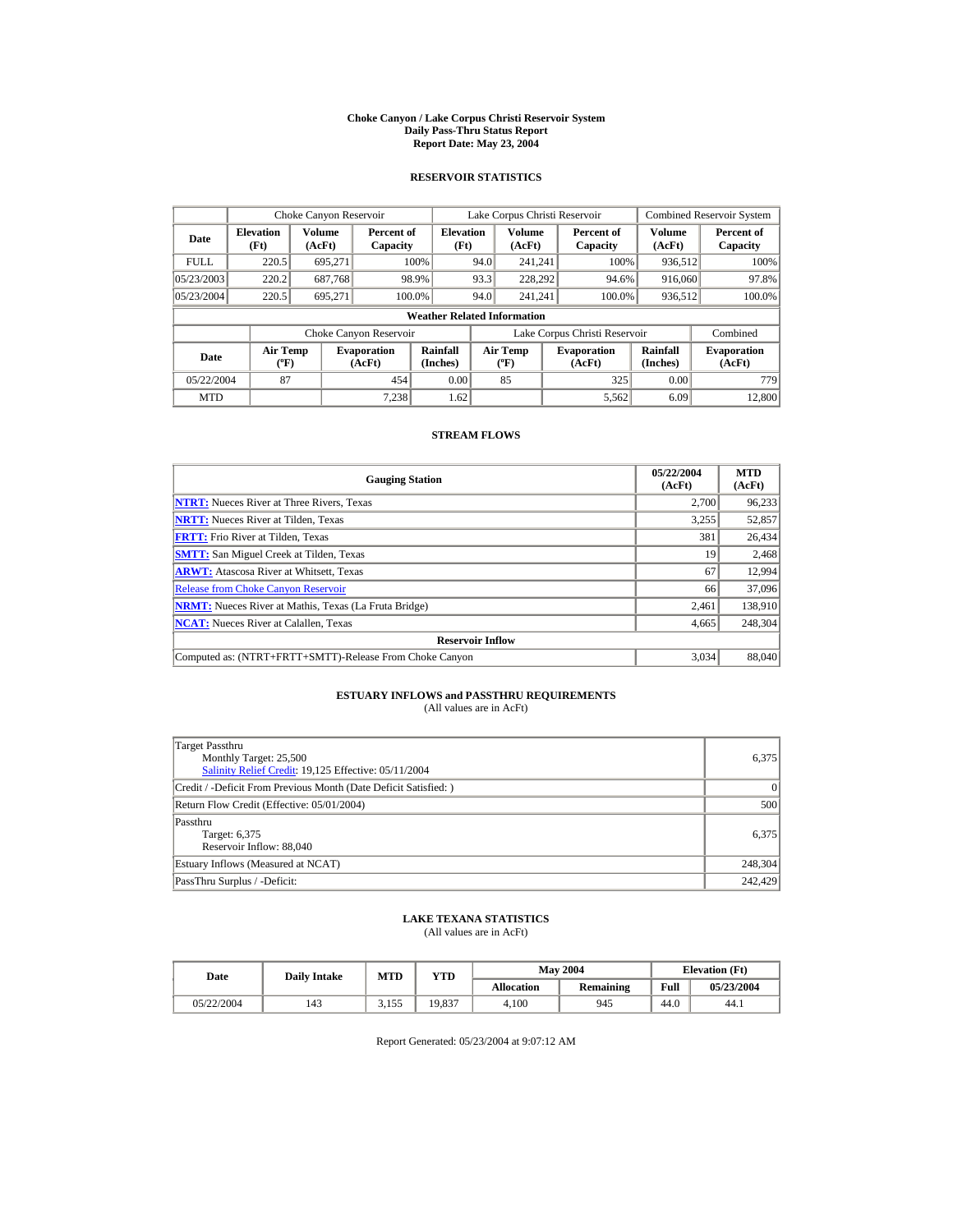#### **Choke Canyon / Lake Corpus Christi Reservoir System Daily Pass-Thru Status Report Report Date: May 24, 2004**

## **RESERVOIR STATISTICS**

|             | Choke Canyon Reservoir                      |                  |                              |                          | Lake Corpus Christi Reservoir |                                           |  |                               |                      | <b>Combined Reservoir System</b> |  |  |
|-------------|---------------------------------------------|------------------|------------------------------|--------------------------|-------------------------------|-------------------------------------------|--|-------------------------------|----------------------|----------------------------------|--|--|
| Date        | <b>Elevation</b><br>(Ft)                    | Volume<br>(AcFt) | Percent of<br>Capacity       | <b>Elevation</b><br>(Ft) |                               | Volume<br>(AcFt)                          |  | Percent of<br>Capacity        | Volume<br>(AcFt)     | Percent of<br>Capacity           |  |  |
| <b>FULL</b> | 220.5                                       | 695.271          |                              | 100%                     | 94.0                          | 241.241                                   |  | 100%                          | 936,512              | 100%                             |  |  |
| 05/24/2003  | 220.2                                       | 687,252          |                              | 98.8%                    | 93.3                          | 227,728                                   |  | 94.4%                         | 914,980              | 97.7%                            |  |  |
| 05/24/2004  | 220.5                                       | 695.271          | 100.0%                       |                          | 94.0                          | 241.241                                   |  | 100.0%                        | 936,512              | 100.0%                           |  |  |
|             | <b>Weather Related Information</b>          |                  |                              |                          |                               |                                           |  |                               |                      |                                  |  |  |
|             |                                             |                  | Choke Canyon Reservoir       |                          |                               |                                           |  | Lake Corpus Christi Reservoir |                      | Combined                         |  |  |
| Date        | <b>Air Temp</b><br>$({}^{\circ}\mathrm{F})$ |                  | <b>Evaporation</b><br>(AcFt) | Rainfall<br>(Inches)     |                               | <b>Air Temp</b><br>$({}^{\circ}\text{F})$ |  | <b>Evaporation</b><br>(AcFt)  | Rainfall<br>(Inches) | <b>Evaporation</b><br>(AcFt)     |  |  |
| 05/23/2004  | 88                                          |                  | 484                          | 0.00                     |                               | 85                                        |  | 325                           | 0.00                 | 809                              |  |  |
| <b>MTD</b>  |                                             |                  | 7.722                        | 1.62                     |                               |                                           |  | 5,887                         | 6.09                 | 13,609                           |  |  |

## **STREAM FLOWS**

| <b>Gauging Station</b>                                       | 05/23/2004<br>(AcFt) | <b>MTD</b><br>(AcFt) |
|--------------------------------------------------------------|----------------------|----------------------|
| <b>NTRT:</b> Nueces River at Three Rivers, Texas             | 2,858                | 99,091               |
| <b>NRTT:</b> Nueces River at Tilden, Texas                   | 3.394                | 56,251               |
| <b>FRTT:</b> Frio River at Tilden, Texas                     | 361                  | 26,796               |
| <b>SMTT:</b> San Miguel Creek at Tilden, Texas               | 17                   | 2,485                |
| <b>ARWT:</b> Atascosa River at Whitsett, Texas               | 56                   | 13,049               |
| <b>Release from Choke Canyon Reservoir</b>                   | 66                   | 37,161               |
| <b>NRMT:</b> Nueces River at Mathis, Texas (La Fruta Bridge) | 2.759                | 141,669              |
| <b>NCAT:</b> Nueces River at Calallen, Texas                 | 4,625                | 252,929              |
| <b>Reservoir Inflow</b>                                      |                      |                      |
| Computed as: (NTRT+FRTT+SMTT)-Release From Choke Canyon      | 3.171                | 91.211               |

# **ESTUARY INFLOWS and PASSTHRU REQUIREMENTS**<br>(All values are in AcFt)

| Target Passthru<br>Monthly Target: 25,500<br>Salinity Relief Credit: 19,125 Effective: 05/11/2004 | 6.375     |
|---------------------------------------------------------------------------------------------------|-----------|
| Credit / -Deficit From Previous Month (Date Deficit Satisfied:)                                   | $\vert$ 0 |
| Return Flow Credit (Effective: 05/01/2004)                                                        | 500       |
| Passthru<br>Target: 6,375<br>Reservoir Inflow: 91,211                                             | 6.375     |
| Estuary Inflows (Measured at NCAT)                                                                | 252,929   |
| PassThru Surplus / -Deficit:                                                                      | 247,054   |

## **LAKE TEXANA STATISTICS**

(All values are in AcFt)

| Date       | <b>Daily Intake</b> | <b>MTD</b> | YTD    |                   | <b>May 2004</b> | <b>Elevation</b> (Ft) |            |
|------------|---------------------|------------|--------|-------------------|-----------------|-----------------------|------------|
|            |                     |            |        | <b>Allocation</b> | Remaining       | Full                  | 05/24/2004 |
| 05/23/2004 | 143                 | 3.299      | 19,981 | 4.100             | 801             | 44.0                  | 44.1       |

Report Generated: 05/24/2004 at 8:24:36 AM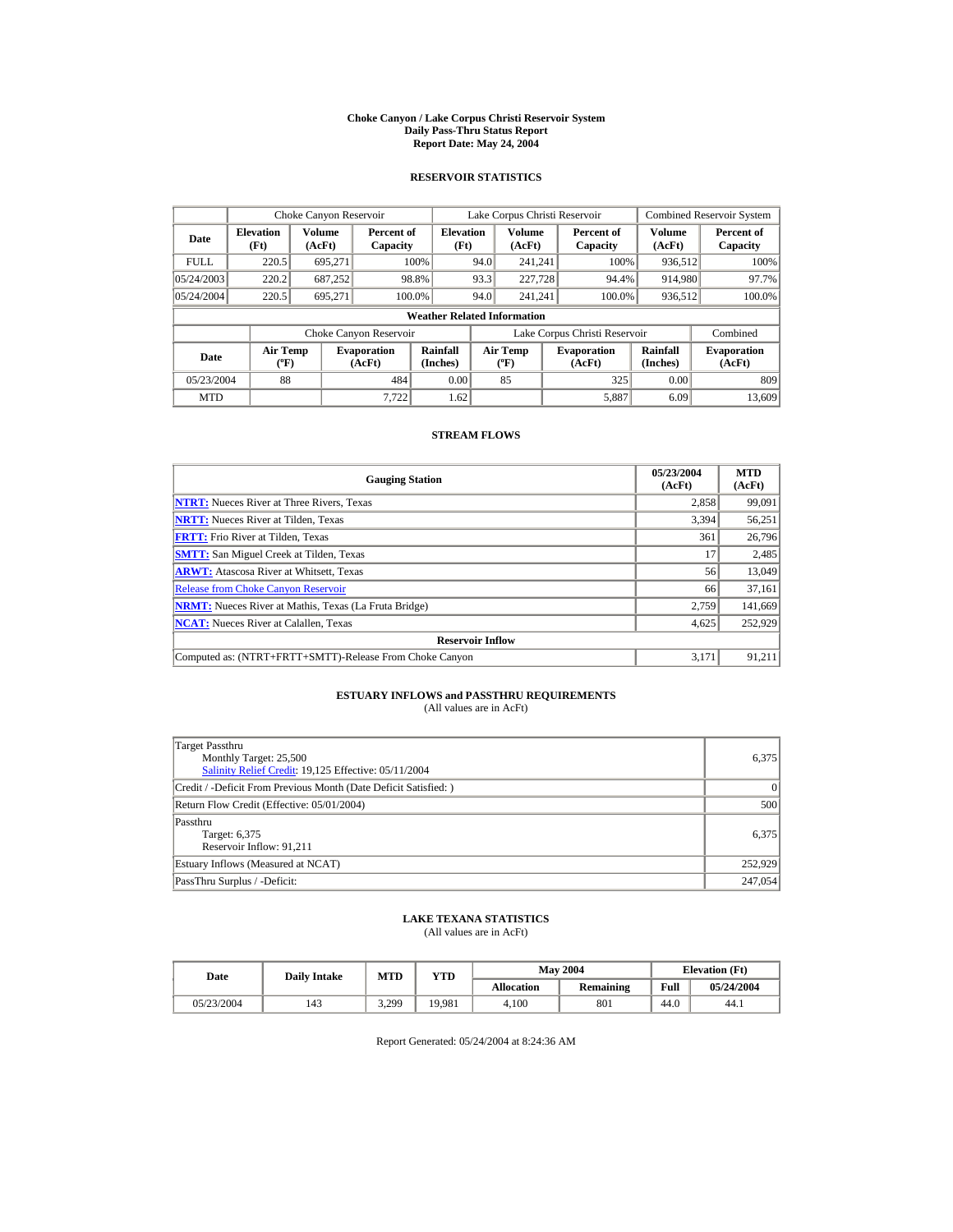#### **Choke Canyon / Lake Corpus Christi Reservoir System Daily Pass-Thru Status Report Report Date: May 25, 2004**

## **RESERVOIR STATISTICS**

|             | Choke Canyon Reservoir                      |                  |                              |                          | Lake Corpus Christi Reservoir |                                             |  |                               |                      | Combined Reservoir System    |  |  |
|-------------|---------------------------------------------|------------------|------------------------------|--------------------------|-------------------------------|---------------------------------------------|--|-------------------------------|----------------------|------------------------------|--|--|
| Date        | <b>Elevation</b><br>(Ft)                    | Volume<br>(AcFt) | Percent of<br>Capacity       | <b>Elevation</b><br>(Ft) |                               | Volume<br>(AcFt)                            |  | Percent of<br>Capacity        | Volume<br>(AcFt)     | Percent of<br>Capacity       |  |  |
| <b>FULL</b> | 220.5                                       | 695.271          |                              | 100%                     | 94.0                          | 241.241                                     |  | 100%                          | 936,512              | 100%                         |  |  |
| 05/25/2003  | 220.2                                       | 686,473          |                              | 98.7%                    | 93.3                          | 227,164                                     |  | 94.2%                         | 913,637              | 97.6%                        |  |  |
| 05/25/2004  | 220.5                                       | 695,012          | 100.0%                       |                          | 94.0                          | 241.241                                     |  | 100.0%                        | 936,253              | 100.0%                       |  |  |
|             | <b>Weather Related Information</b>          |                  |                              |                          |                               |                                             |  |                               |                      |                              |  |  |
|             |                                             |                  | Choke Canyon Reservoir       |                          |                               |                                             |  | Lake Corpus Christi Reservoir |                      | Combined                     |  |  |
| Date        | <b>Air Temp</b><br>$({}^{\circ}\mathrm{F})$ |                  | <b>Evaporation</b><br>(AcFt) | Rainfall<br>(Inches)     |                               | <b>Air Temp</b><br>$({}^{\circ}\mathbf{F})$ |  | <b>Evaporation</b><br>(AcFt)  | Rainfall<br>(Inches) | <b>Evaporation</b><br>(AcFt) |  |  |
| 05/24/2004  | 89                                          |                  | 469                          | 0.00                     |                               | 86                                          |  | 325                           | 0.00                 | 794                          |  |  |
| <b>MTD</b>  |                                             |                  | 8.191                        | 1.62                     |                               |                                             |  | 6.212                         | 6.09                 | 14.403                       |  |  |

## **STREAM FLOWS**

| <b>Gauging Station</b>                                       | 05/24/2004<br>(AcFt) | <b>MTD</b><br>(AcFt) |
|--------------------------------------------------------------|----------------------|----------------------|
| <b>NTRT:</b> Nueces River at Three Rivers, Texas             | 3,017                | 102,108              |
| <b>NRTT:</b> Nueces River at Tilden, Texas                   | 3,355                | 59,606               |
| <b>FRTT:</b> Frio River at Tilden, Texas                     | 347                  | 27,143               |
| <b>SMTT:</b> San Miguel Creek at Tilden, Texas               | 6                    | 2,491                |
| <b>ARWT:</b> Atascosa River at Whitsett, Texas               | 50                   | 13,099               |
| <b>Release from Choke Canyon Reservoir</b>                   | 66                   | 37,227               |
| <b>NRMT:</b> Nueces River at Mathis, Texas (La Fruta Bridge) | 3.374                | 145,044              |
| <b>NCAT:</b> Nueces River at Calallen, Texas                 | 4,824                | 257,752              |
| <b>Reservoir Inflow</b>                                      |                      |                      |
| Computed as: (NTRT+FRTT+SMTT)-Release From Choke Canyon      | 3.305                | 94.516               |

# **ESTUARY INFLOWS and PASSTHRU REQUIREMENTS**<br>(All values are in AcFt)

| Target Passthru<br>Monthly Target: 25,500<br>Salinity Relief Credit: 19,125 Effective: 05/11/2004 | 6,375     |
|---------------------------------------------------------------------------------------------------|-----------|
| Credit / -Deficit From Previous Month (Date Deficit Satisfied:)                                   | $\vert$ 0 |
| Return Flow Credit (Effective: 05/01/2004)                                                        | 500       |
| Passthru<br>Target: 6,375<br>Reservoir Inflow: 94,516                                             | 6.375     |
| Estuary Inflows (Measured at NCAT)                                                                | 257,752   |
| PassThru Surplus / -Deficit:                                                                      | 251,877   |

## **LAKE TEXANA STATISTICS**

(All values are in AcFt)

| Date       | <b>Daily Intake</b> | <b>MTD</b> | YTD    |                   | <b>May 2004</b> |      | <b>Elevation</b> (Ft) |  |
|------------|---------------------|------------|--------|-------------------|-----------------|------|-----------------------|--|
|            |                     |            |        | <b>Allocation</b> | Remaining       | Full | 05/25/2004            |  |
| 05/24/2004 | 143                 | 3.441      | 20.123 | 4.100             | 659             | 44.0 | 44.2                  |  |

Report Generated: 05/25/2004 at 9:19:02 AM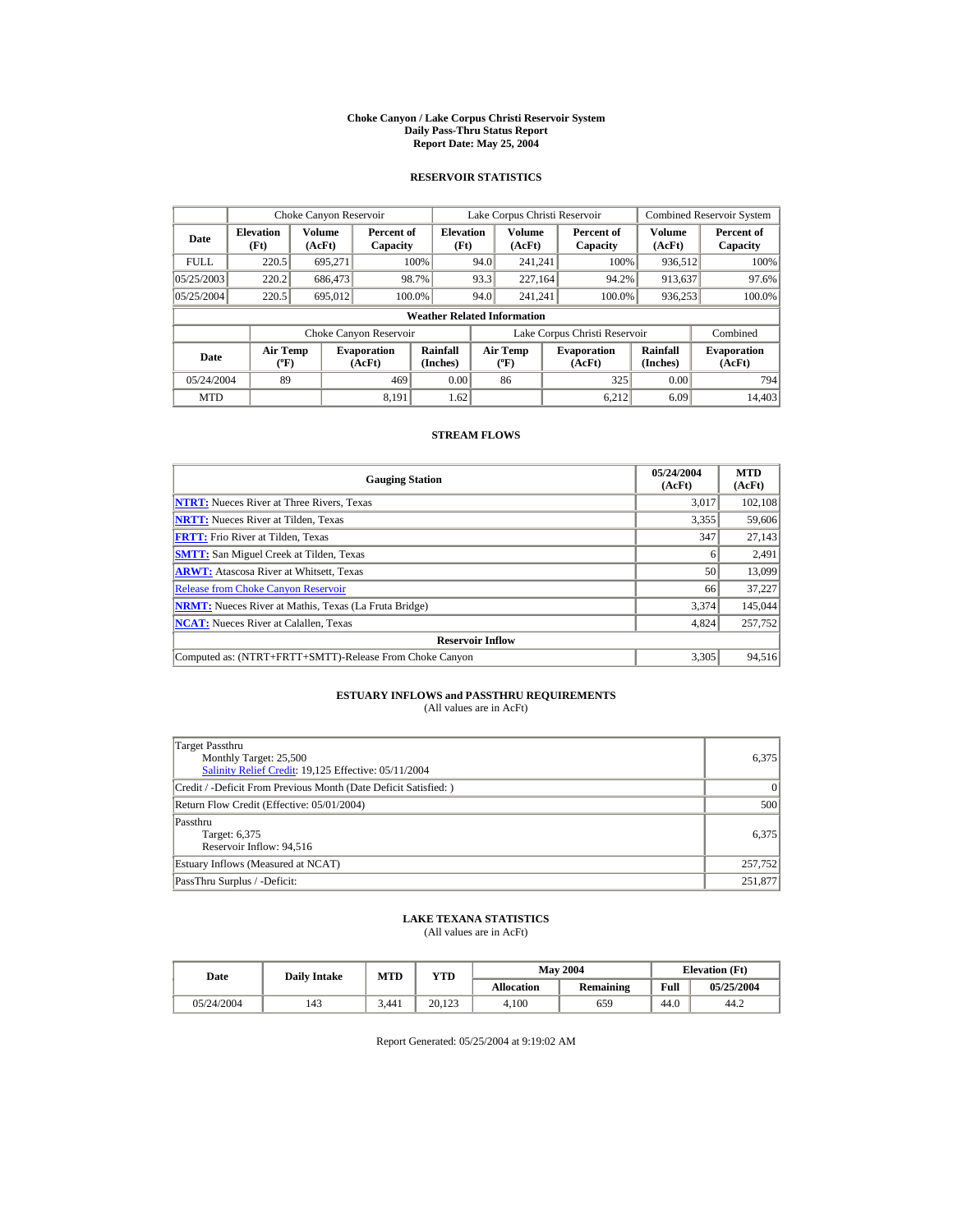#### **Choke Canyon / Lake Corpus Christi Reservoir System Daily Pass-Thru Status Report Report Date: May 26, 2004**

## **RESERVOIR STATISTICS**

|             | Choke Canyon Reservoir                      |                  |                              |                          | Lake Corpus Christi Reservoir |                                                  |  |                               |                         | <b>Combined Reservoir System</b> |  |  |
|-------------|---------------------------------------------|------------------|------------------------------|--------------------------|-------------------------------|--------------------------------------------------|--|-------------------------------|-------------------------|----------------------------------|--|--|
| Date        | <b>Elevation</b><br>(Ft)                    | Volume<br>(AcFt) | Percent of<br>Capacity       | <b>Elevation</b><br>(Ft) |                               | <b>Volume</b><br>(AcFt)                          |  | Percent of<br>Capacity        | <b>Volume</b><br>(AcFt) | Percent of<br>Capacity           |  |  |
| <b>FULL</b> | 220.5                                       | 695.271          |                              | 100%                     | 94.0                          | 241.241                                          |  | 100%                          | 936,512                 | 100%                             |  |  |
| 05/26/2003  | 220.2                                       | 686,473          |                              | 98.7%                    | 93.2                          | 226,600                                          |  | 93.9%                         | 913,073                 | 97.5%                            |  |  |
| 05/26/2004  | 220.5                                       | 694.493          |                              | 99.9%                    | 94.0                          | 241.241                                          |  | 100.0%                        | 935,734                 | 99.9%                            |  |  |
|             | <b>Weather Related Information</b>          |                  |                              |                          |                               |                                                  |  |                               |                         |                                  |  |  |
|             |                                             |                  | Choke Canyon Reservoir       |                          |                               |                                                  |  | Lake Corpus Christi Reservoir |                         | Combined                         |  |  |
| Date        | <b>Air Temp</b><br>$({}^{\circ}\mathrm{F})$ |                  | <b>Evaporation</b><br>(AcFt) | Rainfall<br>(Inches)     |                               | <b>Air Temp</b><br>$({}^{\mathrm{o}}\mathrm{F})$ |  | <b>Evaporation</b><br>(AcFt)  | Rainfall<br>(Inches)    | <b>Evaporation</b><br>(AcFt)     |  |  |
| 05/25/2004  | 95                                          |                  | 499                          | 0.00                     |                               | 88                                               |  | 292                           | 0.00                    | 791                              |  |  |
| <b>MTD</b>  |                                             |                  | 8.690                        | 1.62                     |                               |                                                  |  | 6.504                         | 6.09                    | 15.194                           |  |  |

## **STREAM FLOWS**

| <b>Gauging Station</b>                                       | 05/25/2004<br>(AcFt) | <b>MTD</b><br>(AcFt) |
|--------------------------------------------------------------|----------------------|----------------------|
| <b>NTRT:</b> Nueces River at Three Rivers, Texas             | 3.077                | 105,185              |
| <b>NRTT:</b> Nueces River at Tilden, Texas                   | 3,136                | 62,742               |
| <b>FRTT:</b> Frio River at Tilden, Texas                     | 337                  | 27,480               |
| <b>SMTT:</b> San Miguel Creek at Tilden, Texas               | 5                    | 2,496                |
| <b>ARWT:</b> Atascosa River at Whitsett, Texas               | 44                   | 13,143               |
| <b>Release from Choke Canvon Reservoir</b>                   | 66                   | 37,292               |
| <b>NRMT:</b> Nueces River at Mathis, Texas (La Fruta Bridge) | 2.997                | 148,041              |
| <b>NCAT:</b> Nueces River at Calallen, Texas                 | 5,479                | 263,231              |
| <b>Reservoir Inflow</b>                                      |                      |                      |
| Computed as: (NTRT+FRTT+SMTT)-Release From Choke Canyon      | 3.353                | 97,869               |

# **ESTUARY INFLOWS and PASSTHRU REQUIREMENTS**<br>(All values are in AcFt)

| Target Passthru<br>Monthly Target: 25,500<br>Salinity Relief Credit: 19,125 Effective: 05/11/2004 | 6.375     |
|---------------------------------------------------------------------------------------------------|-----------|
| Credit / -Deficit From Previous Month (Date Deficit Satisfied:)                                   | $\vert$ 0 |
| Return Flow Credit (Effective: 05/01/2004)                                                        | 500       |
| Passthru<br>Target: 6,375<br>Reservoir Inflow: 97,869                                             | 6.375     |
| Estuary Inflows (Measured at NCAT)                                                                | 263,231   |
| PassThru Surplus / -Deficit:                                                                      | 257,356   |

## **LAKE TEXANA STATISTICS**

(All values are in AcFt)

| Date       | <b>Daily Intake</b> | <b>MTD</b> | YTD    |                   | <b>May 2004</b> | <b>Elevation</b> (Ft) |            |
|------------|---------------------|------------|--------|-------------------|-----------------|-----------------------|------------|
|            |                     |            |        | <b>Allocation</b> | Remaining       | Full                  | 05/26/2004 |
| 05/25/2004 | 142                 | 3.583      | 20.265 | 4.100             | ◡               | 44.0                  | 44.1       |

Report Generated: 05/26/2004 at 8:28:45 AM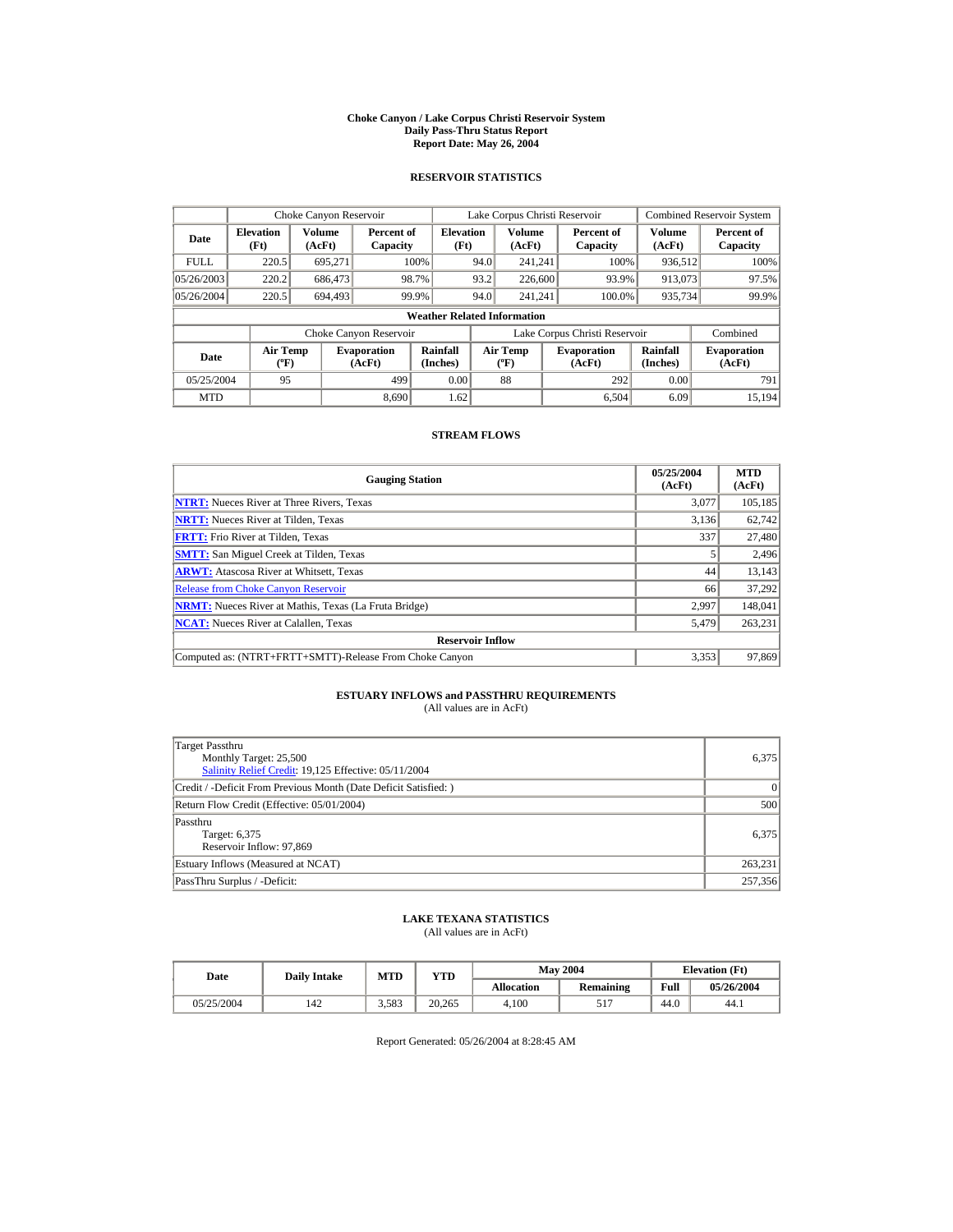#### **Choke Canyon / Lake Corpus Christi Reservoir System Daily Pass-Thru Status Report Report Date: May 27, 2004**

## **RESERVOIR STATISTICS**

|             | Choke Canyon Reservoir                      |                  |                              |                             | Lake Corpus Christi Reservoir |                                          |  |                               |                      | <b>Combined Reservoir System</b> |  |  |
|-------------|---------------------------------------------|------------------|------------------------------|-----------------------------|-------------------------------|------------------------------------------|--|-------------------------------|----------------------|----------------------------------|--|--|
| Date        | <b>Elevation</b><br>(Ft)                    | Volume<br>(AcFt) | Percent of<br>Capacity       | <b>Elevation</b><br>(Ft)    |                               | <b>Volume</b><br>(AcFt)                  |  | Percent of<br>Capacity        | Volume<br>(AcFt)     | Percent of<br>Capacity           |  |  |
| <b>FULL</b> | 220.5                                       | 695.271          |                              | 100%                        | 94.0                          | 241.241                                  |  | 100%                          | 936,512              | 100%                             |  |  |
| 05/27/2003  | 220.1                                       | 685,695          |                              | 98.6%                       | 93.2                          | 226,600                                  |  | 93.9%                         | 912,295              | 97.4%                            |  |  |
| 05/27/2004  | 220.5                                       | 694,233          |                              | 99.9%                       | 94.0                          | 241.241                                  |  | 100.0%                        | 935,474              | 99.9%                            |  |  |
|             | <b>Weather Related Information</b>          |                  |                              |                             |                               |                                          |  |                               |                      |                                  |  |  |
|             |                                             |                  | Choke Canyon Reservoir       |                             |                               |                                          |  | Lake Corpus Christi Reservoir |                      | Combined                         |  |  |
| Date        | <b>Air Temp</b><br>$({}^{\circ}\mathrm{F})$ |                  | <b>Evaporation</b><br>(AcFt) | <b>Rainfall</b><br>(Inches) |                               | <b>Air Temp</b><br>$({}^{\circ}{\rm F})$ |  | <b>Evaporation</b><br>(AcFt)  | Rainfall<br>(Inches) | <b>Evaporation</b><br>(AcFt)     |  |  |
| 05/26/2004  | 89                                          |                  | 439                          | 0.00                        |                               | 87                                       |  | 303                           | 0.00                 | 742                              |  |  |
| <b>MTD</b>  |                                             |                  | 9.129                        | 1.62                        |                               |                                          |  | 6.807                         | 6.09                 | 15.936                           |  |  |

## **STREAM FLOWS**

| <b>Gauging Station</b>                                       | 05/26/2004<br>(AcFt) | <b>MTD</b><br>(AcFt) |
|--------------------------------------------------------------|----------------------|----------------------|
| <b>NTRT:</b> Nueces River at Three Rivers, Texas             | 3,037                | 108,222              |
| <b>NRTT:</b> Nueces River at Tilden, Texas                   | 1.931                | 64,673               |
| <b>FRTT:</b> Frio River at Tilden, Texas                     | 326                  | 27,806               |
| <b>SMTT:</b> San Miguel Creek at Tilden, Texas               | 4                    | 2,500                |
| <b>ARWT:</b> Atascosa River at Whitsett, Texas               | 44                   | 13,186               |
| <b>Release from Choke Canyon Reservoir</b>                   | 66                   | 37,358               |
| <b>NRMT:</b> Nueces River at Mathis, Texas (La Fruta Bridge) | 2.025                | 150,066              |
| <b>NCAT:</b> Nueces River at Calallen, Texas                 | 5,340                | 268,570              |
| <b>Reservoir Inflow</b>                                      |                      |                      |
| Computed as: (NTRT+FRTT+SMTT)-Release From Choke Canyon      | 3.301                | 101.170              |

# **ESTUARY INFLOWS and PASSTHRU REQUIREMENTS**<br>(All values are in AcFt)

| Target Passthru<br>Monthly Target: 25,500<br>Salinity Relief Credit: 19,125 Effective: 05/11/2004 | 6.375     |
|---------------------------------------------------------------------------------------------------|-----------|
| Credit / -Deficit From Previous Month (Date Deficit Satisfied:)                                   | $\vert$ 0 |
| Return Flow Credit (Effective: 05/01/2004)                                                        | 500       |
| Passthru<br>Target: 6,375<br>Reservoir Inflow: 101,170                                            | 6.375     |
| Estuary Inflows (Measured at NCAT)                                                                | 268,570   |
| PassThru Surplus / -Deficit:                                                                      | 262,696   |

## **LAKE TEXANA STATISTICS**

(All values are in AcFt)

| Date       | <b>Daily Intake</b> | MTD   | VTD    |            | <b>May 2004</b> | <b>Elevation</b> (Ft) |            |
|------------|---------------------|-------|--------|------------|-----------------|-----------------------|------------|
|            |                     |       |        | Allocation | Remaining       | Full                  | 05/27/2004 |
| 05/26/2004 | 141                 | 3.724 | 20.406 | 4.100      | 376             | 44.0                  | 44.1       |

Report Generated: 05/27/2004 at 8:29:37 AM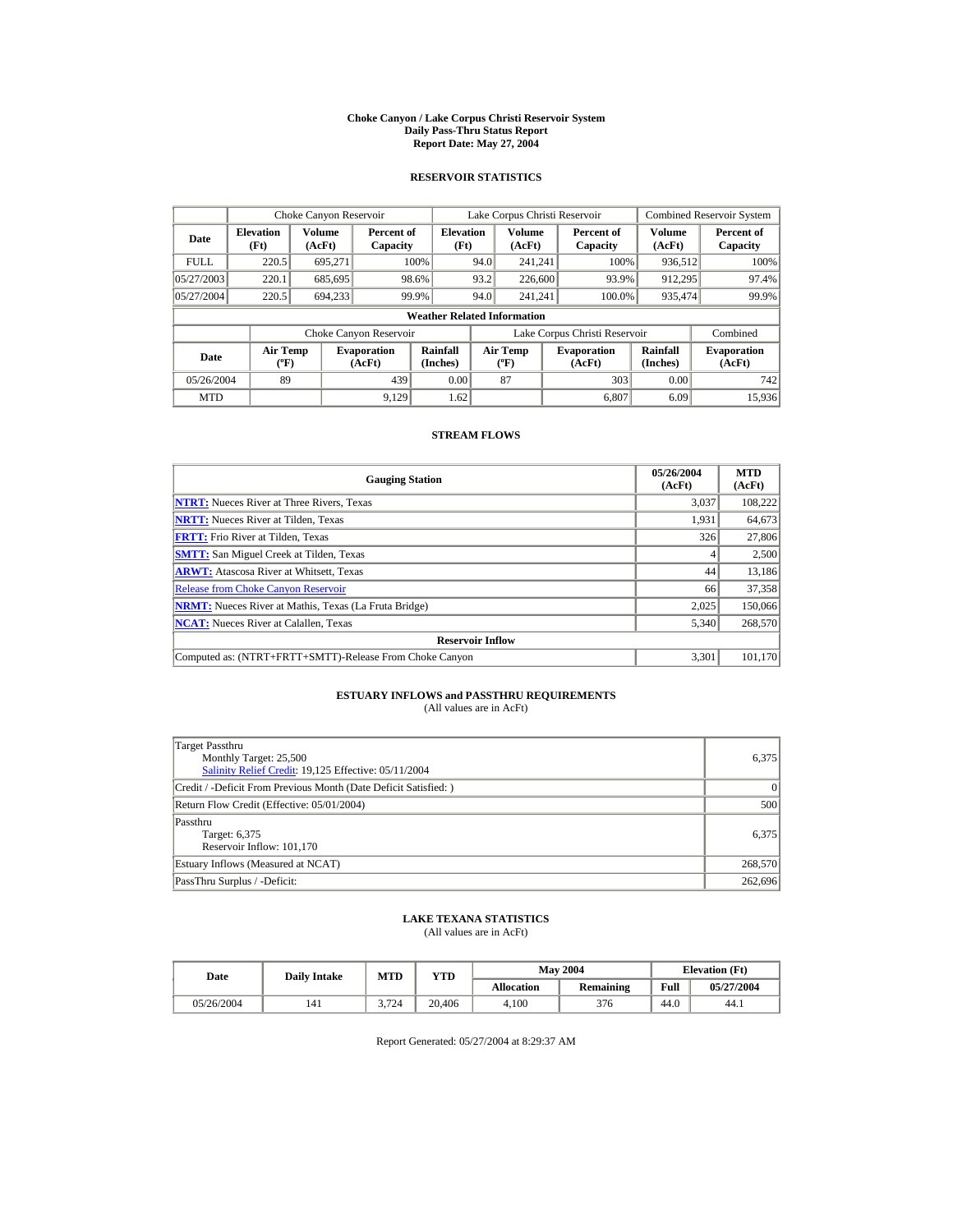#### **Choke Canyon / Lake Corpus Christi Reservoir System Daily Pass-Thru Status Report Report Date: May 28, 2004**

## **RESERVOIR STATISTICS**

|             | Choke Canyon Reservoir                      |                  |                              |                          | Lake Corpus Christi Reservoir |                                           |  |                               |                      | <b>Combined Reservoir System</b> |  |  |
|-------------|---------------------------------------------|------------------|------------------------------|--------------------------|-------------------------------|-------------------------------------------|--|-------------------------------|----------------------|----------------------------------|--|--|
| Date        | <b>Elevation</b><br>(Ft)                    | Volume<br>(AcFt) | Percent of<br>Capacity       | <b>Elevation</b><br>(Ft) |                               | Volume<br>(AcFt)                          |  | Percent of<br>Capacity        | Volume<br>(AcFt)     | Percent of<br>Capacity           |  |  |
| <b>FULL</b> | 220.5                                       | 695.271          |                              | 100%                     | 94.0                          | 241.241                                   |  | 100%                          | 936,512              | 100%                             |  |  |
| 05/28/2003  | 220.1                                       | 685,695          |                              | 98.6%                    | 93.2                          | 226,225                                   |  | 93.8%                         | 911,920              | 97.4%                            |  |  |
| 05/28/2004  | 220.4                                       | 693.974          |                              | 99.8%                    | 94.0                          | 241.241                                   |  | 100.0%                        | 935,215              | 99.9%                            |  |  |
|             | <b>Weather Related Information</b>          |                  |                              |                          |                               |                                           |  |                               |                      |                                  |  |  |
|             |                                             |                  | Choke Canyon Reservoir       |                          |                               |                                           |  | Lake Corpus Christi Reservoir |                      | Combined                         |  |  |
| Date        | <b>Air Temp</b><br>$({}^{\circ}\mathrm{F})$ |                  | <b>Evaporation</b><br>(AcFt) | Rainfall<br>(Inches)     |                               | <b>Air Temp</b><br>$({}^{\circ}\text{F})$ |  | <b>Evaporation</b><br>(AcFt)  | Rainfall<br>(Inches) | <b>Evaporation</b><br>(AcFt)     |  |  |
| 05/27/2004  | 91                                          |                  | 484                          | 0.00                     |                               | 88                                        |  | 325                           | 0.00                 | 809                              |  |  |
| <b>MTD</b>  |                                             |                  | 9,613                        | 1.62                     |                               |                                           |  | 7.132                         | 6.09                 | 16.745                           |  |  |

## **STREAM FLOWS**

| <b>Gauging Station</b>                                       | 05/27/2004<br>(AcFt) | <b>MTD</b><br>(AcFt) |
|--------------------------------------------------------------|----------------------|----------------------|
| <b>NTRT:</b> Nueces River at Three Rivers, Texas             | 2,382                | 110,604              |
| <b>NRTT:</b> Nueces River at Tilden, Texas                   | 840                  | 65,513               |
| <b>FRTT:</b> Frio River at Tilden, Texas                     | 318                  | 28,123               |
| <b>SMTT:</b> San Miguel Creek at Tilden, Texas               | 3                    | 2,503                |
| <b>ARWT:</b> Atascosa River at Whitsett, Texas               | 42                   | 13,228               |
| <b>Release from Choke Canyon Reservoir</b>                   | 66                   | 37,423               |
| <b>NRMT:</b> Nueces River at Mathis, Texas (La Fruta Bridge) | 2.382                | 152,448              |
| <b>NCAT:</b> Nueces River at Calallen, Texas                 | 4,367                | 272,938              |
| <b>Reservoir Inflow</b>                                      |                      |                      |
| Computed as: (NTRT+FRTT+SMTT)-Release From Choke Canyon      | 2.637                | 103,808              |

# **ESTUARY INFLOWS and PASSTHRU REQUIREMENTS**<br>(All values are in AcFt)

| Target Passthru<br>Monthly Target: 25,500<br>Salinity Relief Credit: 19,125 Effective: 05/11/2004 | 6,375     |
|---------------------------------------------------------------------------------------------------|-----------|
| Credit / -Deficit From Previous Month (Date Deficit Satisfied:)                                   | $\vert$ 0 |
| Return Flow Credit (Effective: 05/01/2004)                                                        | 500       |
| Passthru<br>Target: 6,375<br>Reservoir Inflow: 103,808                                            | 6.375     |
| Estuary Inflows (Measured at NCAT)                                                                | 272,938   |
| PassThru Surplus / -Deficit:                                                                      | 267,062   |

## **LAKE TEXANA STATISTICS**

(All values are in AcFt)

| Date       | <b>Daily Intake</b> |       | <b>May 2004</b><br>MTD | VTD        |           | <b>Elevation</b> (Ft) |            |
|------------|---------------------|-------|------------------------|------------|-----------|-----------------------|------------|
|            |                     |       |                        | Allocation | Remaining | Full                  | 05/28/2004 |
| 05/27/2004 | 141                 | 3.865 | 20.548                 | 4.100      | 235       | 44.0                  | 44.0       |

Report Generated: 05/28/2004 at 8:25:42 AM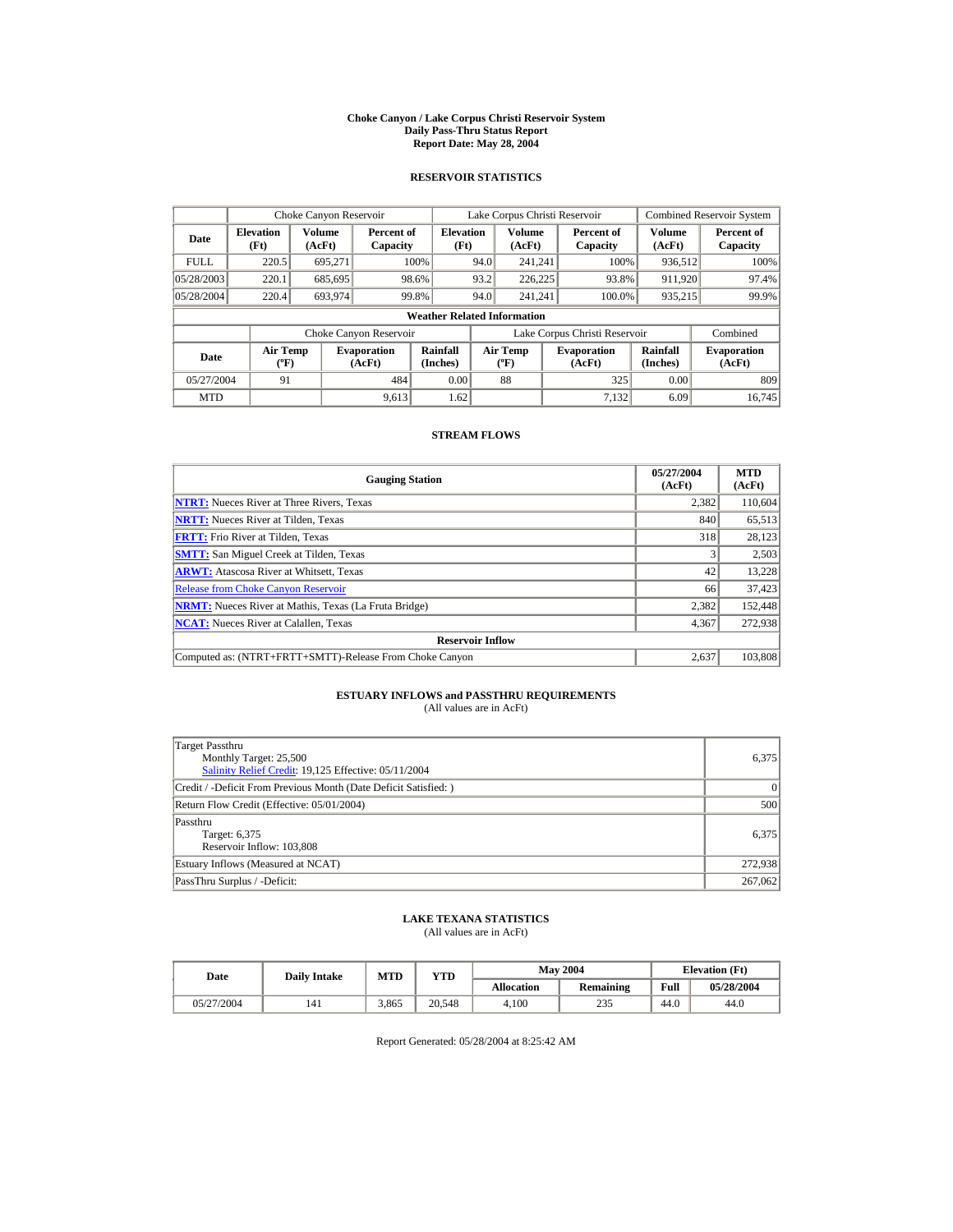#### **Choke Canyon / Lake Corpus Christi Reservoir System Daily Pass-Thru Status Report Report Date: May 29, 2004**

## **RESERVOIR STATISTICS**

|             | Choke Canyon Reservoir                      |                  |                              |                          | Lake Corpus Christi Reservoir |                                  |  |                               |                      | <b>Combined Reservoir System</b> |  |  |
|-------------|---------------------------------------------|------------------|------------------------------|--------------------------|-------------------------------|----------------------------------|--|-------------------------------|----------------------|----------------------------------|--|--|
| Date        | <b>Elevation</b><br>(Ft)                    | Volume<br>(AcFt) | Percent of<br>Capacity       | <b>Elevation</b><br>(Ft) |                               | Volume<br>(AcFt)                 |  | Percent of<br>Capacity        | Volume<br>(AcFt)     | Percent of<br>Capacity           |  |  |
| <b>FULL</b> | 220.5                                       | 695.271          |                              | 100%                     | 94.0                          | 241.241                          |  | 100%                          | 936,512              | 100%                             |  |  |
| 05/29/2003  | 220.1                                       | 685,695          |                              | 98.6%                    | 93.2                          | 225,662                          |  | 93.5%                         | 911,357              | 97.3%                            |  |  |
| 05/29/2004  | 220.4                                       | 693,196          |                              | 99.7%                    | 94.0                          | 241.241                          |  | 100.0%                        | 934,437              | 99.8%                            |  |  |
|             | <b>Weather Related Information</b>          |                  |                              |                          |                               |                                  |  |                               |                      |                                  |  |  |
|             |                                             |                  | Choke Canyon Reservoir       |                          |                               |                                  |  | Lake Corpus Christi Reservoir |                      | Combined                         |  |  |
| Date        | <b>Air Temp</b><br>$({}^{\circ}\mathrm{F})$ |                  | <b>Evaporation</b><br>(AcFt) | Rainfall<br>(Inches)     |                               | <b>Air Temp</b><br>$(^{\circ}F)$ |  | <b>Evaporation</b><br>(AcFt)  | Rainfall<br>(Inches) | <b>Evaporation</b><br>(AcFt)     |  |  |
| 05/28/2004  | 91                                          |                  | 453                          | 0.00                     |                               | 90                               |  | 336                           | 0.00                 | 789                              |  |  |
| <b>MTD</b>  |                                             |                  | 10.066                       | 1.62                     |                               |                                  |  | 7.468                         | 6.09                 | 17.534                           |  |  |

## **STREAM FLOWS**

| <b>Gauging Station</b>                                       | 05/28/2004<br>(AcFt) | <b>MTD</b><br>(AcFt) |
|--------------------------------------------------------------|----------------------|----------------------|
| <b>NTRT:</b> Nueces River at Three Rivers, Texas             | 1.062                | 111,666              |
| <b>NRTT:</b> Nueces River at Tilden, Texas                   | 701                  | 66.214               |
| <b>FRTT:</b> Frio River at Tilden, Texas                     | 310                  | 28,433               |
| <b>SMTT:</b> San Miguel Creek at Tilden, Texas               | $\overline{3}$       | 2,506                |
| <b>ARWT:</b> Atascosa River at Whitsett, Texas               | 44                   | 13,272               |
| <b>Release from Choke Canyon Reservoir</b>                   | 66                   | 37,489               |
| <b>NRMT:</b> Nueces River at Mathis, Texas (La Fruta Bridge) | 2.104                | 154,552              |
| <b>NCAT:</b> Nueces River at Calallen, Texas                 | 4,327                | 277,265              |
| <b>Reservoir Inflow</b>                                      |                      |                      |
| Computed as: (NTRT+FRTT+SMTT)-Release From Choke Canyon      | 1.309                | 105.117              |

# **ESTUARY INFLOWS and PASSTHRU REQUIREMENTS**<br>(All values are in AcFt)

| Target Passthru<br>Monthly Target: 25,500<br>Salinity Relief Credit: 19,125 Effective: 05/11/2004 | 6.375     |
|---------------------------------------------------------------------------------------------------|-----------|
| Credit / -Deficit From Previous Month (Date Deficit Satisfied: )                                  | $\vert$ 0 |
| Return Flow Credit (Effective: 05/01/2004)                                                        | 500       |
| Passthru<br>Target: 6,375<br>Reservoir Inflow: 105,117                                            | 6.375     |
| Estuary Inflows (Measured at NCAT)                                                                | 277,265   |
| PassThru Surplus / -Deficit:                                                                      | 271.390   |

## **LAKE TEXANA STATISTICS**

(All values are in AcFt)

| Date       | <b>Daily Intake</b> | <b>MTD</b> | YTD    |                   | <b>May 2004</b> | <b>Elevation</b> (Ft) |            |
|------------|---------------------|------------|--------|-------------------|-----------------|-----------------------|------------|
|            |                     |            |        | <b>Allocation</b> | Remaining       | Full                  | 05/29/2004 |
| 05/28/2004 | 142                 | 4.007      | 20.689 | 4.100             |                 | 44.0                  | 44.0       |

Report Generated: 05/29/2004 at 8:06:05 AM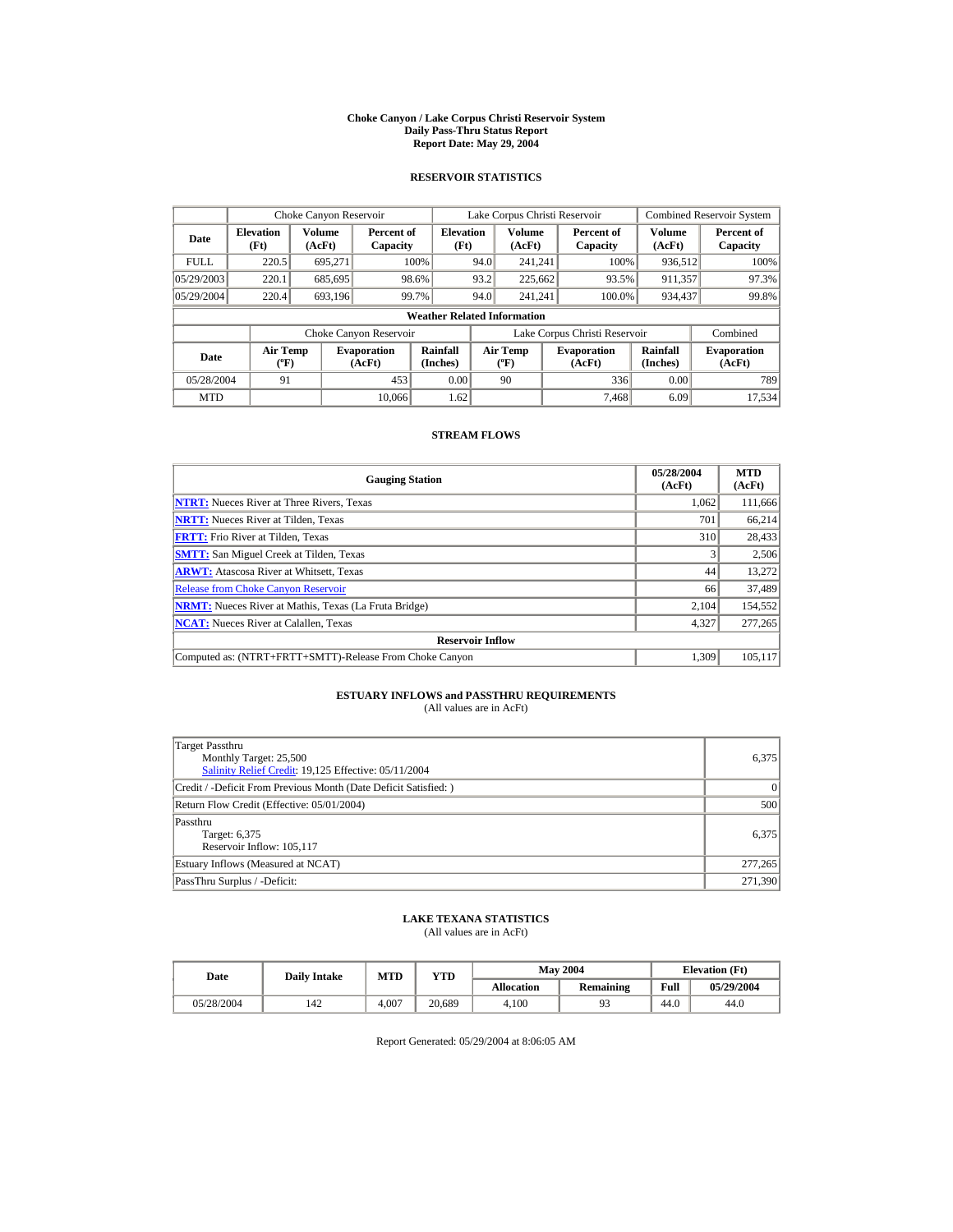#### **Choke Canyon / Lake Corpus Christi Reservoir System Daily Pass-Thru Status Report Report Date: May 30, 2004**

## **RESERVOIR STATISTICS**

|             | Choke Canyon Reservoir             |                         |                              |                          | Lake Corpus Christi Reservoir |                                   |  |                               |                         | <b>Combined Reservoir System</b> |  |  |
|-------------|------------------------------------|-------------------------|------------------------------|--------------------------|-------------------------------|-----------------------------------|--|-------------------------------|-------------------------|----------------------------------|--|--|
| Date        | <b>Elevation</b><br>(Ft)           | <b>Volume</b><br>(AcFt) | Percent of<br>Capacity       | <b>Elevation</b><br>(Ft) |                               | <b>Volume</b><br>(AcFt)           |  | Percent of<br>Capacity        | <b>Volume</b><br>(AcFt) | Percent of<br>Capacity           |  |  |
| <b>FULL</b> | 220.5                              | 695.271                 |                              | 100%                     | 94.0                          | 241.241                           |  | 100%                          | 936,512                 | 100%                             |  |  |
| 05/30/2003  | 220.1                              | 685,176                 |                              | 98.5%                    | 93.1                          | 224,351                           |  | 93.0%                         | 909,527                 | 97.1%                            |  |  |
| 05/30/2004  | 220.4                              | 692.677                 |                              | 99.6%                    | 94.0                          | 241.241                           |  | 100.0%                        | 933,918                 | 99.7%                            |  |  |
|             | <b>Weather Related Information</b> |                         |                              |                          |                               |                                   |  |                               |                         |                                  |  |  |
|             |                                    |                         | Choke Canyon Reservoir       |                          |                               |                                   |  | Lake Corpus Christi Reservoir |                         | Combined                         |  |  |
| Date        | Air Temp<br>$({}^o\mathrm{F})$     |                         | <b>Evaporation</b><br>(AcFt) | Rainfall<br>(Inches)     |                               | Air Temp<br>$({}^{\circ}{\rm F})$ |  | <b>Evaporation</b><br>(AcFt)  | Rainfall<br>(Inches)    | <b>Evaporation</b><br>(AcFt)     |  |  |
| 05/29/2004  | 89                                 |                         | 438                          | 0.00                     |                               | 87                                |  | 303                           | 0.00                    | 741                              |  |  |
| <b>MTD</b>  |                                    |                         | 10.504                       | 1.62                     |                               |                                   |  | 7.771                         | 6.09                    | 18.275                           |  |  |

## **STREAM FLOWS**

| <b>Gauging Station</b>                                       | 05/29/2004<br>(AcFt) | <b>MTD</b><br>(AcFt) |
|--------------------------------------------------------------|----------------------|----------------------|
| <b>NTRT:</b> Nueces River at Three Rivers, Texas             | 828                  | 112,494              |
| <b>NRTT:</b> Nueces River at Tilden, Texas                   | 635                  | 66.849               |
| <b>FRTT:</b> Frio River at Tilden, Texas                     | 304                  | 28,737               |
| <b>SMTT:</b> San Miguel Creek at Tilden, Texas               | $\overline{c}$       | 2,508                |
| <b>ARWT:</b> Atascosa River at Whitsett, Texas               | 42                   | 13,313               |
| <b>Release from Choke Canyon Reservoir</b>                   | 66                   | 37,554               |
| <b>NRMT:</b> Nueces River at Mathis, Texas (La Fruta Bridge) | 933                  | 155,485              |
| <b>NCAT:</b> Nueces River at Calallen, Texas                 | 3,633                | 280,897              |
| <b>Reservoir Inflow</b>                                      |                      |                      |
| Computed as: (NTRT+FRTT+SMTT)-Release From Choke Canvon      | 1.068                | 106.185              |

# **ESTUARY INFLOWS and PASSTHRU REQUIREMENTS**<br>(All values are in AcFt)

| Target Passthru<br>Monthly Target: 25,500<br>Salinity Relief Credit: 19,125 Effective: 05/11/2004 | 6.375     |
|---------------------------------------------------------------------------------------------------|-----------|
| Credit / -Deficit From Previous Month (Date Deficit Satisfied: )                                  | $\vert$ 0 |
| Return Flow Credit (Effective: 05/01/2004)                                                        | 500       |
| Passthru<br>Target: 6,375<br>Reservoir Inflow: 106,185                                            | 6.375     |
| Estuary Inflows (Measured at NCAT)                                                                | 280,897   |
| PassThru Surplus / -Deficit:                                                                      | 275,022   |

## **LAKE TEXANA STATISTICS**

(All values are in AcFt)

| Date       | <b>Daily Intake</b> | <b>MTD</b> | YTD    |                   | <b>May 2004</b> |      | <b>Elevation</b> (Ft) |
|------------|---------------------|------------|--------|-------------------|-----------------|------|-----------------------|
|            |                     |            |        | <b>Allocation</b> | Remaining       | Full | 05/30/2004            |
| 05/29/2004 | 141                 | 4.148      | 20.830 | 4.100             | $-48$           | 44.0 | 44.0                  |

Report Generated: 05/30/2004 at 8:15:19 AM